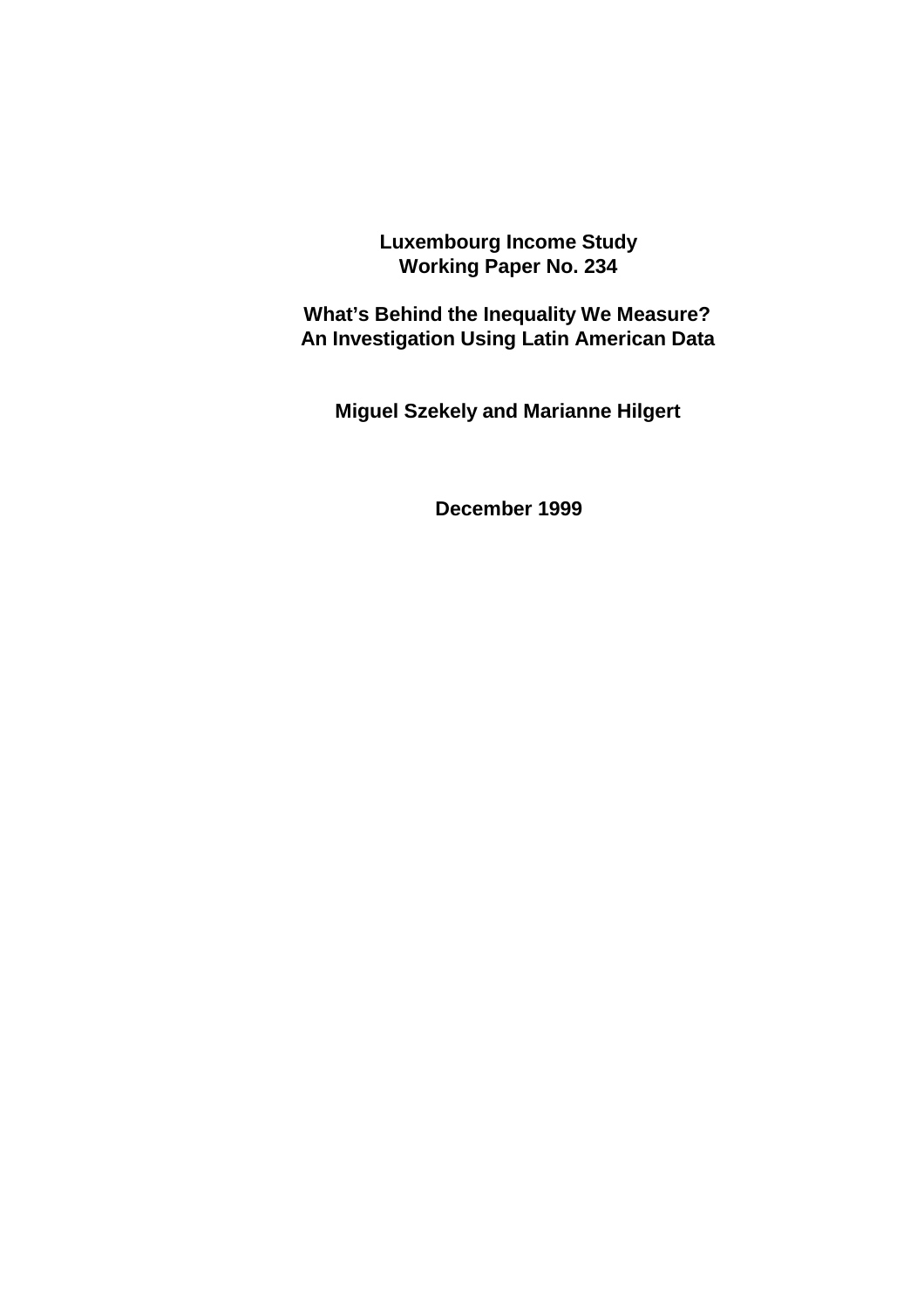## **What's Behind the Inequality We Measure? An Investigation Using Latin American Data**

by

Miguel Székely and Marianne Hilgert<sup>\*</sup>

December 1999

**Abstract:** The use of income distribution indicators in the economics literature has increased considerably in recent years. This work relies on household surveys from 18 LAC countries to take a step back from the use of these indicators, and explore what's behind the numbers, and what information they convey. We find: a) that the way countries rank according to inequality measured in a conventional way is to a large extent an illusion created by differences in characteristics of the data and on the particular ways in which the data is treated; b) Our ideas about the effect of inequality on economic growth are also driven by quality and coverage differences in household surveys and by the way in which the data is treated; c) Standard household surveys in LAC are unable to capture the incomes of the richest sectors of society; so, the inequality we are able to measure is most likely a gross underestimation. Our main conclusion is that there is an important story behind each number. This story influences our judgement about how unequal countries are and about the relation between inequality and other development indicators, but it is seldom told or known. Perhaps other statistics commonly used in economics also have their own interesting story, and it might be worth trying to find out what it is.

**Keywords:** Inequality, income distribution, economic growth, household surveys, Latin America.

*JEL* **Classification:** D31, O12, O54.

-

<sup>∗</sup> The authors are at the Research Department at the Inter-American Development Bank (e-mail miguels@iadb.org and marianneh@iadb.org). We thank participants at the International Economic Association Meetings in Buenos Aires for comments, Ricardo Paes de Barros and Suzanne Duryea for useful discussions, Jose Antonio Mejía for support and advice with data, and Nancy Birdsall, Alejandro Gaviria, Jose Antonio Gonzales, Branko Milanovic, Sam Morley and Martin Ravallion for comments and suggestions. Some parts of Section 4 were used as background research for the Economic and Social Progress Report, 1988 on "Facing Up to Inequality", by the IDB. The opinions expressed in this paper are the authors', and do not necessarily reflect those of the Inter American Development Bank or its Board of Directors.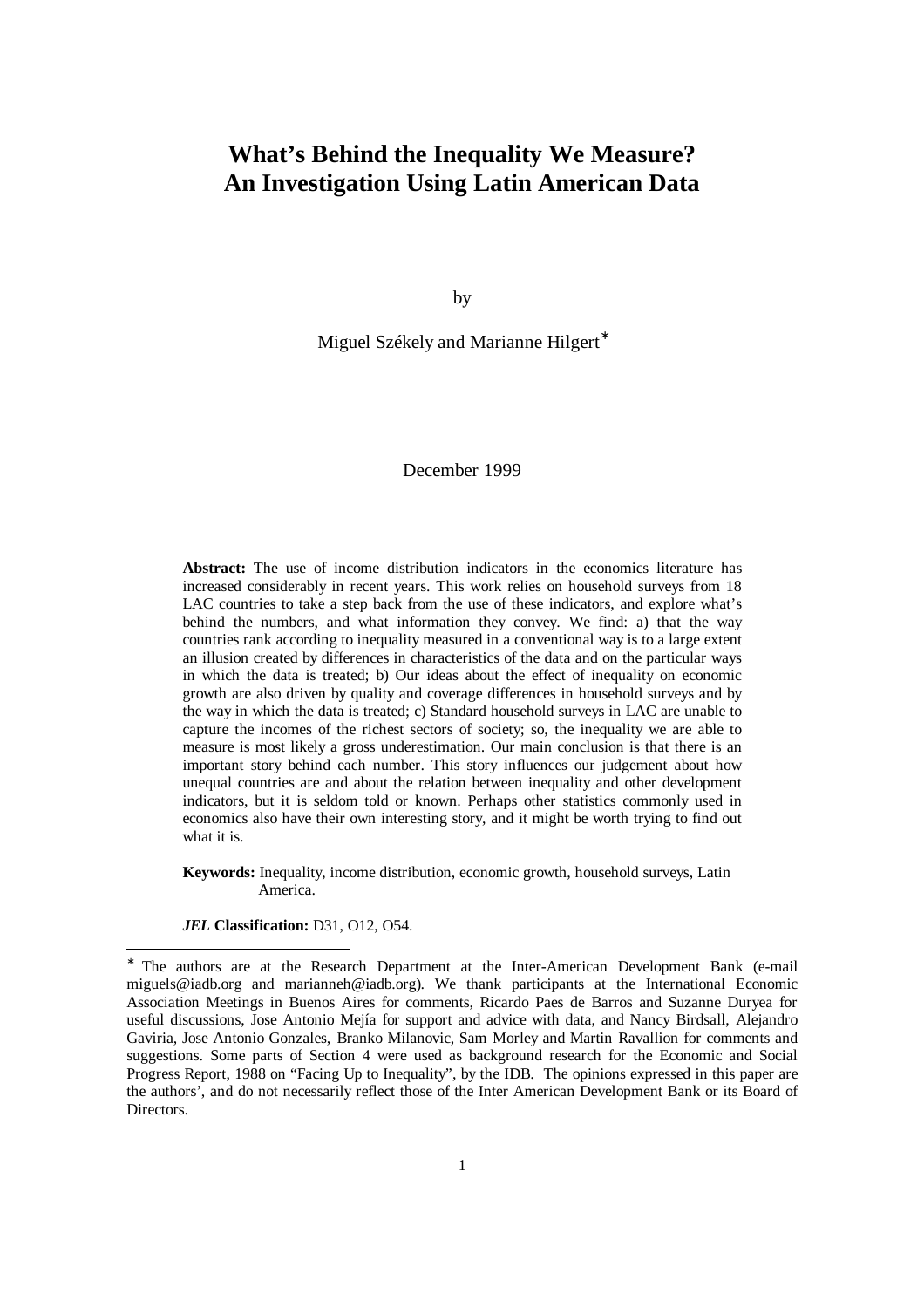### **Introduction**

l

The use of income distribution indicators in the economics literature has increased considerably in recent years. One of the reasons is that after a long period of stability, income distribution started to deteriorate in many industrial countries, with sharper increases during the 1980s and 1990s.<sup>1</sup> This has attracted considerable attention and has contributed to the resurgence of income distribution measures as qualifiers of economic performance.

Another reason is the renewed interest in income distribution as a variable that can help explain other development indicators, such as the rate of economic growth. $2$  This interest has been strongly influenced by the appearance of the Deininger-Squire (1996) database (DS henceforth) on inequality indicators for the world. The database mainly relies on published estimations from household surveys–which are perhaps the best source of information for the measurement of income inequality–to considerably improve on previous efforts of gathering information for comparisons across countries and over time.

As noted by Atkinson (1997), the literature on the measurement of inequality and the surge in statistical evidence on income distribution allowed by the availability of household surveys, have outpaced the development of the theory needed to interpret the facts. This situation will most probably prevail because of easy access to the DS data, the recent appearance of the World Income Distribution Data base (1999) by WIDER,<sup>3</sup> and the renewed efforts by countries and international agencies for holding household surveys, will result in an even more widespread and intensive use of income distribution indicators in the years to come.

The objective of this work is to take a step back from the use of household survey data for the purposes mentioned above and to explore what's behind the inequality we measure. Our approach should be viewed as a statistical or even an accounting exercise that intends to provide a clearer idea about what inequality measures taken from household surveys are really informative about. Our main goal is not to explain inequality. In this sense, the paper is similar in spirit to Atkinson and Brandolini (1999), who have subjected the DS data to careful scrutiny and pointed out the dangers of using this kind of information without knowledge about its noise-to-signal ratio.<sup>4</sup>

<sup>&</sup>lt;sup>1</sup> Atkinson, Rainwater and Smeeding (1995), Atkinson (1998), Gottschalk and Smeeding (1997, 1998), and Plontchick *et al.* (1998), among others, have documented this fact.

<sup>&</sup>lt;sup>2</sup> Benabou (1996), Alesina and Perotti (1996), Perotti (1994), and Panizza (1999) are among the long list of works on this issue. 3 UNU/WIDER-UNDP World Income Inequality Database, Beta 3, 8 November, 1999, which builds on DS

and offers an expanded version of this data set.

<sup>&</sup>lt;sup>4</sup> For another discussion of the drawback of secondary databases, see Pyatt (1999).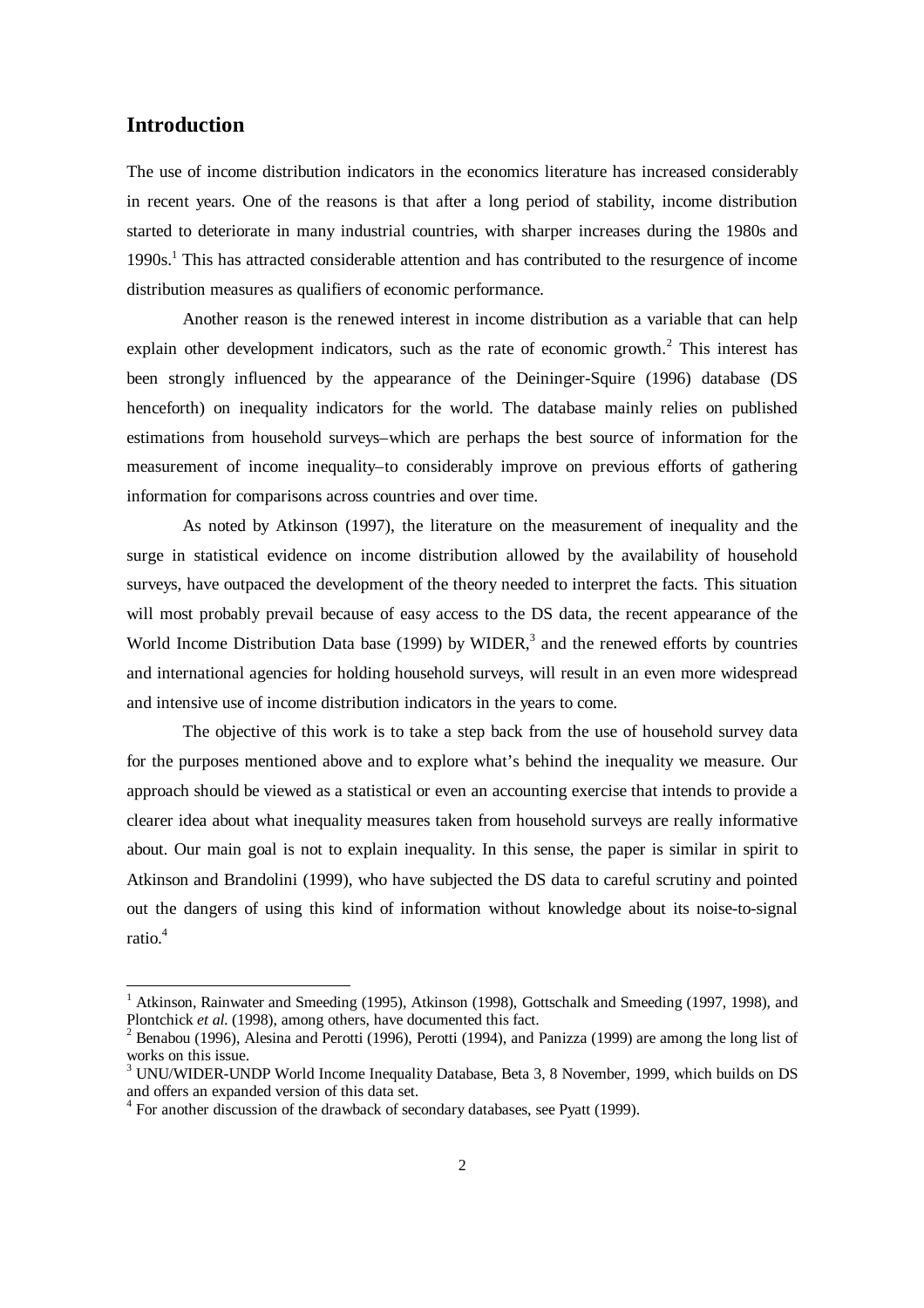We would like to stress that criticizing secondary data sources such as DS is not our objective. Rather, we try to contribute to the literature by pointing out the issues that users of indicators derived from household survey data should take into account for their analysis and for interpreting the evidence generated with these kinds of statistics.<sup>5</sup>

The paper takes three approaches for looking at what's behind the numbers. The first two, which are more of a statistical exploration, refer (i) to the importance of fleshing out the differences in the characteristics of the data and (ii) to the relevance of being explicit about the way in which the data is treated. The last, which is more economic-oriented, focuses on identifying what type of individuals are behind the inequality we measure.

Each of these approaches is relevant for at least four important issues. First the analysis provides a better idea of what each of the numbers is really measuring. Secondly, there are important implications for the ranking of countries. It is normally perceived that countries with relatively low inequality must be doing something right. Therefore, if our impression about the rankings changes when we take into account differences in the data or when we choose to treat the data in a different way, knowing what's behind the numbers will be crucial for making better judgments. The same argument applies to the third issue, which is the effect of inequality on other economic indicators. Finding out more about these numbers will allow for a better interpretation of the correlation between income distribution measures and other variables. Fourth, once we know better what type of information inequality indicators convey we will be in a better position to explain the causes of inequality.

Surprisingly, our analysis shows that the impression obtained about the ranking of countries in terms of inequality, and that our ideas about the effect of inequality on other development indicators, can be a mere illusion caused by differences in the characteristics of household surveys, and by the way in which the data is treated. This does *not* imply that household surveys or international data sets are not useful, but rather, that to improve the interpretation of any result, it is necessary to take these issues into account.

To look into each of the topics mentioned above, this paper uses household surveys for 18 Latin American and the Caribbean (LAC) countries. Although it is possible that our conclusions are specific to these cases, we believe that there are important lessons for other countries, and especially in the use of secondary international data sets. We focus on Latin America because we are more familiar with this data, and we restrict the analysis to household

<sup>&</sup>lt;sup>5</sup> In their paper, Deininger and Squire (1996) themselves point out many of the caveats of their database. The authors were careful enough to warn about the comparability problems of the data they put together, but these warnings are seldom taken into account by users.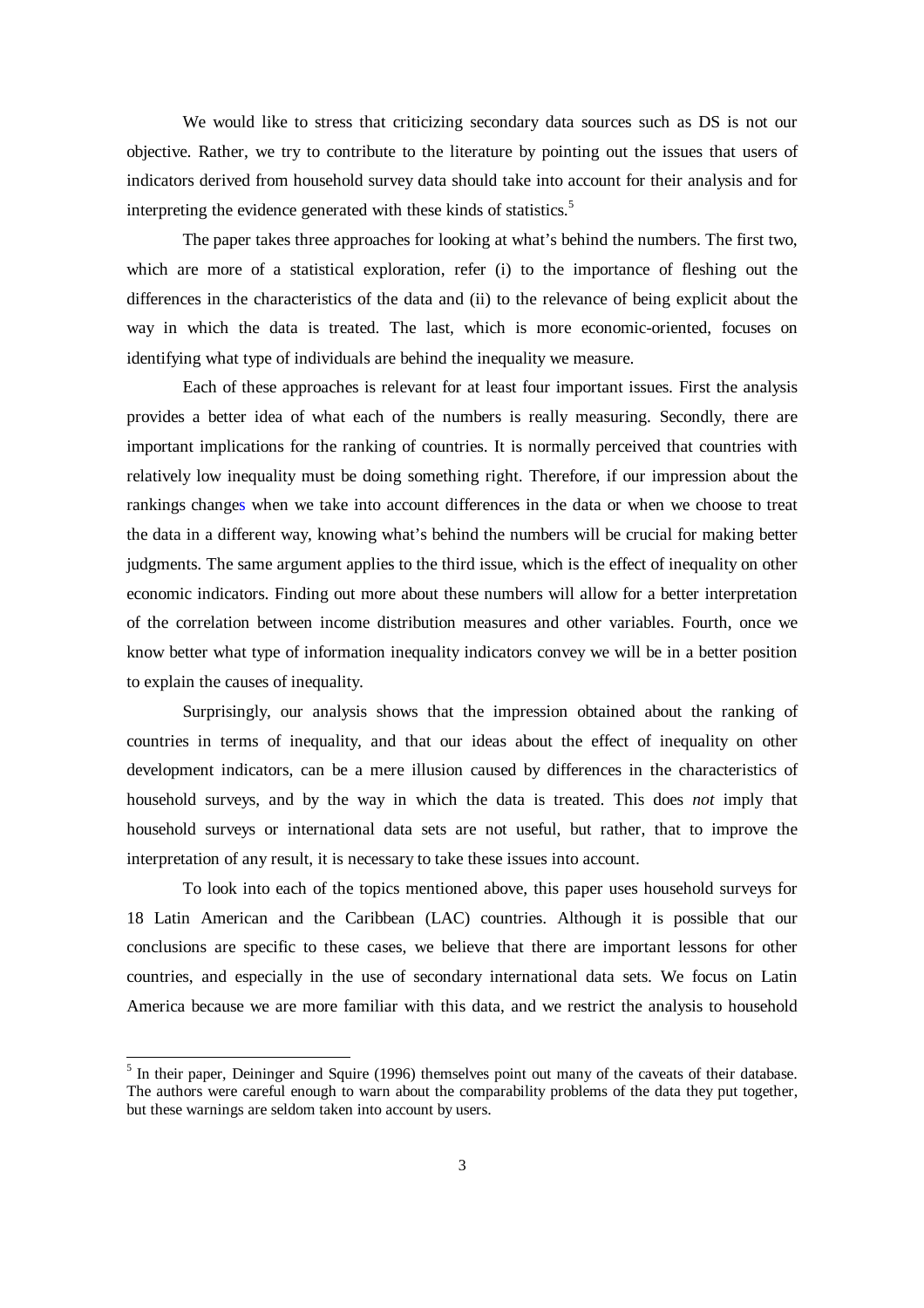surveys–rather than, for instance, censuses or tax records–because this is the most widely used source of information for measuring inequality.

The paper is organized as follows. Section 1 presents the data. Section 2 explores the importance of accounting for differences in the characteristics of household surveys. Section 3 examines the importance of methodological consistency and making explicit the choices made in calculating inequality indexes. Section 4 shifts from a statistical to an economic-oriented approach by asking who is behind the inequality. Section 5 concludes.

### **1. The Data**

l

This paper extensively uses household surveys from 18 Latin American & Caribbean (LAC) countries for the most recent year available to us.<sup>6</sup> The data covers 94% of the total population of the region. The earliest survey is for 1993 (Nicaragua), while we have three for 1995 (Ecuador, El Salvador and Paraguay), seven for 1996 (Argentina, Bolivia, Brazil, Chile, Dominican Republic, Honduras, and Mexico), six for 1997 (Costa Rica, Colombia, Panama, Peru, Uruguay, and Venezuela), and one for 1998 (Guatemala). Appendix Table A1 presents more information about each survey.

All but two surveys *apparently* fulfill the "good quality" requirements of the Deininger-Squire data, which are that: (i) the data has to contain information on all income sources; (ii) the unit of observation is the household or the individual; (iii) the data is representative at the national level.<sup>7</sup> The surveys for Argentina and Uruguay do not fulfill the last condition because they only cover urban areas, but they meet the other two. We include them because they are usually used for comparison within LAC, and since these are highly urbanized countries, the surveys cover most of their population (more than 90% in Uruguay and around 70% in Argentina). Throughout the paper we refer to Argentina and Uruguay without further clarification of their restricted urban coverage, but it is important that these differences be borne in mind.

As a benchmark for comparison in the rest of the paper, we estimate inequality in each country with what we call the "conventional" Gini. This estimate refers to the inequality of each

<sup>&</sup>lt;sup>6</sup> Some of these surveys were obtained through MECOVI, a program sponsored by the Inter-American Development Bank, the World Bank, and ECLAC to collect and organize the existing household surveys in Latin America and to promote the implementation of new ones. The rest of the surveys were obtained directly through country statistical offices.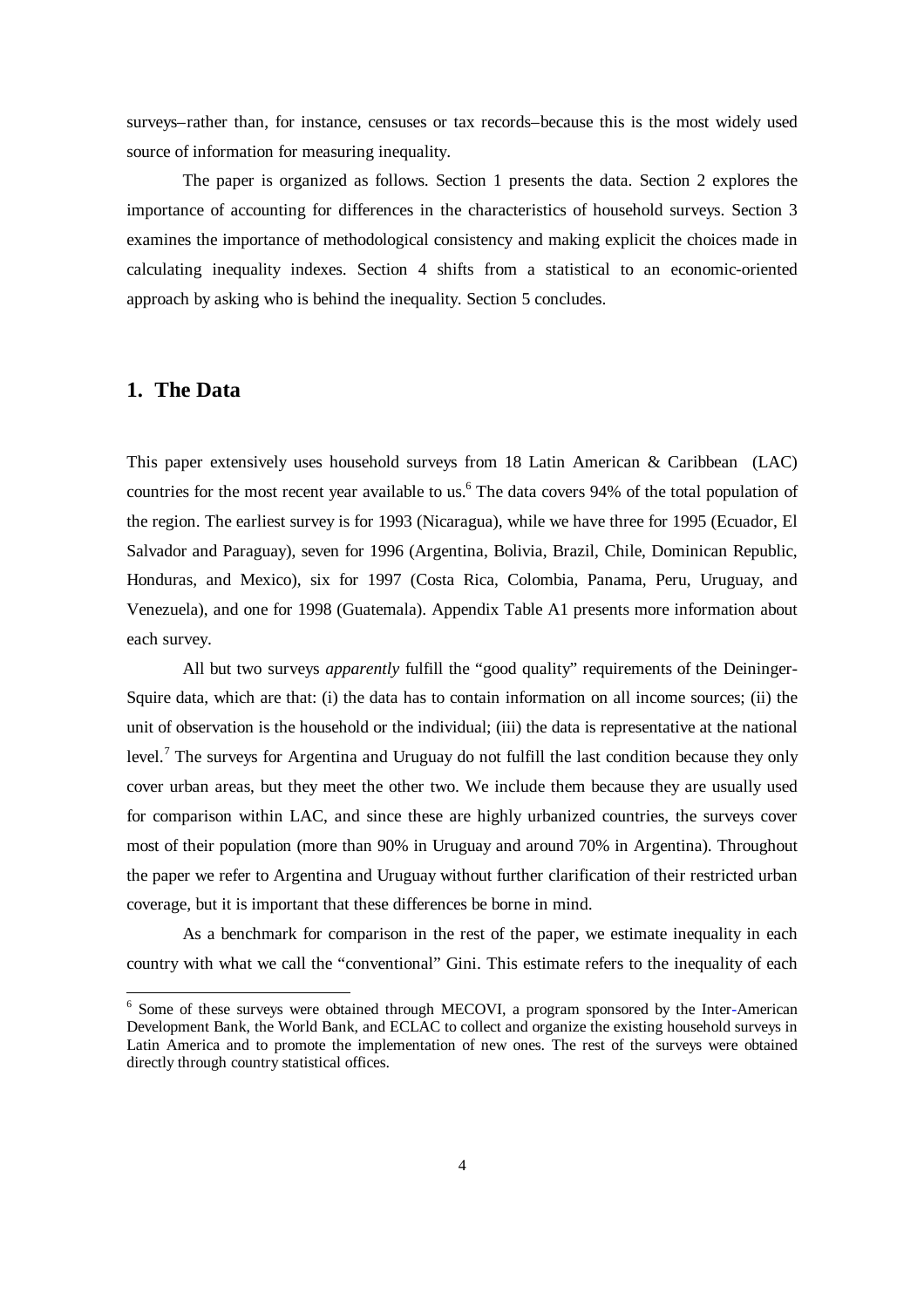individual's household per capita income calculated by using sampling weights, dropping all missing and zero values, using the standard definition of the household unit, and using the widest possible definition of income. No adjustments for differences in the data are performed. We call this measure "conventional" because, among the studies in LAC that document the methods used to compute inequality (which is a minority), the Gini is estimated in this standard way.<sup>8</sup>

Table 1 presents the conventional Gini (multiplied by 100) and ranks LAC countries from most to least unequal.<sup>9</sup> There is a group of four countries (Paraguay, Brazil, Bolivia and Panama) with the greatest inequality, and which are highly unequal by any standard. For instance, if compared with all the "good quality" observations in the Deininger-Squire data beyond 1988, they appear to be among the 5 most unequal countries in the world (only after South Africa 1993). Another group of highly unequal countries follows, with Gini indexes between 55 and 57 points (Colombia, Nicaragua, Chile, Ecuador and Guatemala). Then we find Honduras, Mexico, Peru and El Salvador, all with Ginis above 50 points. Finally, the countries with a Gini of less than 50 points are Venezuela, Dominican Republic, Argentina, Costa Rica and Uruguay, all of which are still well above the world average of 40 points reported in DS.

The table also includes information for countries in other regions for reference and confirms that all the LAC countries considered are highly unequal by international standards.<sup>10</sup> The regional average for LAC is by far the highest and there are only two individual countries– Russia and the United States–with a Gini coefficient that is more or less comparable to the two most equal Latin American countries. The other 16 LAC countries have much higher inequality levels.

 $<sup>7</sup>$  The word "apparently" is written in italics because some of the household surveys used here also appear</sup> in the DS data presumably because they meet requirements (i) to (iii) but, as we show later, a more careful look at them reveals that some do not.

 $8$  Londoño and Székely (2000) review 111 studies on the measurement of poverty and inequality in the region and conclude this. By standard definition of household we mean the unit including all individuals that share the same budget, and where sub-units are counted as being part of the same household. The only transformation to the data was that incomes were deflated when necessary by using the CPI.

<sup>&</sup>lt;sup>9</sup> In the cases of Colombia and Nicaragua, Honduras and Mexico, and Peru and El Salvador the differences are only marginal, but we still rank the countries differently for expositional purposes.

<sup>&</sup>lt;sup>10</sup> The data for these countries was accessed through the Luxembourg Income Study (LIS). Inequality is calculated with the same methodology as for the LAC countries, but in these cases, the definition of family unit may not coincide with the standard used in LAC.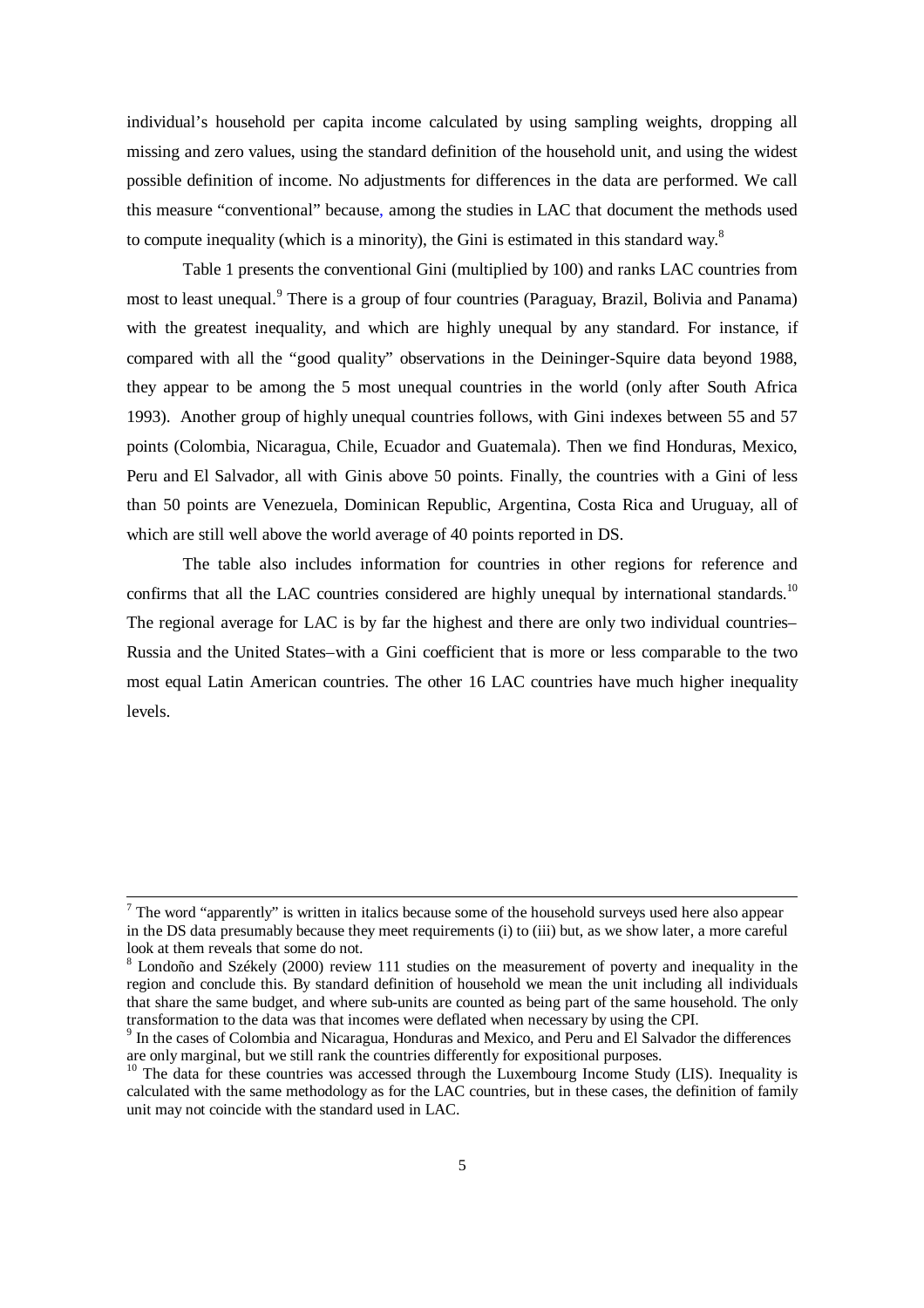#### **2. The Importance of Accounting for the Characteristics of the Data**

For some economic indicators, such as the GDP of a country, a discussion about the quality and characteristics of the data is rather uncommon. There are international conventions that countries follow to produce this kind of information, so when the numbers are used for research or for evaluating economic performance, their origin, how they are calculated, or the characteristics of the data with which they were produced, are seldom under scrutiny. In the case of other equally important indicators such as the degree of income inequality, this is not the case. Even though there has been great improvement in the availability of inequality indicators, these numbers are still far from being produced with similar methods and are far from uniform in terms of quality and reliability. This issue is mostly overlooked in empirical research, and this section illustrates the importance of taking it into account.

We consider three sets of issues: (i) the characteristics of the sample, (ii) differences in survey quality and coverage of population groups, and (iii) differential coverage of income sources and geographic areas and differences in timing.<sup>11</sup> One important issue that we are not able to address due to the lack of data is that differences in policies across countries can have an important effect on our impression about how unequal countries are. For instance, if a country chooses to provide income transfers, which are captured by most surveys, the effect will be measurable and its impact will be taken into account in the computation of inequality indexes. However, if the choice is to provide price subsidies to consumption, the benefit may change the distribution of welfare, but its effect will not be captured by inequality statistics.

## **2.1 Differences in sampling**

Two of the most basic issues commonly overlooked when using household survey data are the frame used to define sampling weights and the size of the sample. We consider them briefly, since we are unable to perform adjustments to the data to determine their importance.

Typically the most recent census is used as a sampling frame, and when the year of the survey does not coincide with a census year, the census data is projected. This would not be an issue if the most recent census were within a 5-year interval, which is the period considered for instance in the United Nations Population Statistics (1998) for their longest projections, but when the period is greater, the degree of precision of the weights declines. If the weights overstate the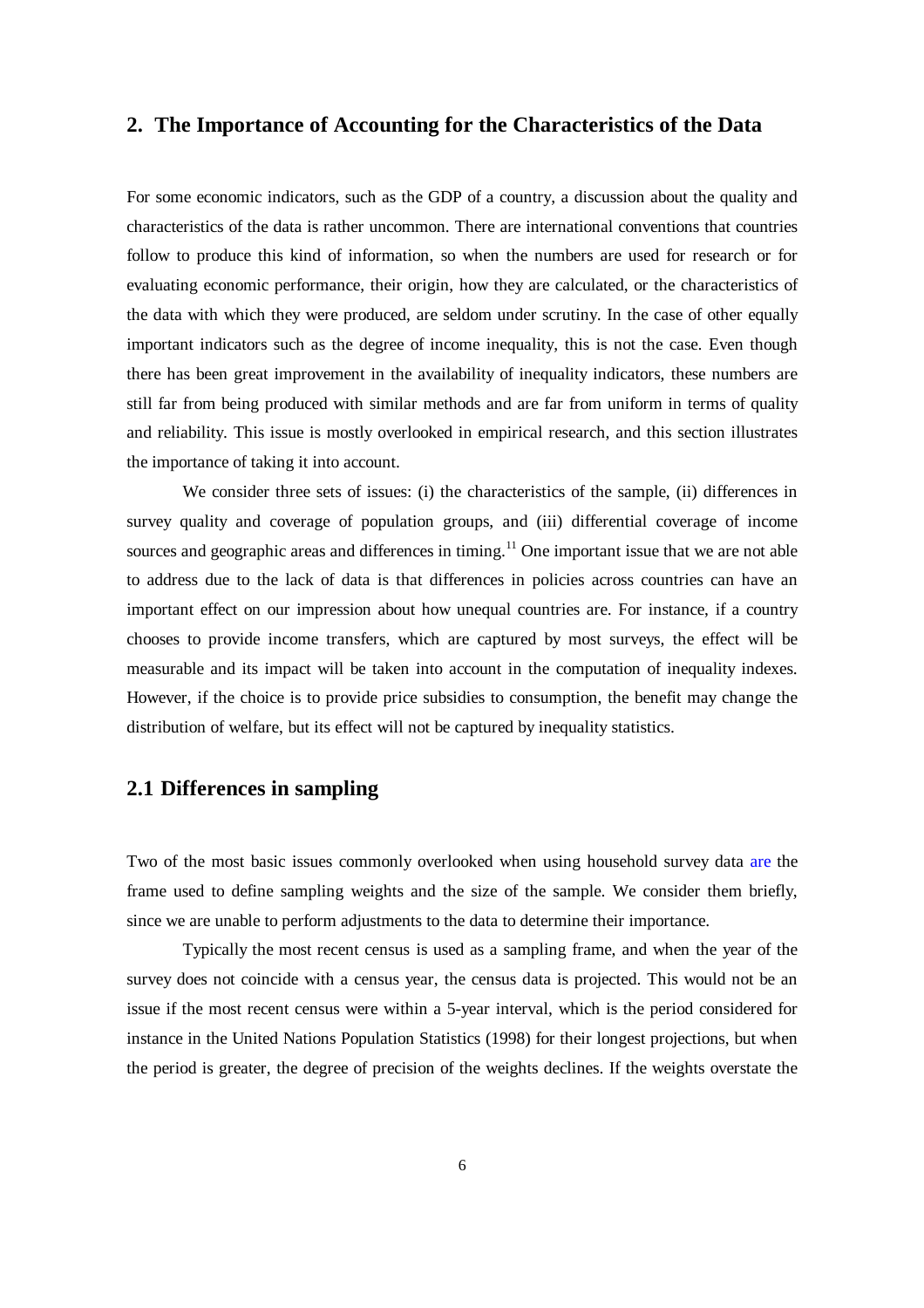relative importance of less or more unequal population subgroups, inequality would be under or overestimated. Table A1 in the Appendix shows that in most countries the relevant sampling frame is within 5 years of the year of the survey, but in Costa Rica and Uruguay the censuses of reference are 13 and 12 years apart, respectively. Unfortunately, we are unable to "adjust" inequality measures to account for these differences because of the difficulty in determining the sign and magnitude of the biases in the weights. So, other than documenting the facts, we can do little more than bear in mind that these two countries have been going through intensive demographic changes and have urbanized rather quickly, so it is possible that the use of outdated weights is blurring the comparison. Interestingly, these countries are ranked as most equal in Table 1.

The degree of precision of estimates from household surveys also depends on the size of the sample because the larger the size, the lower the standard error of any estimate. In LAC, samples range from 330,000 observations (individuals) in Brazil, to 11,905 in Argentina. Furthermore, the sample relative to the population also varies markedly. It ranges from almost 2%, 1.5% and 1.1% in Uruguay, Panama and Costa Rica, respectively, to .07% in Mexico. On average, the Gini index in all 18 countries has a confidence interval of .67 points, but the point estimates in Table 1 are subject to larger estimation error in Paraguay, Ecuador, Nicaragua, Argentina, Bolivia, Honduras and Peru, where the standard error is about 1 point of the Gini. Figure 1 shows the confidence interval for each conventional Gini. Some notable cases are Ecuador and Nicaragua. The point estimate for Ecuador ranks the country as the  $8<sup>th</sup>$  most unequal in Table 1, but the conventional Gini is not statistically significantly different from Panama, which is ranked as the  $4<sup>th</sup>$  most unequal. Nicaragua is originally ranked in  $6<sup>th</sup>$  place, but after considering the standard error of the point estimate, it could well belong to the group of the five most unequal countries in the world. Thus, our impression about the ranking of countries in Table 1 is somewhat modified by accounting for the differences in the sample size of the household surveys from which the estimates are drawn.<sup>12</sup>

l

 $11$  Deaton (1997) and Atkinson and Micklewright (1992) also discuss some of these issues.

<sup>&</sup>lt;sup>12</sup> As noted by Medina (1999), there are ways of "adjusting" inequality indexes for sampling differences. Due to the information requirements, we are not able to apply such methods here.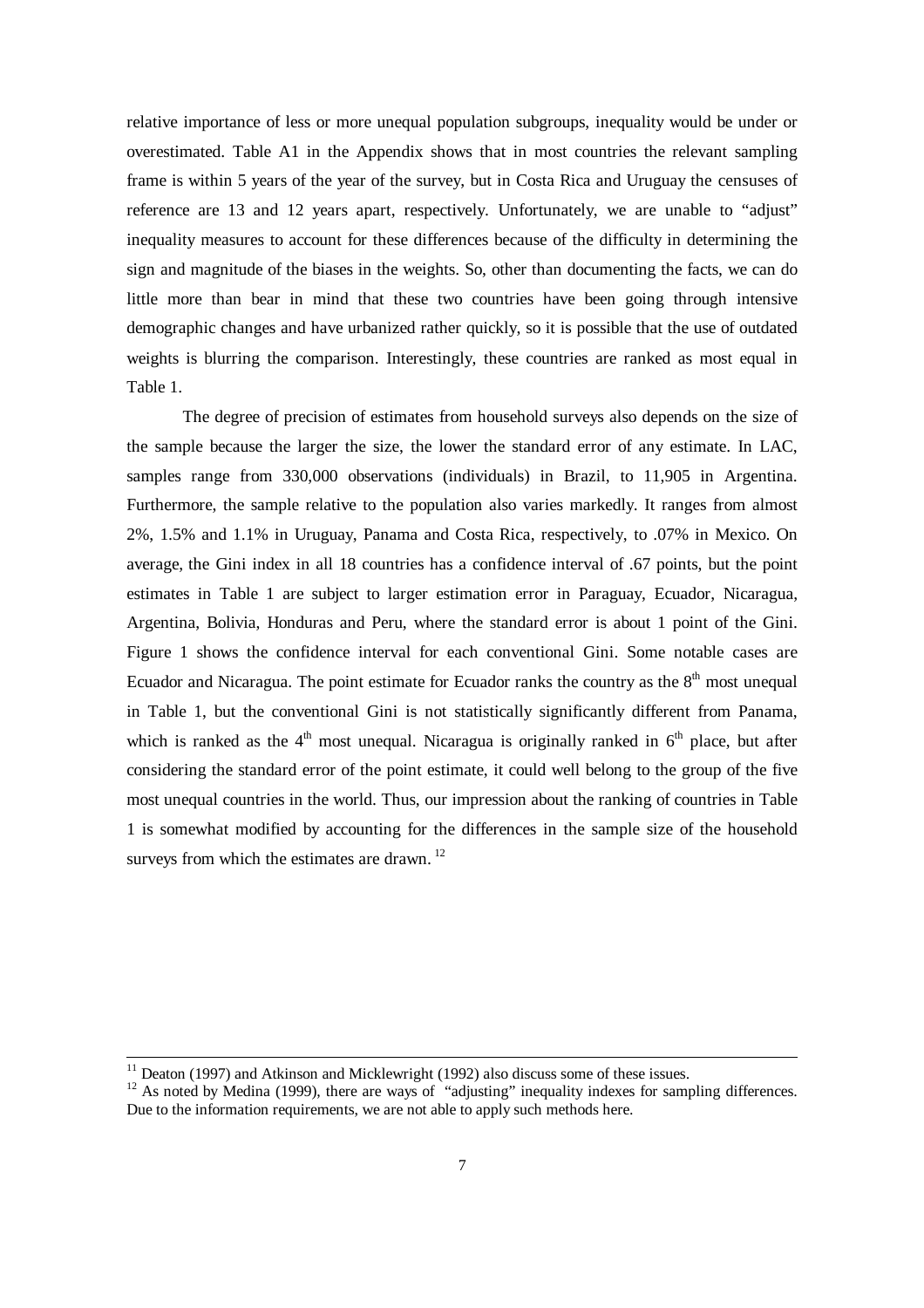### **2.2 Quality and Coverage of Population Groups**

Cross-country inequality comparisons can be blurred by differences in the quality of the information and by variations in the degree of success in defining a sample that is informative of all sectors of society. Here we explore some ways of taking these differences into account.

#### *Measurement Error in Household Surveys*

One way of obtaining an idea about the differences in quality across surveys is to assess the extent of some types of measurement error by focusing on indicators of misreporting, which are informative of the capacity of each survey to capture income with a higher degree of precision. This is actually one of the main quality concerns from the perspective of the measurement of inequality, because, for instance, if two countries have the same level of "real" inequality but in one the degree of underreporting among the rich is more severe, income distribution will appear to be better in one of them when in reality it is not.

Income misreporting is generally caused by two problems. One is that some incomes are particularly difficult to measure. This is typical of informal sector self-employment and small agricultural businesses, but also of the richest individuals, who usually have diversified portfolios with income flows that are not easy to value. Some surveys are better at minimizing these types of measurement error through the inclusion of specific questions on businesses, micro enterprises, the value of assets, and the returns to assets, but most are quite limited. The second problem is that some individuals may choose to underreport their income deliberately, even if they have a precise idea of its value. If underreporting is correlated with income or with income sources typically earned by specific sectors of society, it will introduce biases in inequality estimates.<sup>13</sup> Theoretically speaking the bias can be positive or negative, but generally the richest individuals are more reluctant to disclose their assets and wealth, so underreporting tends to result in an underestimation of inequality.

l

 $13$  Gottschalk and Smeeding (1998) discuss these issues in detail.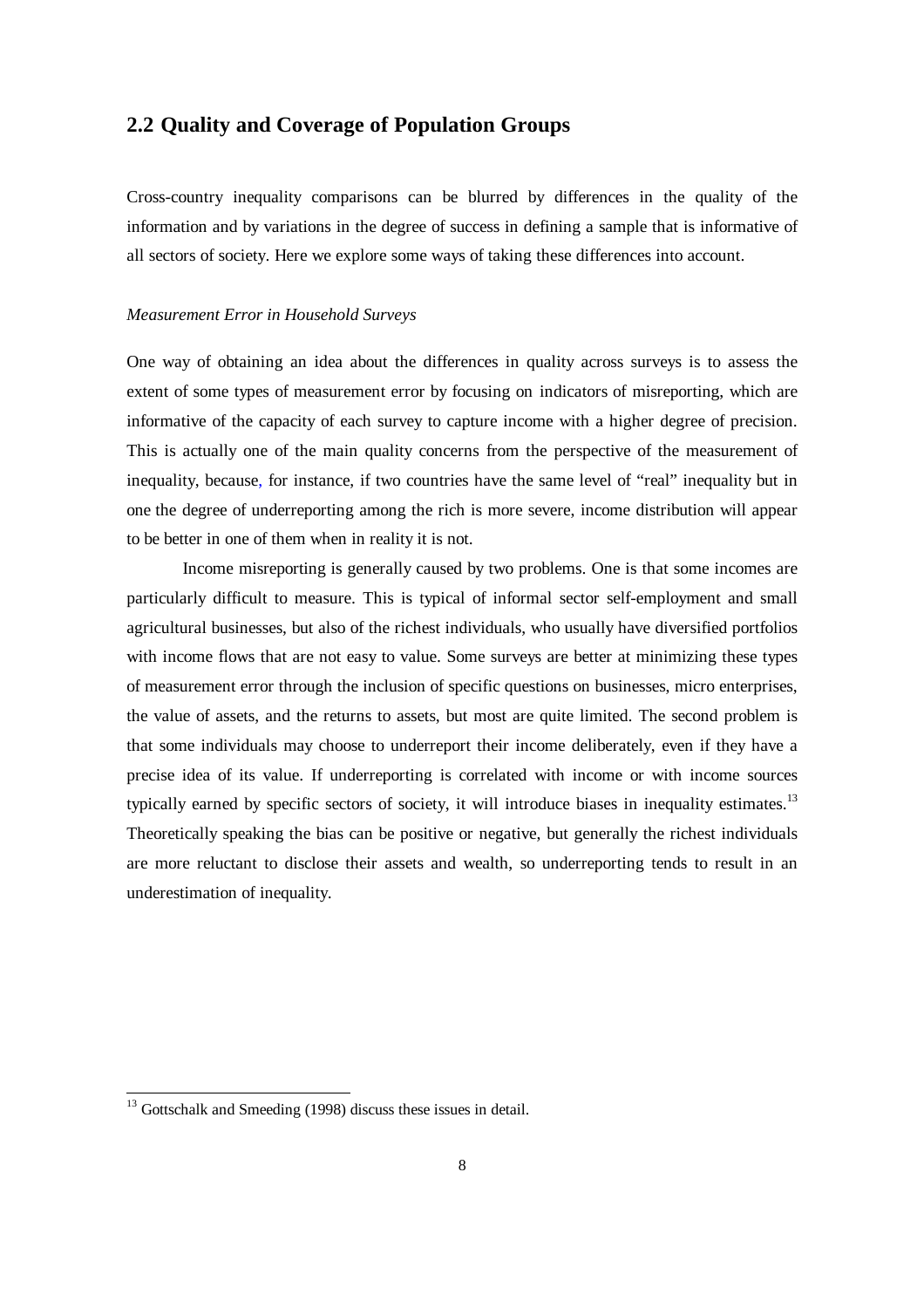Gottschalk and Smeeding (1998) argue that one subgroup of the population subject to larger income measurement error due to the first problem is the self-employed. For these individuals it is usually difficult to distinguish what part of their income can be attributed to wages, what is the return to physical capital investment, and what is the value of their profit. Thus, the larger the size of this group the higher the proportion of the population potentially subject to misreporting.

The first column in Table 2 shows the proportion of self-employed in each of the 18 countries under analysis. For LAC as a whole 28.1% of the income earners are engaged in this type of activity, and in half of the cases the proportion is within one standard deviation from the LAC mean. Since surveys have limited information, if any, on the operation of micro enterprises and the finances and accounting of the self-employed, it is difficult to correct for differences in measurement error in this group by transforming the data in some way. Therefore, one of the only options is to compute the conventional Gini by excluding the group under the idea that the selfemployed are suspected of being subject to larger error. Table 2 presents the result, as well as the new ranking of countries.<sup>14</sup> Even though the correlation between this indicator and the conventional Gini is positive and quite high (the coefficient is .86), there are some important ranking reversals. The main changes are that Guatemala and Peru appear to be relatively much more unequal than before. The position of El Salvador also deteriorates, while the position of Nicaragua improves substantially.<sup>15</sup>

#### *Coverage of Socioeconomic Groups*

l

An implicit assumption in using nationally representative income distribution indicators is that the statistics measure inequality among all individuals in society. Since household surveys use samples, it is known that not all individuals are included, but the fact that some subgroups are more likely to be underrepresented is seldom addressed. In particular, if the richest individuals are not sampled or are underrepresented, inequality will tend to be lower. Therefore, one indicator of survey quality is if the instrument is really able to capture information for the whole spectrum of

<sup>&</sup>lt;sup>14</sup> The results are only evidence of the potential importance of differences in measurement error, because we are not able to control for the direction of the bias and for the fact that some countries are better at capturing the incomes of the self-employed than others. Furthermore, the comparison entails a significant loss of information.

<sup>&</sup>lt;sup>15</sup> One way of partially evaluating the importance of misreporting due to the second problem mentioned above is by comparing the incomes in the surveys with some benchmark. In Table 2, we adjust the incomes for each labor income earner in the surveys so that the aggregate matches the labor income in the National Accounts and then add up total household income and recompute the Gini. This adjustment has only marginal implications for the ranking of countries, which suggests that underreporting of labor incomes, at least when accounted for in this way, is not an important source of variation across countries.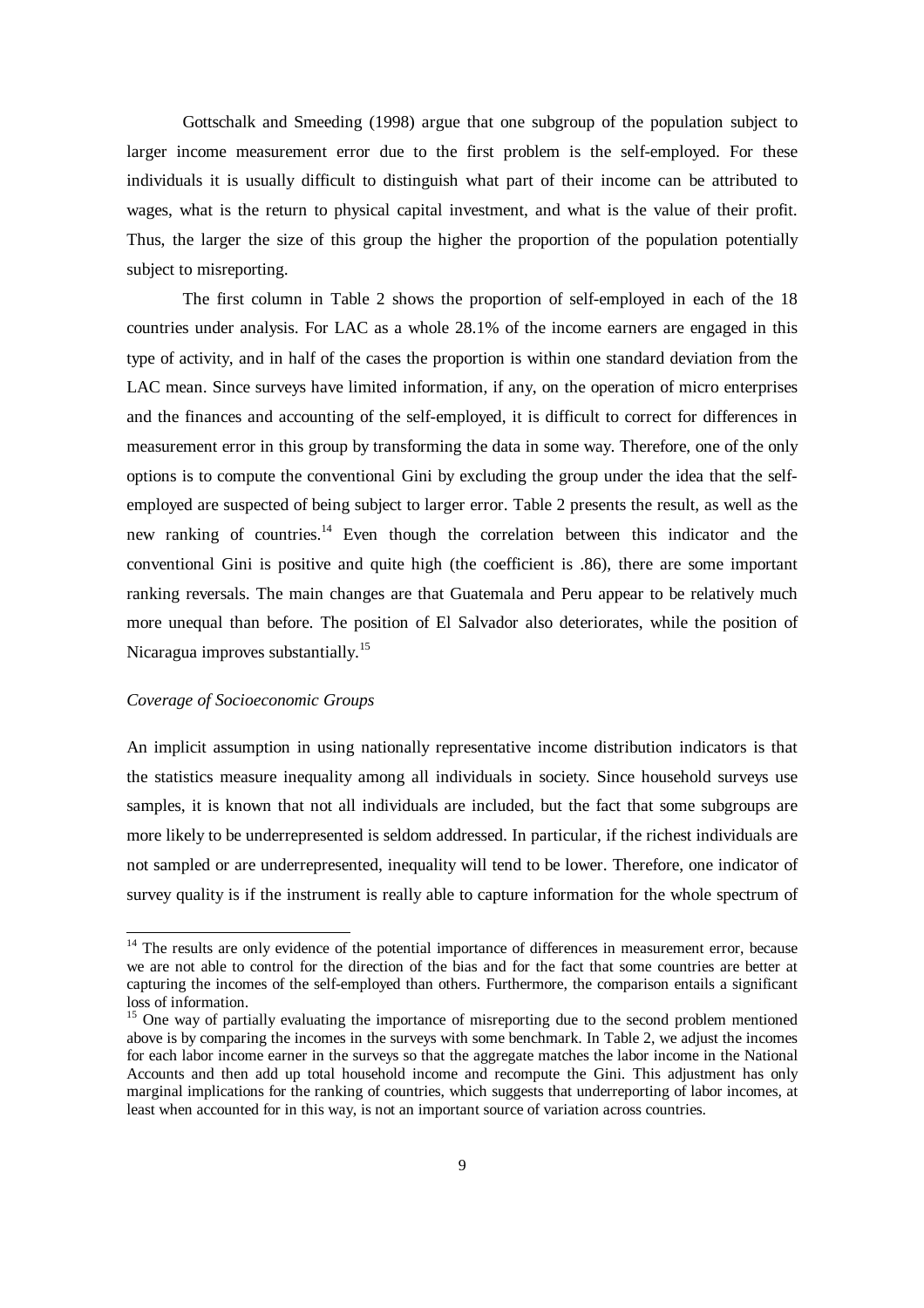income earners. The poorest of the poor and the richest of the rich are usually the hardest to sample and if there are quality differences in the capacity to incorporate information on them, our impression about how unequal countries are can be misguided.

One way to assess the differences in population coverage across countries is to compare the lowest and the highest incomes in the surveys. This may give a good idea about the socioeconomic groups covered, and about the type of inequality each survey is measuring. Table 3 presents some information on this. The first column shows the monthly income in US dollars for the 10 poorest households in each country (we exclude all missing and zero household incomes for this comparison). The amounts are strikingly low. On average the 10 poorest households earn a total income of US\$7.76 a month, which by any means is insufficient to cover the minimum necessary for survival. Although this may most likely constitute evidence of measurement error at the bottom of the distribution, it also confirms that all surveys capture at least to some extent the incomes of the poorest individuals.

The second and third columns present the monthly average income in US dollars of the 10 *richest* households and the richest person in the survey, respectively.<sup>16</sup> The results range from an average household income of around \$38,000 in Brazil, to around \$6,000 in Nicaragua, Costa Rica, Honduras and Bolivia. The income of the richest person in the survey ranges from \$162,404 in Paraguay (which is a clear outlier), to a surprisingly low \$7,000 in Costa Rica and Honduras. In Chile and Brazil, the income for the richest observation is also relatively high (of around \$60,000), while in Mexico and Ecuador, the top observation registers an income around \$40,000. In the rest, the incomes seem strikingly small, especially considering that these are regarded as the richest individuals in each country, at least in the household surveys. The case of Venezuela stands out in these comparisons. By LAC standards, this is a middle-high income country in terms of GDP per capita, and according to the surveys, the richest individual earns a monthly income of around \$15,000, which seems implausible.

To obtain a better idea of how large or small these top incomes are, we include in the table the monthly disposable income in USD of a manager of a medium to large size firm obtained from an independent business survey.<sup>17</sup> We choose this benchmark because managers of medium to large size firms are highly educated professionals who do not typically fit the profile of the richest individuals in any of these countries. The comparison with the benchmark is quite striking (last two columns of table 3). On average, in the 16 countries for which information is

-

 $16$  We do not include the result for Colombia here because the Gini for this country is conventionally calculated by top coding incomes, so the highest observations are not usually used.

<sup>&</sup>lt;sup>17</sup> The source is *America Economia* (1999), pg. 76-77, which reports the results of an independent survey by Price Waterhouse.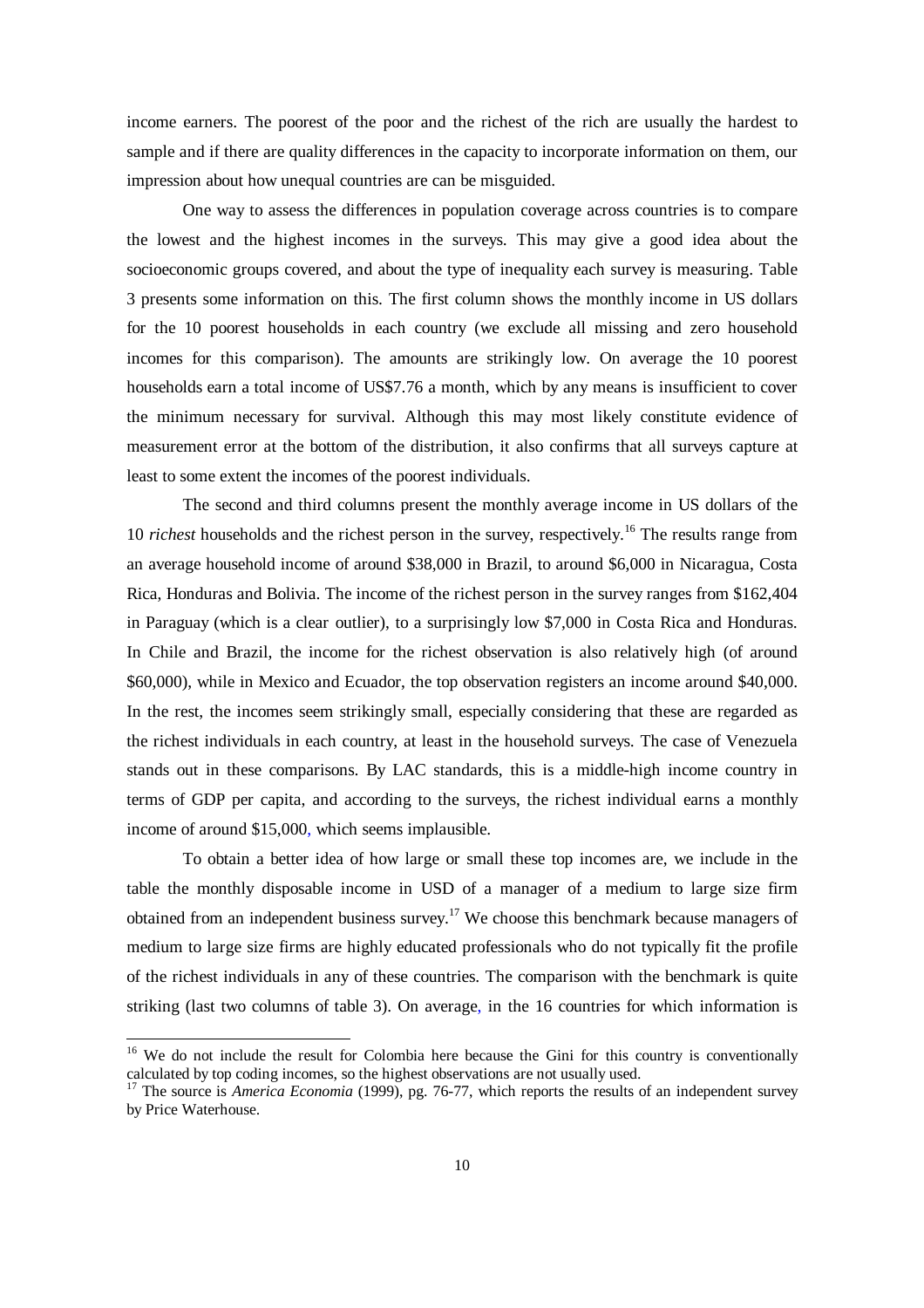available, the total income of the 10 richest households in the survey is very similar to the average wage of a manager. In 10 countries, the average income of managers is actually higher than the income of the 10 richest households. In Brazil, Guatemala, Chile and Uruguay, the income of the richest is between 1.3 and 1.93 times greater than the income of the average manager, which is still far below expectations. Only in Ecuador and Paraguay does the income of the 10 richest households exceed the income of managers by a factor of more than 2. A similar conclusion applies to the comparison with the richest individual in the survey. In 9 out of 18 cases, the income of the richest individual is less than 1.5 times the income of an average manager. In Ecuador, the ratio is 5.76, and only in the case of Paraguay is the comparison within expectations (in this country the richest individual earns 26.56 times more than the average manager).

But even in the case of Paraguay and Ecuador it cannot be said that household surveys have full coverage of the richest individuals. To illustrate this, Figures 2a and 2b plot all incomes in the survey. Figure 2a shows how the richest individual in Paraguay is a clear outlier.<sup>18</sup> This income is almost 11 times greater than the second highest observation, which reports a monthly income of \$16,000. In the case of Ecuador, the richest individual is also an outlier with an abyss between this observation's income and the rest. The cases of Chile and Brazil are not as extreme. These two surveys apparently capture incomes above the average of managers, and as can be seen in Figures 2c and 2d, the coverage of high incomes is more widespread than in Figures 2a and 2b. Two other interesting cases are Venezuela and Mexico. As reported in Table 3, the richest individuals in the surveys earn incomes that are much lower than the typical manager in the country. But what is more surprising is that the highest incomes in the surveys of these countries are still outliers in spite of their low value (see Figures 2e and 2f).

One important conclusion that emerges from these results is that inequality is grossly underestimated because of extremely limited information on the richest individuals, but that the degree of underestimation differs from case to case.<sup>19</sup> For instance, the relative position of Chile in Table 1 is rather unfavorable while the position of Venezuela is better. According to Table 3, however, this may in part simply reflect that the Chilean survey is better able to capture information on the richest segments of society. Only Brazil, Guatemala, Chile, Uruguay, Ecuador

-

 $18$  We confirm that the observation is not dropped in conventional computations of inequality for this country.

 $19$  The differences in coverage among the rich could be due to differences in survey quality, but it is also possible that they are a normal consequence of random sampling. If there are two countries with exactly the same distribution of income and exactly the same number of rich persons, the random selection of observations among the rich groups could result in higher inequality in one case if, by chance, a richer individual is included in the sample. In any case, our results show that whatever the cause, there are substantial differences in coverage of the richest sectors of society across the Latin American countries under study, and that these differences can affect income rankings.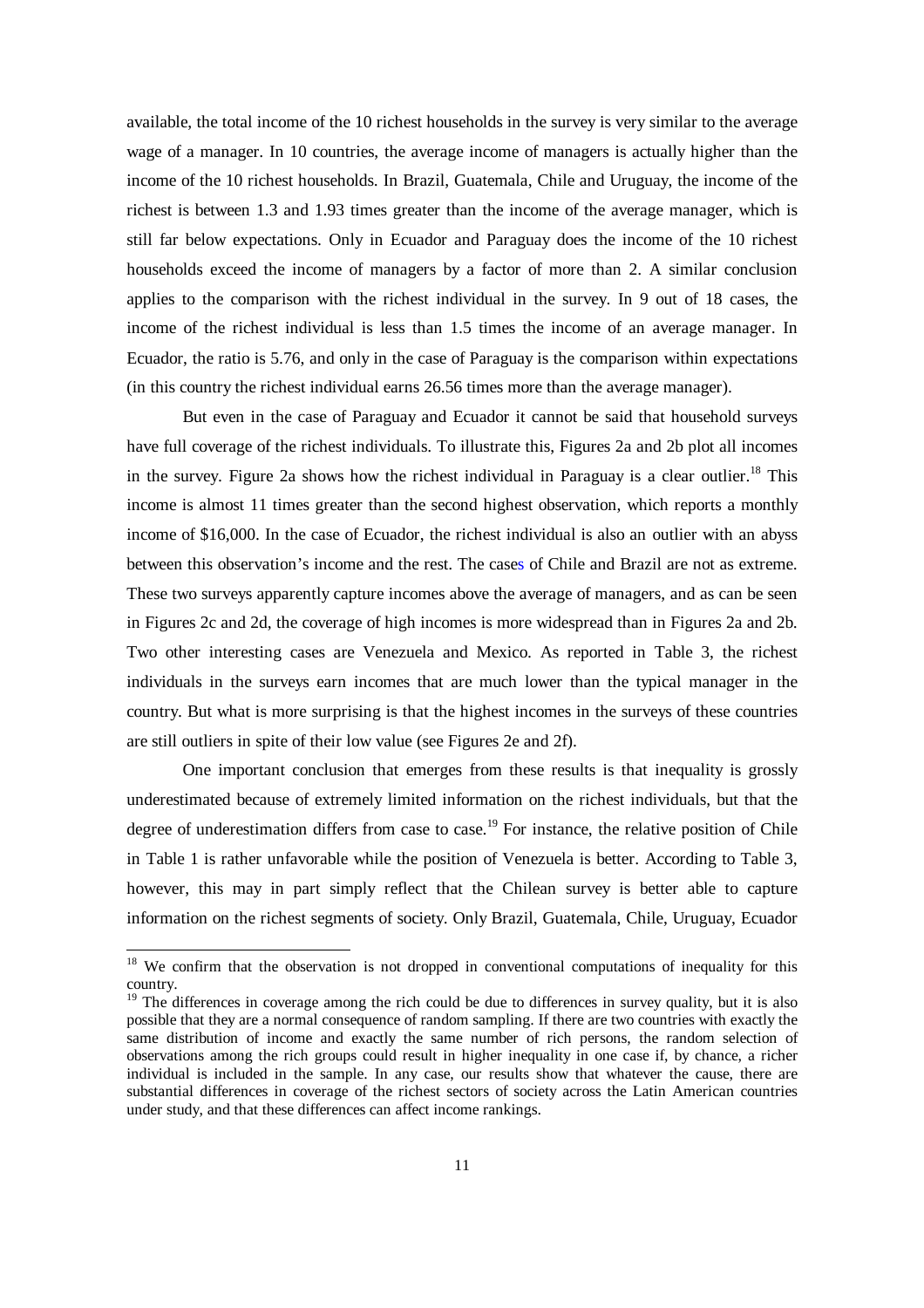and Paraguay seem to capture incomes above the level typically earned by managers of medium to large firms, and interestingly, with the exception of Uruguay, these are all countries with relatively high inequality according to the conventional Gini.

#### **2.3 What do Surveys Capture, Where are they Applied, and When?**

One of the most important differences across household surveys is that a common definition of income sources is not applied across countries. The omission of different sources affects inequality because some types of income are better distributed. If all surveys omitted the same source, the lack of information would not bias the comparisons and would not be an issue in their use for regression analysis. But at least for the LAC countries considered here, this is not the case.<sup>20</sup>

Table 4 aggregates incomes into 4 different categories: labor income, capital rents, property rents and non-monetary income. If capital rents and property incomes are grouped together in a single question that asks about all non-labor income, the shaded area appears in the second column only. We make this distinction because capital and property rents tend to be concentrated among the richest households, and when questionnaires have specific questions for these sources their accuracy is improved, and this may have an effect on inequality estimates.

As shown in Table 4, all surveys include a separate question for labor incomes, and Honduras and Nicaragua are the two cases where the surveys only capture this source. In half of the countries there is an explicit question about capital and property rents, respectively, while in 7 cases all non-labor income is grouped together in the same question. Furthermore, one of the most important differences is that only 7 countries include information on non-monetary sources, and of these, not all include estimations for imputed rents.

The differences are rather surprising since all the countries in the table (except for Argentina and Uruguay, which are urban surveys) supposedly meet the good quality requirements in the DS "high quality" data and are regarded as including all income sources. The surveys in the table, or similar ones for the same countries for previous years, are actually included in the DS database in spite of the differences in income source coverage. Some notable cases are the inclusion in the DS data of a series of Mexican surveys covering the wide range of sources

l

 $20$  All of the LAC countries for which we have information report after-tax incomes in household surveys so we do not need to worry about comparability in terms of net or gross income, as is common in developed countries.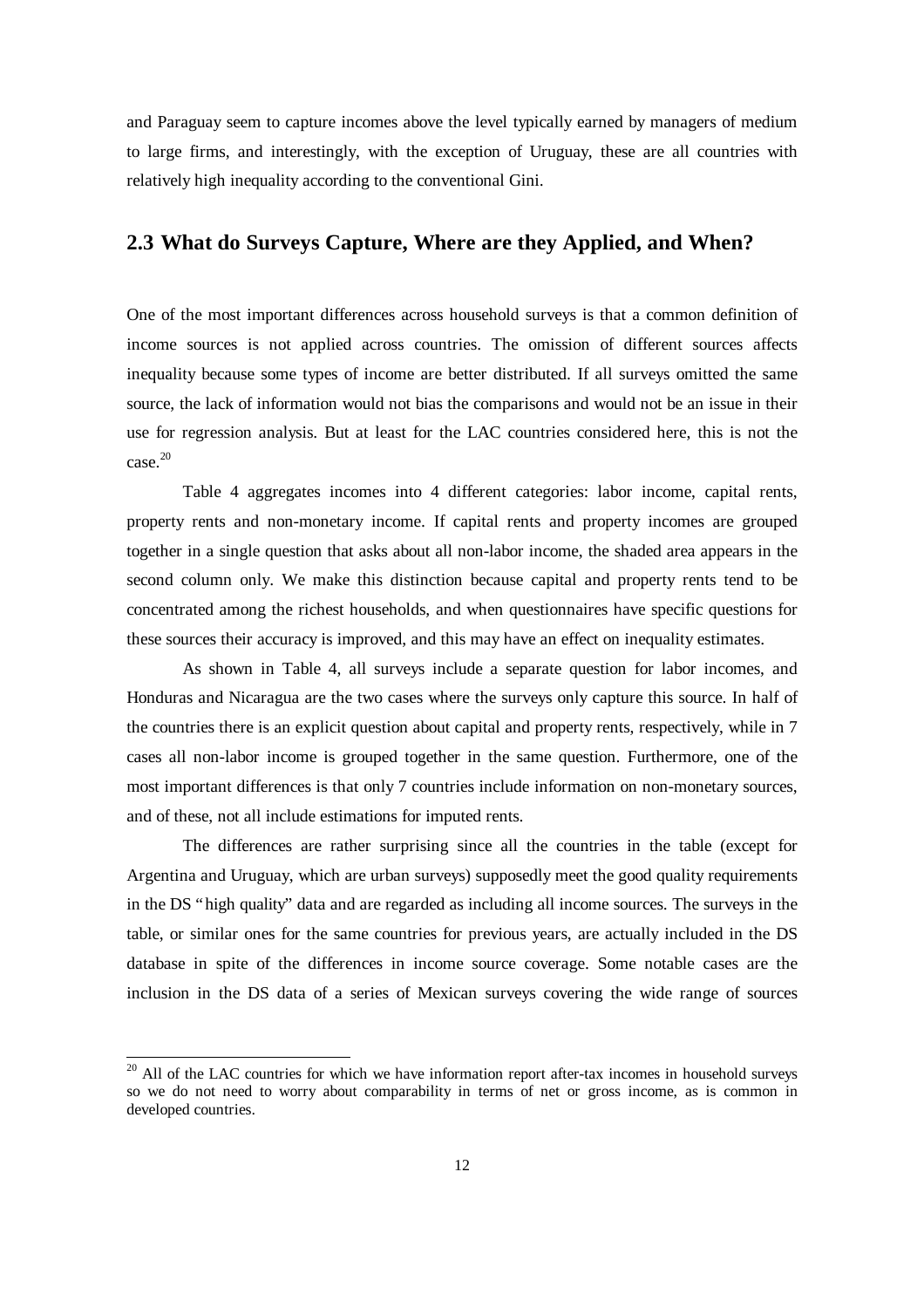specified in Table 2, along with information for Nicaragua 1993 and a series of surveys for Honduras which only consider labor incomes.

Table 5 illustrates what happens to our impression of the ranking of countries when, rather than comparing the conventional Gini, we restrict the estimation of inequality to a more comparable definition across countries. Columns 3 and 4 refer to the inequality of labor incomes, which is actually the only income definition that is strictly comparable across the 18 cases. The relative position of 8 countries changes by more than one place when we rank according to this more comparable concept. Bolivia, Panama, Nicaragua, Honduras, and especially Colombia now appear to be countries with relatively lower inequality than before, while Chile and particularly Mexico and Guatemala appear to be much more unequal.

We also estimate the Gini for labor incomes in urban areas, which is strictly speaking the minimum common denominator across all 18 countries. Column 5 and 6 in Table 5 present the ranking according to this measure. In 12 out of the 18 countries, countries are re-ranked by more than one position. These changes are somewhat expected, due to the large differences in the share of the urban population across countries, but are still illustrative about the importance of comparability across countries. Now Bolivia does not appear to be the third most unequal country, but is repositioned in  $10<sup>th</sup>$  place. The ranking of Peru also improves significantly, since it now appears to be the second most equal country. The relative positions of Chile, Mexico, Guatemala and the Dominican Republic deteriorate substantially, and most importantly, the relative position of Argentina and Uruguay is less favorable when the countries are ranked according to the minimum common denominator.

One difference that is usually overlooked in using income distribution indicators from household surveys is that surveys are held at different times of the year in each country.<sup>21</sup> This becomes an issue if economic activity follows a cyclical pattern or if the composition of households changes due to seasonality.<sup>22</sup> For the sectors of the population that have stable employment in the formal sector and receive wages irrespectively of the time of the year this may not be an issue, but it is typically important for the self-employed and for individuals employed in

-

 $21$  Another potentially important issue is that recall periods for income could differ. However, Table A1 in the Appendix indicates that recall periods across the LAC countries in our sample are very similar. The only case where the period exceeds 1 month is Guatemala. In Mexico, surveys ask about income receipts in each of the 6 months prior to the survey. We only use information about income during the previous month to make it comparable with the rest of the countries in LAC.

 $22$  A fixed effects regression performed with data for the LAC countries in our sample for the period 1980-1998, and by using quarterly GDP (from International Financial Statistics (October, 1999)) as dependent variable and dummies per quarter as independent variables, reveals that on average GDP in the second quarter is 3.73 times larger than in the first. For the third and fourth, the difference is 0.94 and 3.39, respectively. Therefore there is high cyclicality during the year.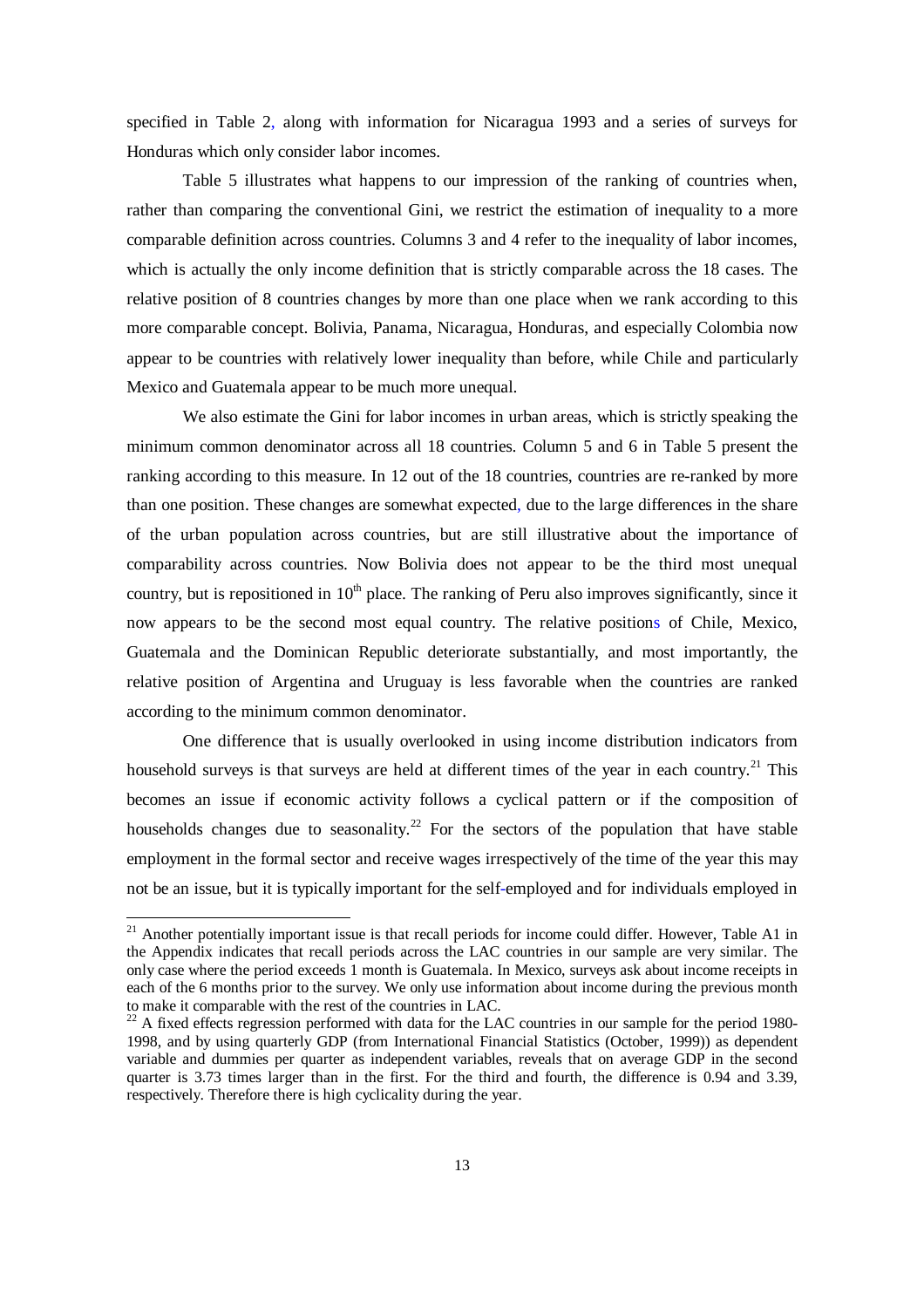the agricultural sector. The larger the latter groups are, the greater the potential bias introduced in international comparisons by differences in timing.

Table 6 marks the month of the year over which each survey is performed. The first feature is that there are three cases (El Salvador, Guatemala and Uruguay) where the questionnaire is applied over the whole year. Among the remaining 15 cases, there are a few where the timing of the survey coincides. In 7 cases, there is an overlap during the month of September, but in four of them not all the observations are captured during this month. The rest of the countries are scattered around the calendar year.

In an attempt to assess, at least in a general way, the effect of these differences on country rankings, we perform a regression using the 18 surveys analyzed so far, and add observations from 37 other LAC surveys which are representative at the national level, and for which we also have direct access and full documentation (see Appendix Table A.2 for a description). The additional national surveys included in the estimation are detailed in Appendix Table A2, and refer to almost the same set of countries considered so far, but for earlier years. Argentina, Uruguay, and several earlier surveys for Bolivia that are available to us are excluded from the estimation because they refer only to urban populations. With the 55 nationally representative surveys to which we have access, we estimate the following random effects regression:

(1)

-

Gini = 
$$
I_1
$$
 (non.mon)+ $I_2$  (non.lab)+ $I_3$  (cap.rent)+ $I_4(Q_2)$ + $I_5(Q_3)$ + $I_6(Q_4)$ + $I_7$  (yearly)+ $e_i$   
\n<sub>(6.5)</sub> (9.8)

where all the independent variables are dummies. *d(non.mon)* takes a value of *1* if the survey captures non-monetary incomes and zero otherwise; *d(non.lab)* indicates that the survey reports non-labor income; *d(cap.rent)* is given a value of *1* when the survey questionnaire explicitly asks about the amount of capital incomes received, rather than grouping all non-labor income in the same question;  $Q_2$ ,  $Q_3$ , and  $Q_4$ , are dummies for the quarter of the year over which the survey was held, while  $d(year)$  takes a value of 1 if the survey was held during the course of a whole year.  $\varepsilon$ <sub>i</sub> is the residual.

The regression yields a gross estimate of the average effect on the conventional Gini of having or not certain household survey characteristics, while controlling for others.<sup>23</sup> The

<sup>&</sup>lt;sup>23</sup> We restrict the number of independent variables in the regression because it is performed strictly for descriptive purposes, and not with the objective of explaining inequality. Anyhow, it may still be argued that there is a potential problem of omitted variables bias, and that the coefficients are also capturing the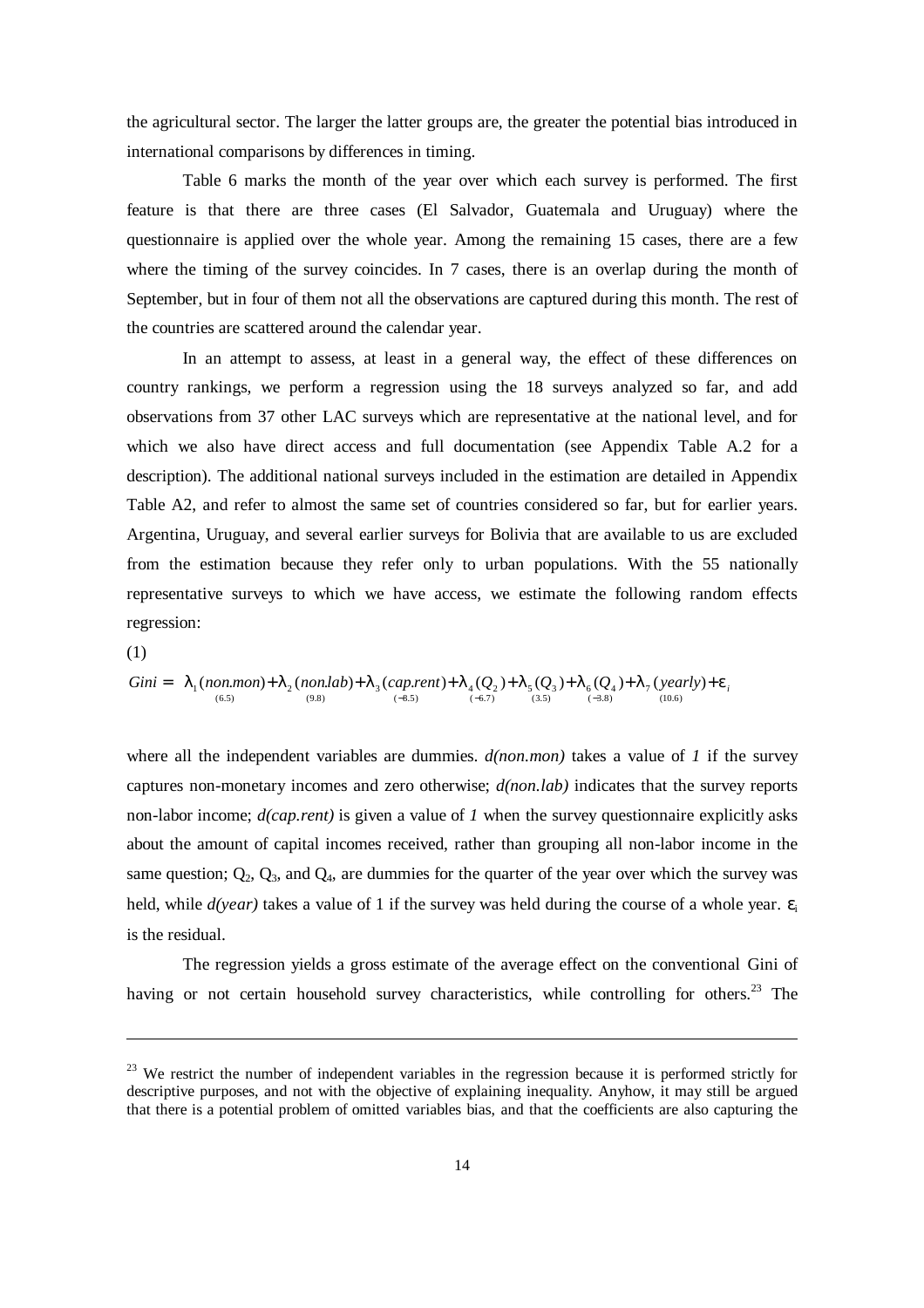coefficient is presented in parenthesis below each variable. The inclusion of non-monetary incomes is associated with about 6.5 Gini points more.<sup>24</sup> Having information on non-labor incomes is associated with 9.8 more points of the Gini, while including an explicit question for capital rents is associated with 8.5 points less. Surveys held during the second and fourth quarters of the year typically have a Gini of around 6.7 and 3.8 points less, while those held in the third quarter have 3.5 points more. Surveys carried out throughout the year have on average 10.6 points more.

We interpret the residual  $\varepsilon_i$  in each equation as the conventional Gini purged from differences in the household survey characteristics included in the regression. We call this "adjusted" Gini, and the results for each country's most recent observation (which we have been using throughout the paper) is presented in Table 5. The results should be taken with caution, since the number of observations (55) is quite reduced and the dummies for some of the household survey characteristics specified in the equation can be capturing country effects. We regard these results only as a first approximation to obtain a general idea about the importance of household survey differences. Although Argentina and Uruguay are not included in the estimation of equation (1) because they have only urban surveys, we also present the adjustment for these countries. In the case of Argentina the result should be taken with more caution because the adjustment does not take into account differences in geographic coverage. However, in the case of Uruguay, where most of the population is urban, the adjustment seems to make more sense.

The last column in Table 5 indicates the difference between the rank according to the "adjusted" Gini and the conventional Gini. In many cases the re-rankings are quite important. According to the adjusted Gini, the most equal countries are Uruguay, Costa Rica (both of which do not change rank) and El Salvador, while the most unequal are Ecuador, Paraguay, Brazil and Mexico. Surprisingly, Argentina now ranks much less favorably than before, and is not even among the 9 most equal countries. Colombia is now ranked as number 15 rather than 10, while the position of Nicaragua improves substantially. The relative positions of Panama, Guatemala

l

effect of variables that are correlated with inequality and also with some survey characteristics. Since there is no widely accepted model of inequality, we perform the regressions including parsimoniously the share of rural population (which might affect seasonality and the efforts to include specific income sources), the share of population of working age to control for demographics (which might affect the importance of transfers and self-employment), and a measure of factor endowments developed by Spilimbergo *et.al.* (1999), as well as a proxy for financial depth measured by the coefficient of M2 over GDP, to account for the importance of capital incomes. The absolute value and significance of the coefficients in both regressions change only marginally when including each of these variables at a time, or all together, so we don't present them for brevity.

 $24$  This result is in line with the effect found by Gottschalk and Smeeding (1998).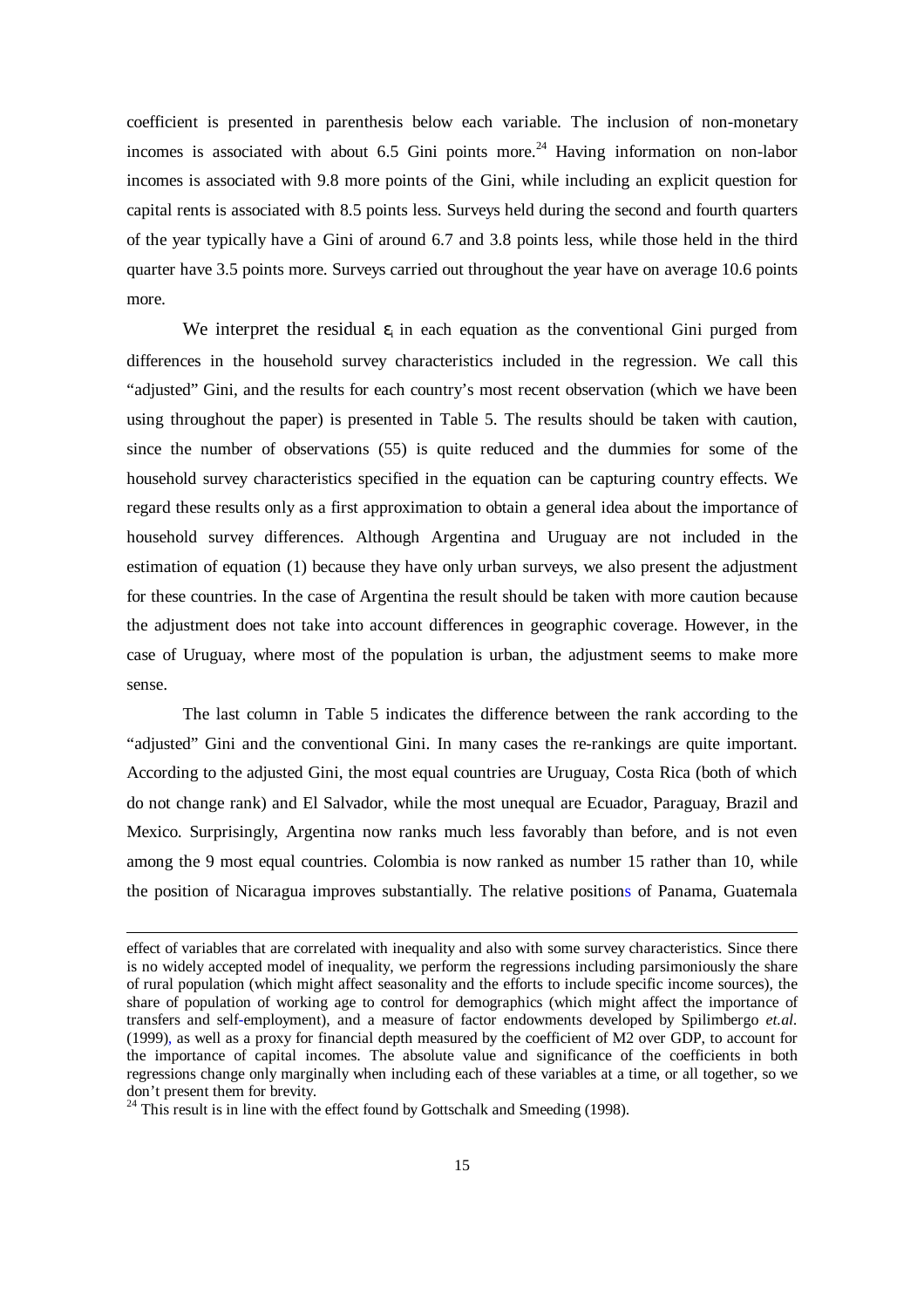and Nicaragua are now much more favorable, while the position of Venezuela worsens in a significant way.

Therefore, countries that are usually regarded as relatively equal in LAC turn out to be much more unequal when the survey differences are accounted for, at least in this very general way. The rankings in Table 1 now appear more as an illusion created by differences in the household surveys from which the data is drawn, rather than being genuine disparities across countries.

## **2.4 Are the Differences Relevant for the Growth-Inequality Relationship?**

As indicated in the introduction, one of the main reasons why the use of income inequality indicators in the economics literature has surged in recent years is because of the renewed interest in the relation between growth and inequality. During the 1950s and 1960s the conventional view was that greater inequality led to higher rates of growth. More recent evidence, however, points to the opposite conclusion: that inequality has negative effects on growth.<sup>25</sup> This view has been disputed by Forbes (2000), who recently showed that with the use of the DS data and the application of improved estimation techniques, the conclusion is that there is a positive relationship between the two variables, which takes us back to the idea that inequality is favorable for growth. In this subsection we add to this controversy by exploring whether incorporating more information about the household survey characteristics discussed above changes our view about the relation between these two indicators.

As a benchmark for comparison, we take the base regression in Forbes (2000), which uses the specification in equation (2). This is similar to the one used by Perotti (1996), which is one of the standard references in the literature for the negative relation between growth and inequality:

(2)

$$
Growth_{it} = \partial_0 + \partial_1 Gini_{it-1} + \partial_2 LnGNPpc_{it-1} + \partial_3 Educm_{it-1} + \partial_4 Educf_{it-1} + \partial_5 PPPI_{it-1} + \mathbf{q}_i + \mathbf{h}_t + u_{i,t-1} + \mathbf{q}_i + \mathbf{h}_t + \mathbf{h}_t
$$

where *LnGNPpc* is the log of real GNP per capita in 1987 \$US for country *i* in period *t*, *Educf* and *Educm* refer to the years of secondary education of females and males over 25 years of age, and *PPPI* refers to a measure of market distortions proxied by the price level of investment. θ is a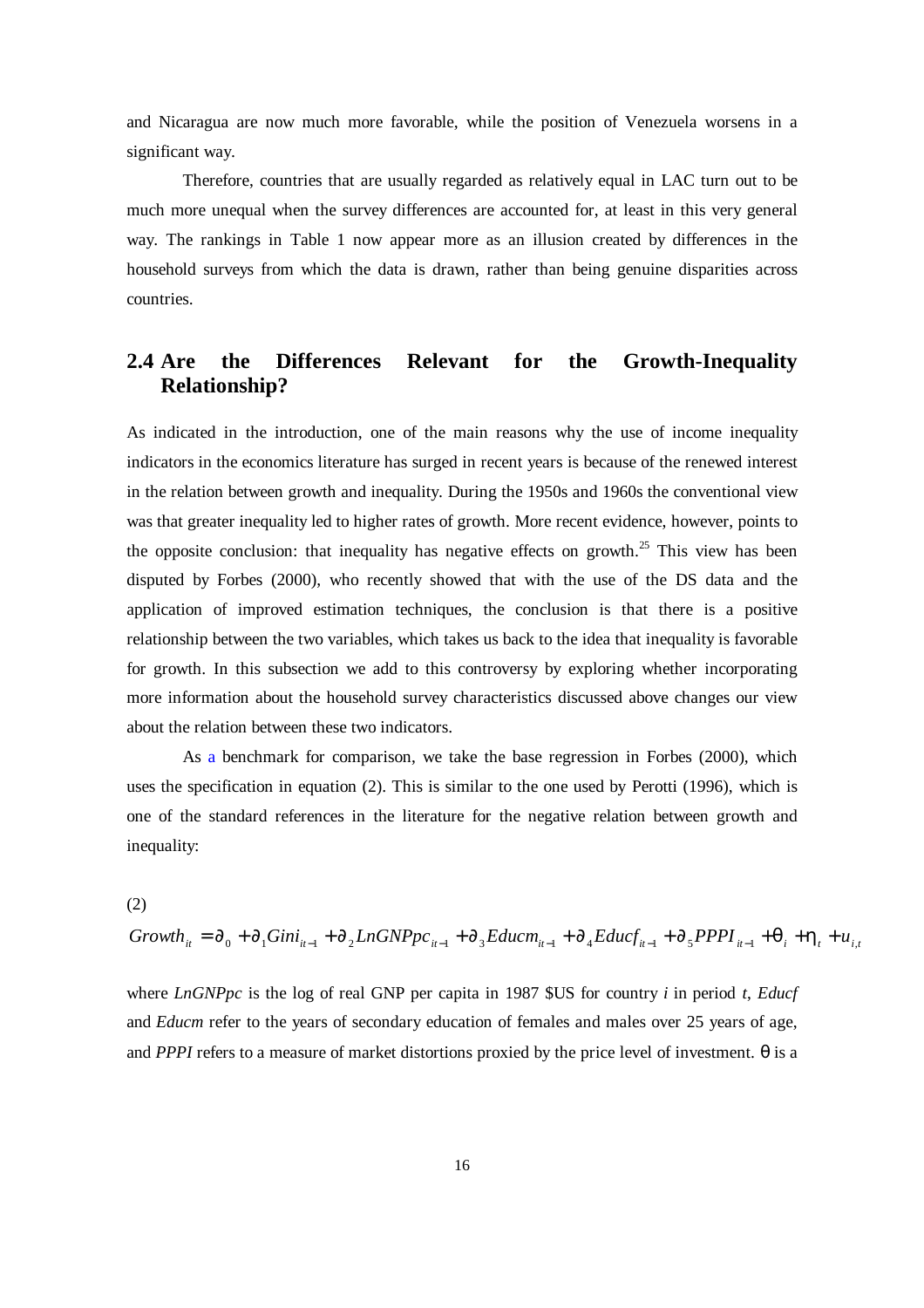set of country dummies and η are period dummies. Forbes' main results are obtained by estimating equation (2) for the 1966-1995 period by using growth rates over five-year intervals rather than yearly observations. The first column in Table 7 reproduces one of the basic results of the paper, obtained with a fixed effects estimation.<sup>26</sup> As can be seen, inequality has a strong positive effect on growth.

Ideally, we would like to re-estimate the regression by incorporating information on the specific income sources and timing of each household survey to check whether our impression about the effect of inequality on growth holds when the differences in the data are taken into account.<sup>27</sup> Since we do not have direct access to all the household surveys in the DS database, we restrict our analysis to the set of surveys in Appendix Table A2, which were previously used for the estimation of equation (1). <sup>28</sup> However, this imposes some restrictions. Since we have a more limited number of observations and countries, it is not possible to aggregate the observations in five-year intervals, so we estimate the equation by looking at the growth rate between the two periods for which a Gini index is available. The definition of the intervals will therefore depend on the availability of information on inequality.<sup>29</sup>

Before presenting our results with the LAC sample, we perform a regression to check whether the changes in method required for the LAC estimation have an effect on the coefficients or significance of Forbes' regression. The second regression in Table 7 is a fixed effects estimation using the same DS data for the period 1965-1995 but instead of grouping the observation in five-years intervals, it estimates the regression by defining each interval as the period between two years for which a Gini is available. Period dummies are substituted for year *t* dummies.<sup>30</sup> Even though the sample size and number of countries vary with respect to the first

-

<sup>25</sup> Benabou (1996) and Aghion *et al.* (1999) summarize the empirical and theoretical aspects of this literature, respectively.

<sup>&</sup>lt;sup>26</sup> This corresponds to regression (1) in Table 3 in Forbes (2000). The main results of the paper are based on the fixed effects estimation as well as other techniques. We focus only on the fixed effects because the number of observations in the LAC data we use later is only suited for this method.

 $27$  One issue we do not examine, but which can also be important, is aggregation. As noted by Ravallion (1998) aggregation can create spurious effects of inequality on growth.

 $28$  18 of these observations actually appear in the DS data set. The correlation between the 18 Gini indexes that are both in our sample and in DS, is .74.

<sup>&</sup>lt;sup>29</sup> Since the timing of the Ginis in our LAC sample do not always coincide with the years for which information on education is available, we interpolate *Educf* and *Educm* to increase the number of observations in the regression. The use of all the information without grouping incorporates the effect of short-term disturbances and increases serial correlation from business cycles, but as will be shown, this has no implication for our conclusions.

<sup>&</sup>lt;sup>30</sup> As in Forbes (2000), the Gini coefficient is taken from the DS good quality data set, education variables come from Barro-Lee, the log of GNP per capita is taken from the World Bank World Development Indicators 1998, while the index of price level of investment is from the World Penn Tables. The coefficients for the period dummies are not included for expositional purposes. 6.6 points are added to the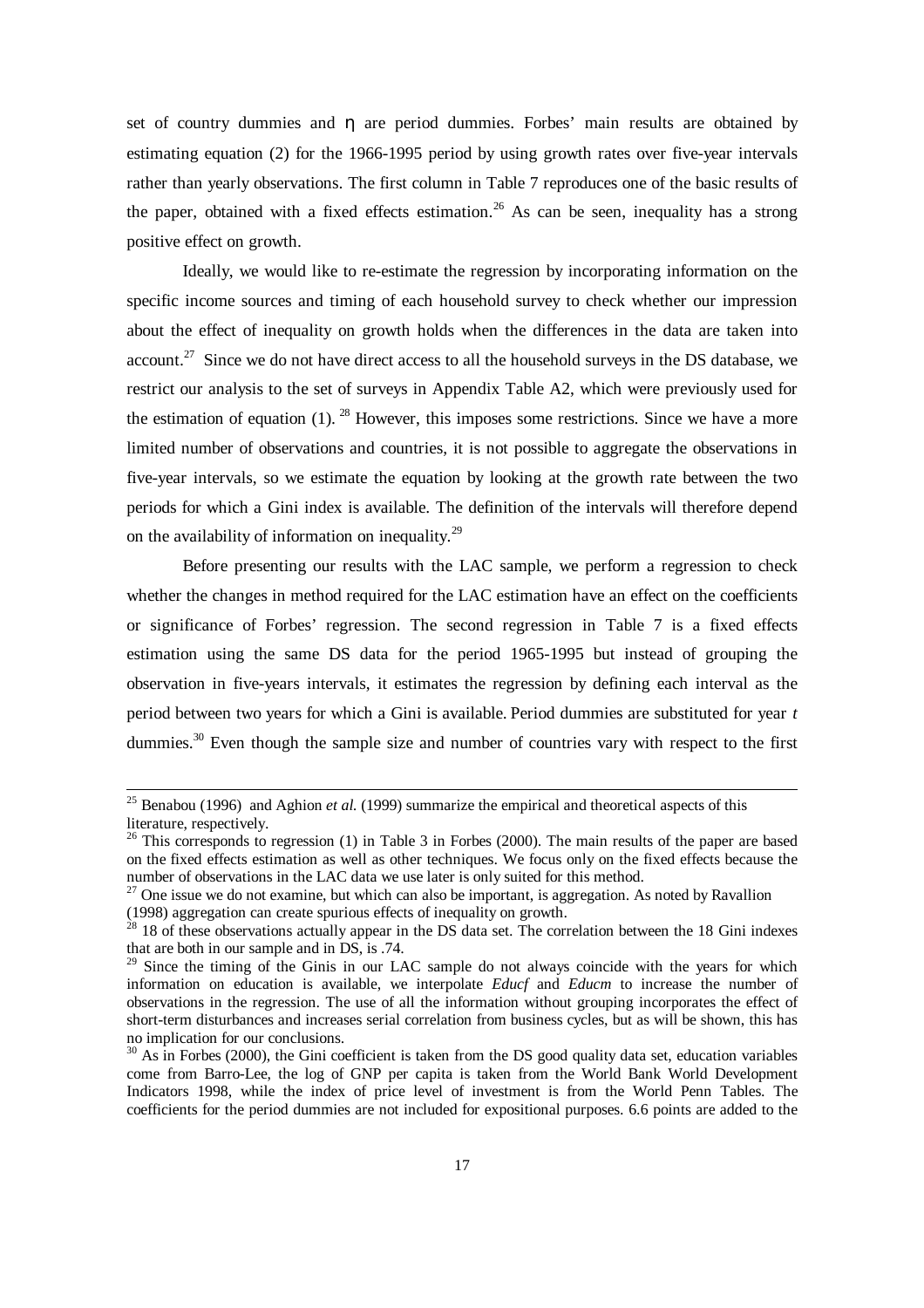regression, the results lead to the same (although weaker) conclusion that inequality has a positive effect on growth. This assures that the change in method needed for the following estimations does not affect the overall conclusion of the positive statistically significant relation between the two variables.

The third regression in the table replicates the previous regression, but we substitute the DS data for the conventional Gini indexes computed from the LAC household surveys with national coverage, to which we have direct access (Table A2).<sup>31</sup> The magnitude of the coefficient on inequality, initial income and *PPPI* are smaller than in the first of the regressions in the table, while the significance level is also slightly lower. The number of observations is reduced (42 after calculating growth rates) and the number of countries is also limited to 11. However, the conclusion that inequality and growth are positively and significantly related holds.

As mentioned previously, we know that the surveys in the LAC sample used so far and many of those included in the DS data are not strictly comparable for several reasons. We are able to document the differences thoroughly in the case of income sources and timing and can therefore attempt some adjustments to increase comparability in the LAC data. One option is to reduce the definition of income to the minimum common denominator, which will guarantee that the variance in the independent variable will be "real" and not an artificial variation introduced by differential income coverage. Additionally, this will allow for a much more transparent interpretation of the results, because we know precisely what type of inequality is being measured.

The fourth equation in Table 7 replicates the third regression, but substitutes the conventional Gini for the Gini of labor income, which is comparable across countries. Surprisingly, the coefficient for inequality is reduced quite dramatically in size, and loses its statistical significance, while the sign and magnitude of the other coefficients is not modified in an important way.

We also perform the regression with the "adjusted" Gini discussed above, rather than the conventional or the labor income Gini. This has the advantage of also incorporating information on differences in timing across surveys. The fifth equation in Table 7 shows that surprisingly, our impression about the effect of inequality on growth is different than in equations (1) to (3) in this case also. The coefficient for the Gini is much smaller than before, but most importantly, it does not have a statistically significant relation with growth.

l

Gini coefficients that refer to the distribution of expenditures, to be consistent with the first regression in Table 7.

 $31$  The regression does not include period dummies due to the loss of degrees of freedom.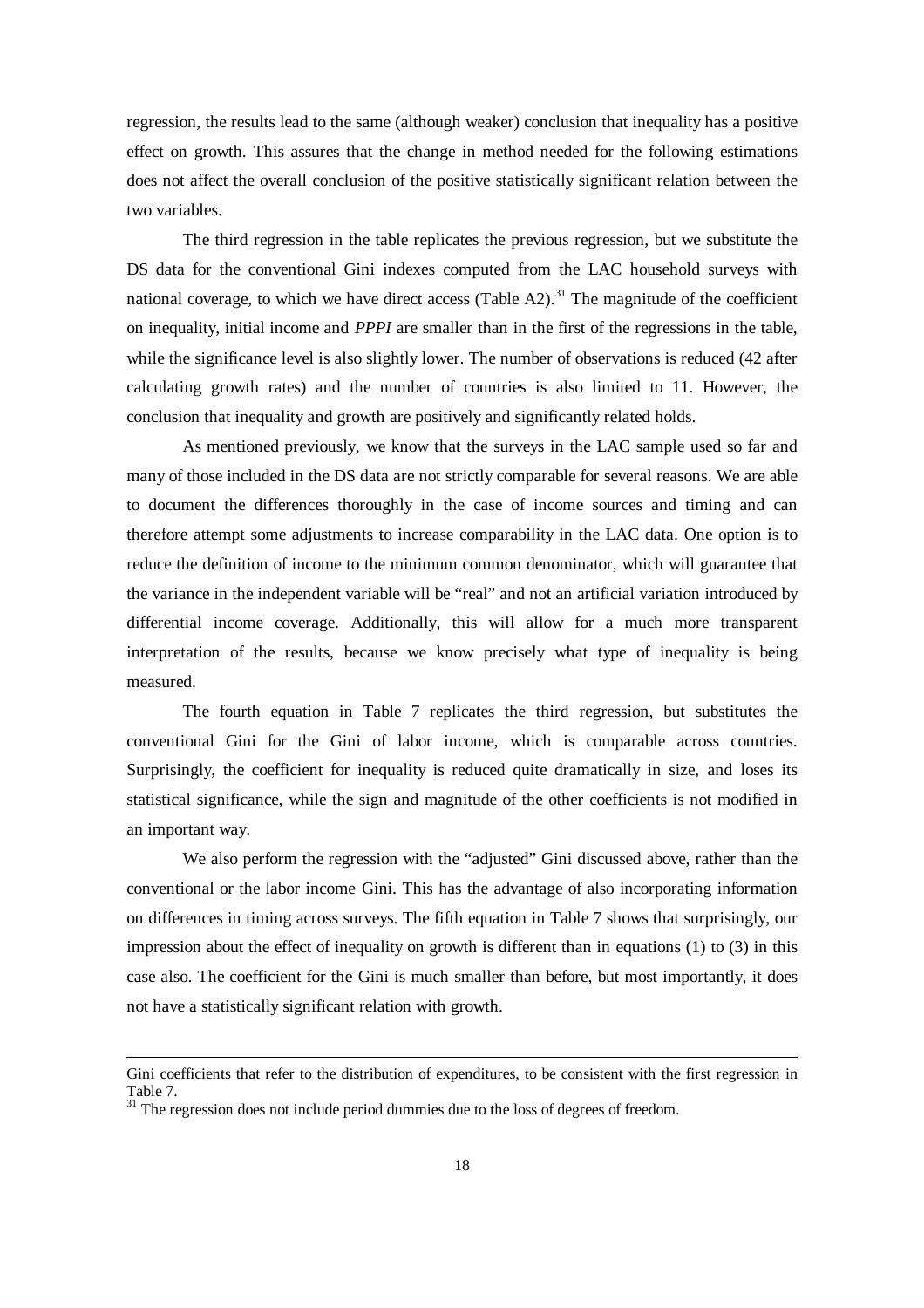We would like to stress that the objective of the estimations in Table 7 is *not* to take a position regarding the effect of inequality on economic growth. In fact, the results should be interpreted with caution and cannot be regarded as solid evidence for the hypothesis that inequality is harmful or beneficial for growth. Our sample size, period coverage and number of countries are too limited for this. We also stress that we do not intend to contest the conclusions from Forbes' estimation because information on the characteristics of all the household surveys from which the DS data are derived is not available to the author or us. Our intention is simply to determine whether or not knowing more about the origin of the inequality measures is important. The results in Table 7 are quite striking because they show that our impression about the effect of inequality on other development indicators can be a mere illusion caused by differences in the characteristics of the data. Once this information is taken into account, the conclusions change.

## **3. Treatment of the Data**

l

Apart from the differences in household survey coverage and characteristics, there are several important choices and assumptions behind inequality measures which are usually not accounted for in international secondary data sets and cross-country comparisons.<sup>32</sup> For instance, to compute the conventional Gini, we have implicitly assumed that: (i) each member of the household has the same needs; (ii) there are no economies of scale in consumption; (iii) missing and zero incomes are unreliable and are better to ignore; and (iv) the best way to summarize the information on the distribution of income is to compute the Gini coefficient. These four choices are reasonable, but they are by no means the only options. We have used them because in LAC it is standard to estimate inequality in this way, but in other regions, alternative methods, which are as valid or even more adequate, are traditionally employed. For instance, as noted by Atkinson, Rainwater and Smeeding (1995), there is a tradition in OECD countries of applying adult equivalence scales to account for some economies of scale in consumption and to impute missing incomes, but these practices are not common in LAC. This is an important issue because even in the absence of differences in the quality and characteristics of household surveys, international comparability of income distribution indicators is still not guaranteed if there are cross-country differences or variations over time in the way in which the data is treated. This section first explores how sensitive the LAC country rankings are to changing the methodology consistently across

<sup>&</sup>lt;sup>32</sup> One of many examples is the introductory chapters to the volume by Ganuza, Morley and Taylor (1998).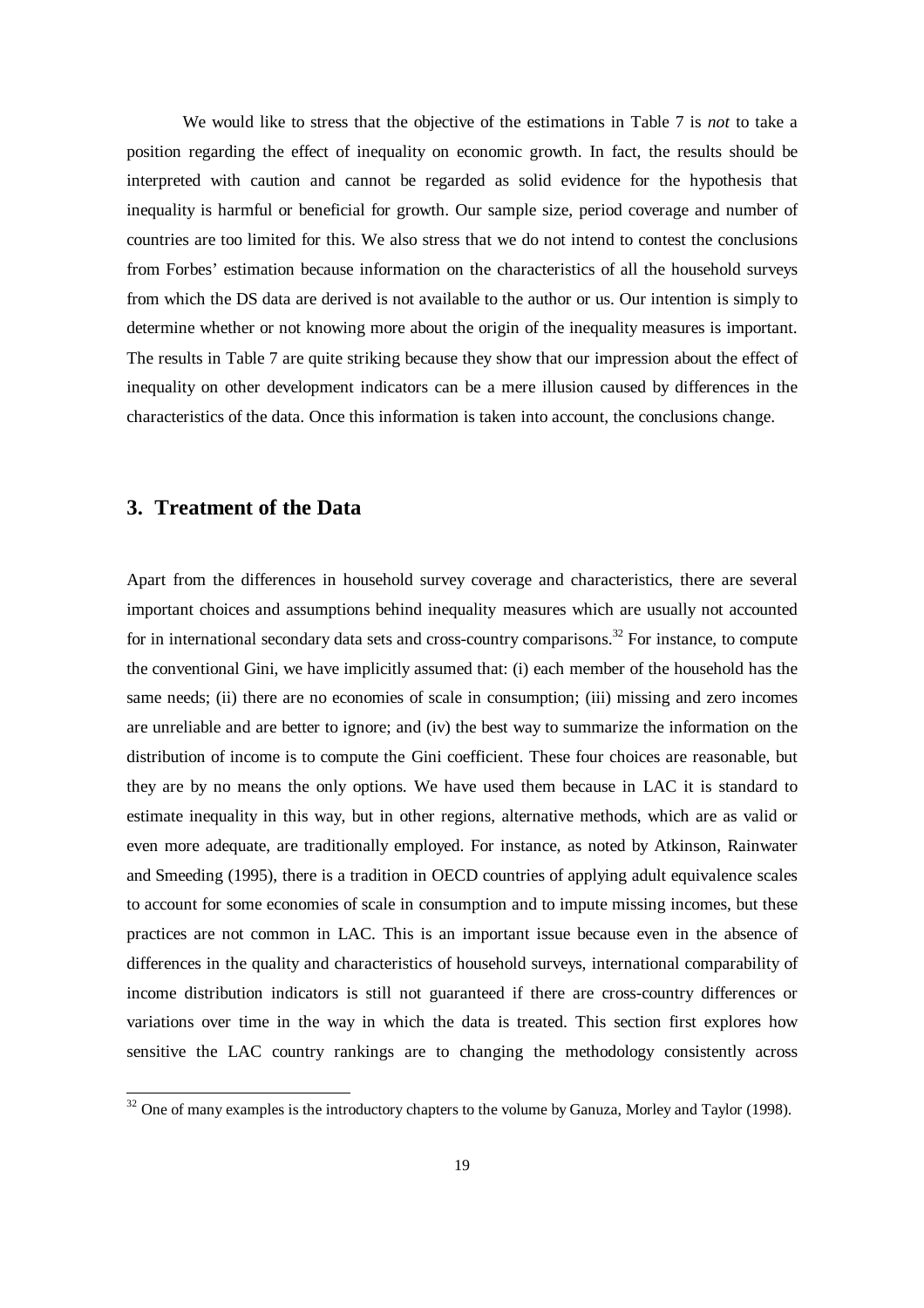countries. We then examine the implications of not applying the same method in all cases. Finally, we look into the importance of the choice of inequality measure.

Other important issues in data treatment are, first, the use of income adjustments to correct for price variations across regions. The way these adjustments are performed or their neglect can have significant effects on Gini coefficients, and, perhaps, country rankings.<sup>33</sup> Second, as shown by Ravallion and Chen (1999), inequality indexes are also highly sensitive to the prices used in the estimation of non-monetary incomes, and specifically the estimation of auto consumption. Third, as explained by Pyatt (1999), it is not uncommon to find that some authors reweigh the observations in household surveys to make them match, for instance, with aggregates in the National Accounts. We do not address any of these issues here due to data limitations.

#### **3.1 Household Size, and Missing and Zero Incomes**

So far in this paper household per capita incomes have been used as a welfare indicator for the measurement of inequality. Perhaps the clearest way of making explicit what this choice implies is to express each individual's income as:

(3) 
$$
y_{i,t} = \frac{Y_t}{\left[\sum_{i=1}^n i^{b(i)}\right]^a}
$$

l

where *y* is the income assigned to individual *i* belonging to family *t*, *Y* is total household income of household *t*, and *n* is the total number of household members. Each member of the household is scaled up or down by an adult equivalence scale β specific to each individual, indicating the share of household resources allocated to  $i^{34}$   $\alpha$  is a parameter whose value is between 0 and 1 that accounts for economies of scale in consumption. Calculation of income per capita is equivalent to defining  $\mathbf{b} = I$  and  $\mathbf{a} = I$ , which assumes that each individual within the household has the same needs, and that there are no economies of scale in consumption. As restrictive as this might appear, it is standard practice in LAC and other regions. Since the household size for individuals living in households at the bottom of the per capita income distribution tends to be larger, attributing a value of 1 tends to overestimate inequality.

<sup>33</sup> Two good illustrations of the importance of this issue are Ravallion and Chen (1999) and Ferreira *et al.* (1999).

 $34 \beta$  generally varies by age and gender. The extensive literature on the estimation of equivalence scales has been recently reviewed by Deaton (1997) and Cowell and Mercader-Pratts (1999).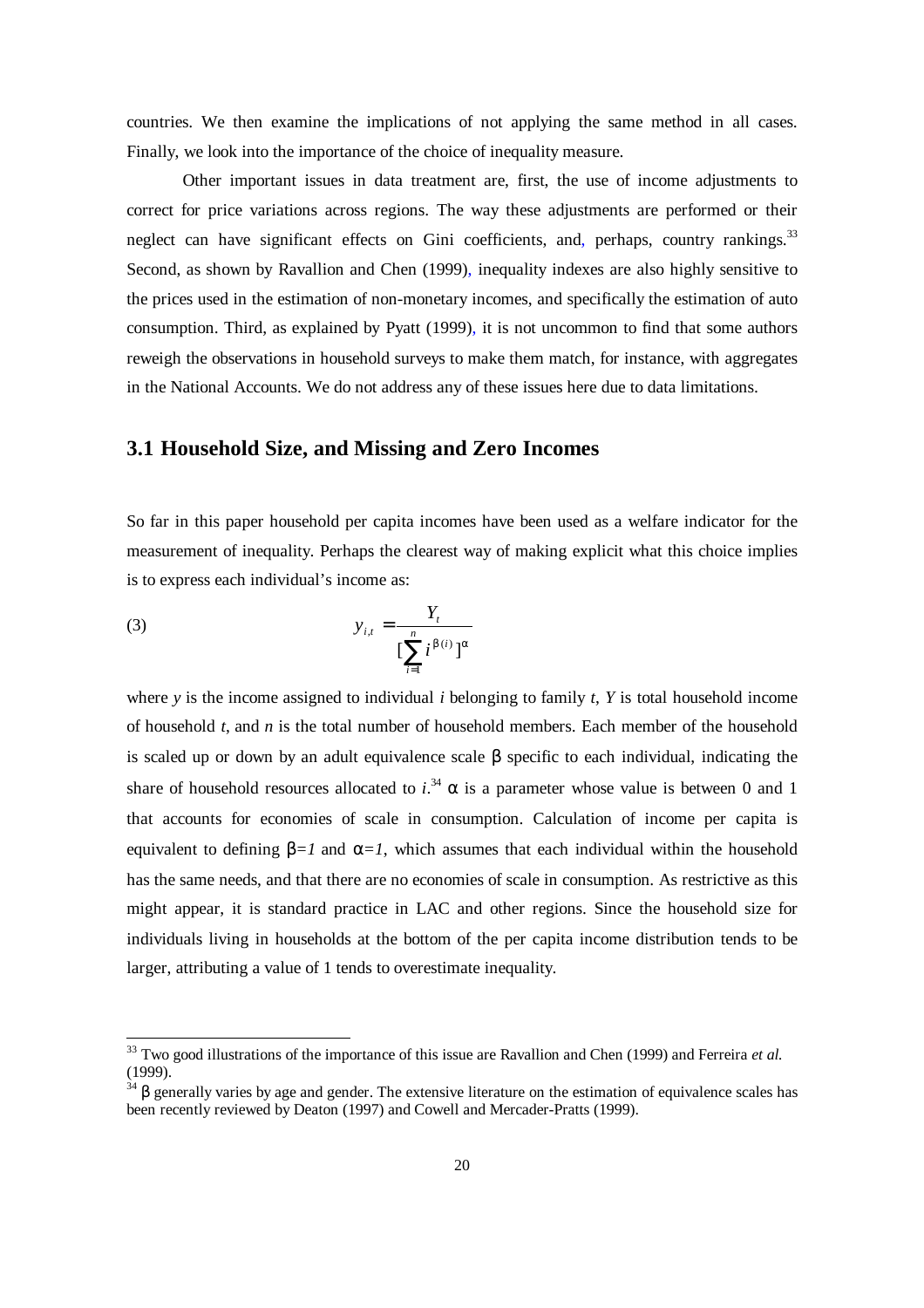Table 8 presents the Gini index calculated with alternative values for *b* and *a*. <sup>35</sup> To allow for economies of scale in consumption, we define *a=.5,* which is the value commonly used in studies for developed countries.<sup>36</sup> According to the first column in the table, the average Gini in LAC is reduced from 53.27 points to 51.11, but there are only few ranking reversals with respect to the conventional Gini. Another estimation of interest is to assign  $a=0$ , which implies the extreme assumption of "full" economies of scale. We obtain the results for this specification, but the calculation is restricted only to household heads, so it is equivalent to calculating the Gini over fractiles of households rather than individuals. In this case also, the re-rankings as well as the change in the average Gini across countries are not important, so we do not present them for brevity.

In the third column we estimate inequality using the Amsterdam equivalence scale explained by Deaton and Muellbauer (1980), which has commonly been used in the literature for developed countries.<sup>37</sup> The average Gini with this scale is 2.5 points lower than the conventional measure, and again, the ranking of countries is quite stable.

Thus, when a methodology is applied consistently across countries for accounting for economies of scale in consumption and equivalence scales, the country rankings do not change significantly, although the Gini is more sensitive in some cases than in others. This does *not* mean that the choice of *b* and *a* is unimportant. Rather, it illustrates that even if the methodological choice varies, it will not blur the country comparison as long as it is consistent across countries. In the following subsection we show that the pattern is considerably distorted if there is a lack of consistency across countries.

#### *Missing and Zero Incomes*

l

For computing the conventional Gini we follow standard practice in LAC and exclude missing and zero incomes. Usually the justification for doing so is that these observations are unreliable and introduce more noise than signal into the measurement of inequality. As noted by Juster and Smith (1998) and Pyatt (1999), missing values tend to be correlated with capital incomes, and are

 $35$  Individual incomes can be computed by using a two-parameter formula (Lanjow and Ravallion,1996), but here we have varied *b* and *a* one at a time to verify if the Gini is more sensitive to one of the two parameters.

<sup>&</sup>lt;sup>36</sup> See Gottschalk and Smeeding (1998).

<sup>&</sup>lt;sup>37</sup> There are few LAC-specific equivalence scales. We also performed the calculation by using the scale in Contreras (1996), which was calculated for Chile. The change in the Gini was smaller than the result with the Amsterdam scale, so we do not include it for brevity. Due to the lack of country specific scales, we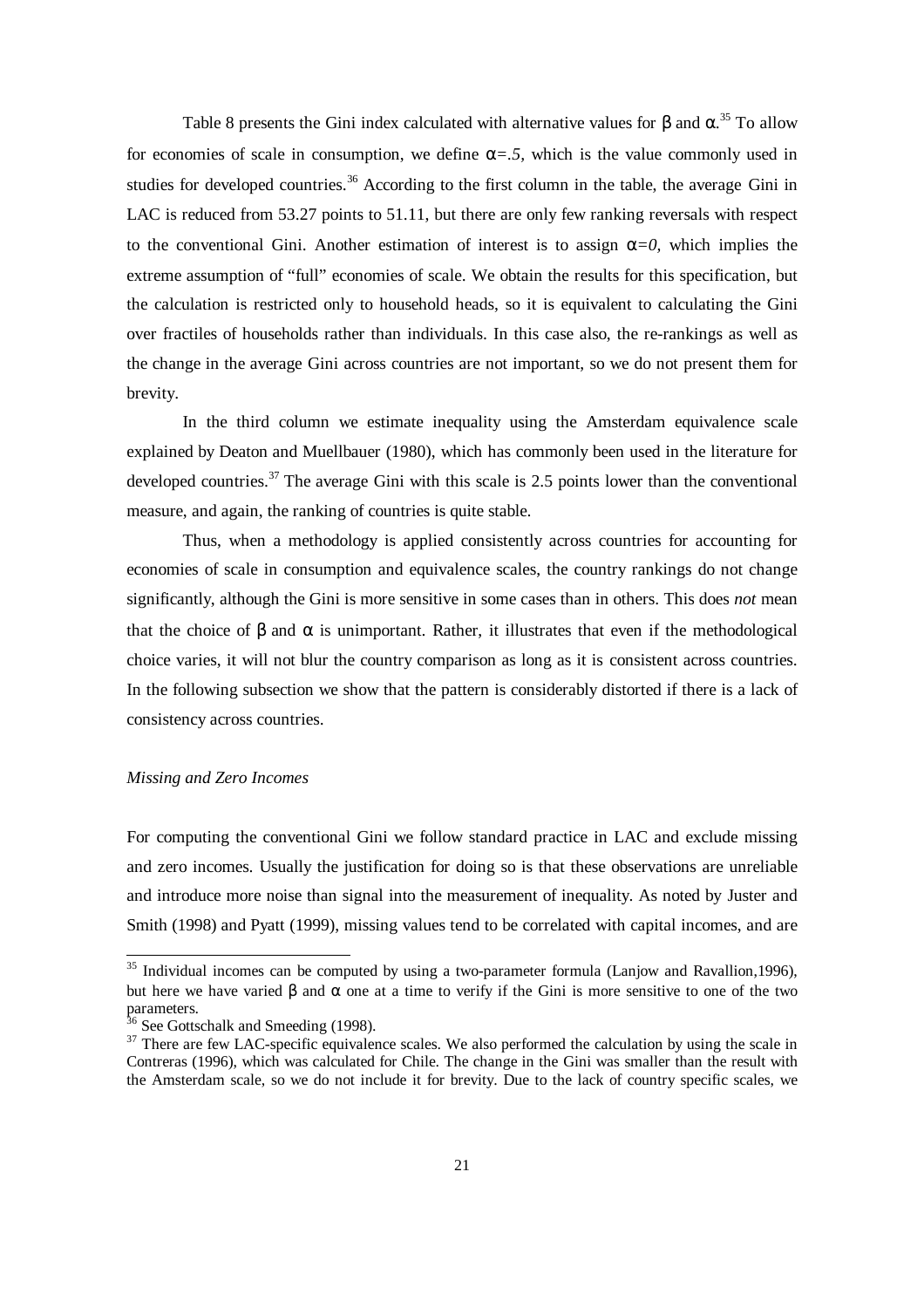generally due to the unwillingness of the rich to disclose their wealth. Zero incomes are usually regarded as not plausible, but it is not that clear whether they are associated with specific income sources, income levels, and socioeconomic characteristics, or if they represent a precise and reliable answer to survey questions at all. It should be noted that zero incomes do not refer to individuals not earning income, but to individuals who declare being engaged in a productive activity but not receiving remuneration for it.

Excluding zero and missing values from the computation of the Gini is, however, only one among several options. In fact, Little (1988) argues that discarding missing values can entail important information losses, and the remaining observations may no longer be representative of the whole population under analysis. To reduce non-response bias it is possible to apply weighting adjustments or to use information in the household surveys to impute an estimated income for missing observations as is commonly done in developed countries (Gottschalk and Smeeding (1998). We may also choose to believe that individuals reporting zero income are providing reliable information, or alternatively, we can impute incomes for zero income respondents, rather than discarding them.

The third column in Table 8 presents the proportion of observations with missing and/or zero values in the 18 countries in our sample. In about half of the cases the number is negligible, but in others such as Nicaragua, Venezuela, and Argentina the proportion is above 16% of the sample. The last columns of the table explore the effect of either imputing missing and zero values or imputing missing values and taking zero incomes at their face value. Since there are few total non-responses in the surveys, we mostly focus on item non-responses, which are imputed by following a two step procedure. The first step consists of estimating income regressions for each source separately, where each individual's income is the dependent variable, and the independent variables are all personal and household characteristics in the surveys. The coefficients are used to predict each income-earner's income for that source, including non-respondents. The second step consists of ranking all income earners of the source in question (including non-respondents) according to their predicted income. For non-responses, the error term is calculated by averaging the residual of the observation immediately above and below, and the total imputed income corresponds to the predicted plus the estimated residual. Household incomes are added up after

l

have applied the same criteria for each of the surveys. It should be noted, however, that estimations of equivalence scales can vary substantially from country to country (see Lancaster, *et al.,* 1999).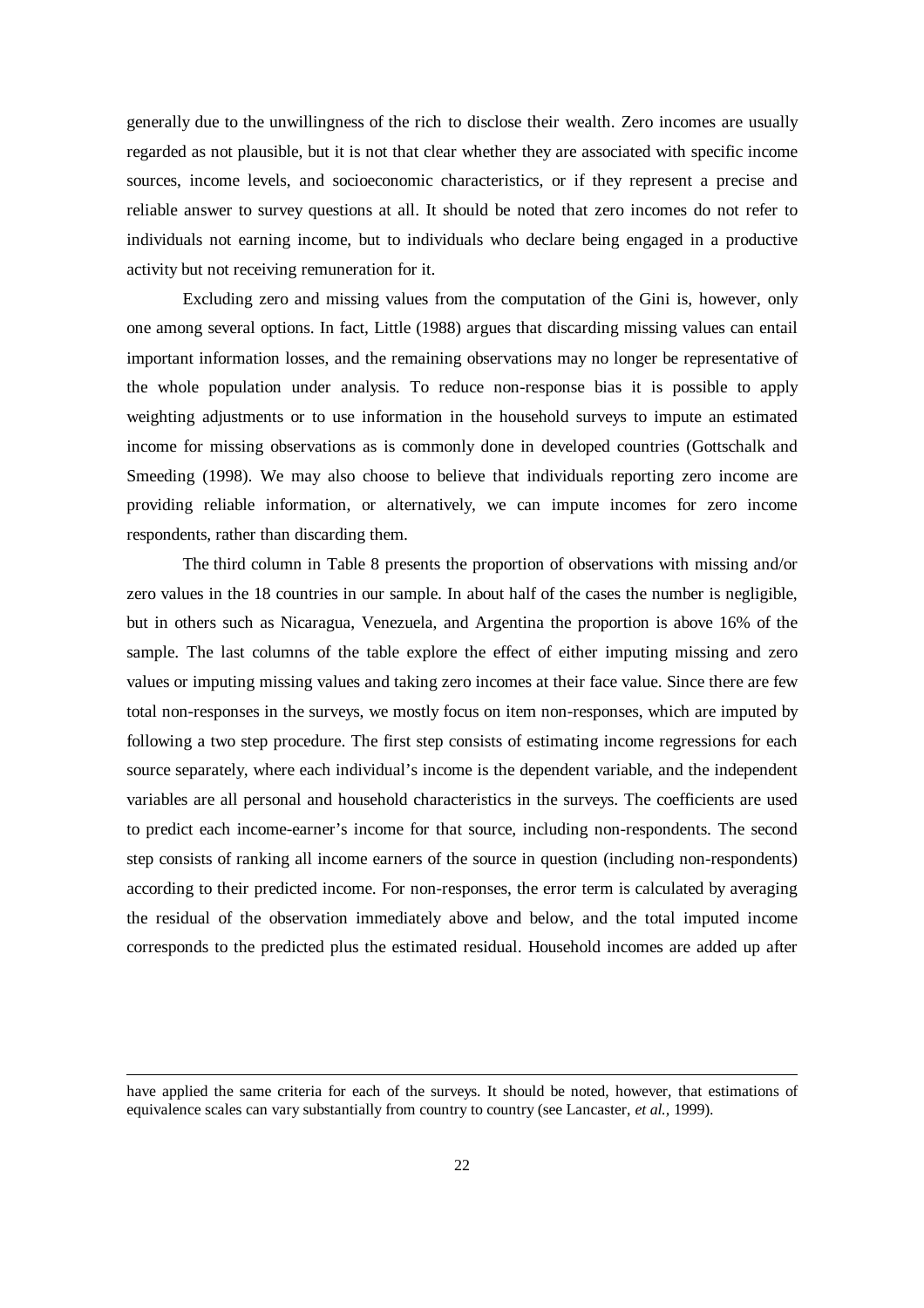the procedure. The same method is applied when imputations are performed on individuals reporting zero incomes.<sup>38</sup>

The ranking reversals in the last column of Table 8 are quite important. Nicaragua appears to be the most unequal country in LAC instead of Paraguay when, rather than discarding missing and zero values, we choose to impute the missing and "believe" the zero incomes. The relative position of Venezuela also deteriorates in an important way, while the Gini for Argentina increases by more than two points.

Table 8 treats all household surveys in the same way and shows some important reversals, but, as with the case of the choice of *b* and *a,* the effect could be magnified if a consistent methodology is not applied in each household survey.

#### **3.2 The Importance of Methodological Consistency**

Since secondary data sets based on compilations of Gini coefficients from published sources mix a range of methodological choices, at least in part, the differences in inequality in international comparisons–especially across regions with different traditions in the use of  $\mathbf{b}(i)$  and  $\mathbf{a}$ –may be artificial variation caused by different parameter choices rather than genuine distributive differences. Since the choices are usually not documented, it is difficult to measure the magnitude of the biases. The same issues arises with the treatment of missing and zero values. For instance, if we discard missing and zero values in Venezuela but impute missing and use zero incomes in Argentina, rather than treating the two countries in the same way, our impression about the relative inequality in these two cases would change, and they would be regarded as having practically the same Gini. Another example is that the DS data includes an observation for Nicaragua 1993. If the authors of the study from which the observation was drawn had chosen to "trust" the zero incomes reported in the survey, Nicaragua would appear to be the most unequal country in the world, and would have the highest Gini coefficient in the whole DS data. Our impression about the record of this country, and most probably other countries in terms of income distribution, is thus being blurred by the subtleties in the treatment of the data.

Since we have access to the original micro observations of each of the LAC household surveys used so far, it is possible to apply the same methods across countries, and to document what they are. Take for instance the ranking of the conventional Gini in Table 1. The three

l

<sup>&</sup>lt;sup>38</sup> We tried several combinations of dropping and imputing missing and zero values one at the time. The results we present are the options under which larger variation was identified. Brick and Kalton (1996), Kalton and Kasprzyk (1986), and Rubin (1987) review other methods for dealing with missing values.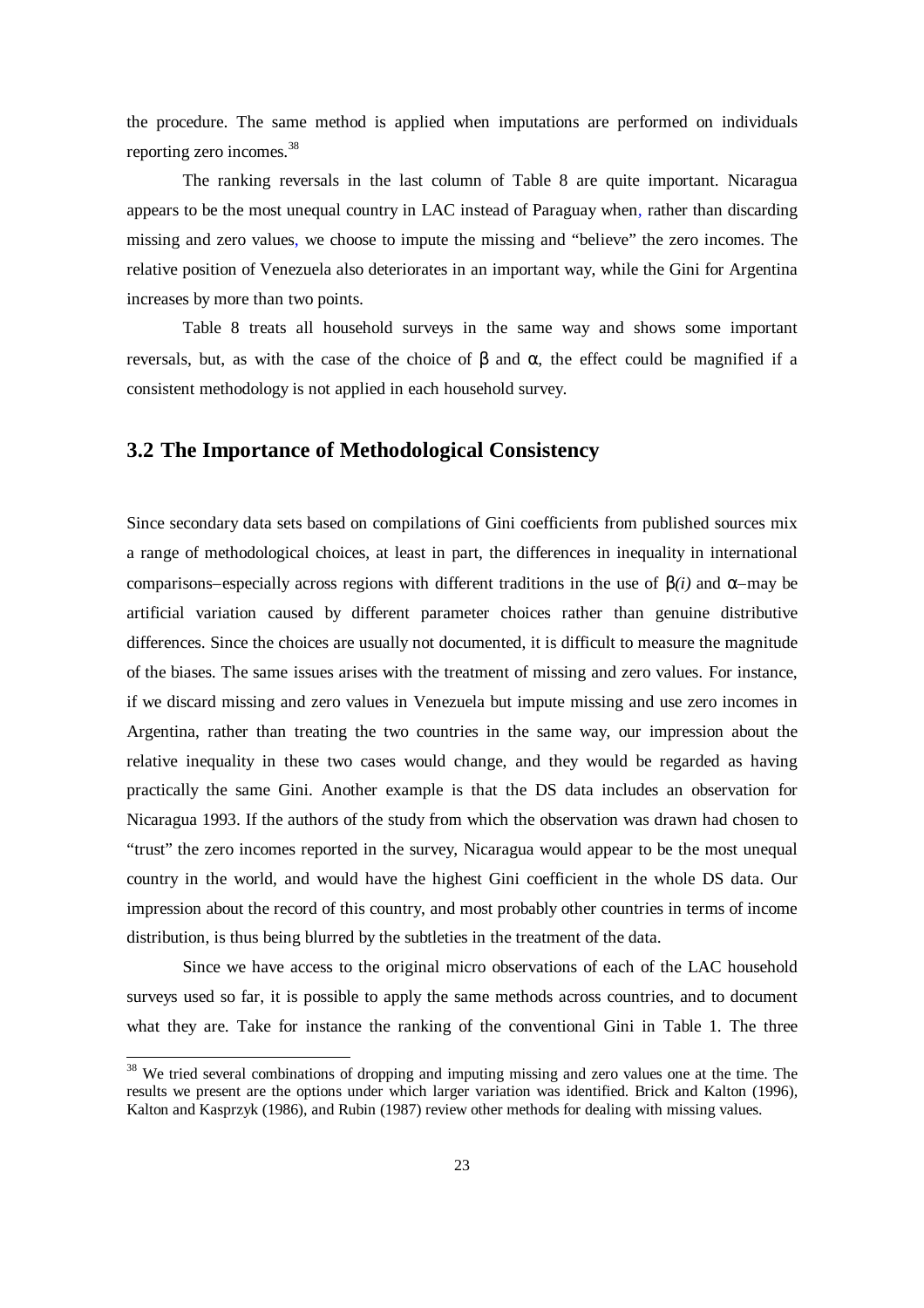implicit choices in the calculation are  $\mathbf{b} = 1$ ,  $\mathbf{a} = 1$ , and that zero and missing incomes are unreliable and should be thrown out of the sample. There are several ways of handling missing and zero values, but if they were restricted to two choices: 1) throw these observations out, and 2) impute missing incomes and take zero incomes at face value, then the Gini could be represented as a choice of three parameters, G(*b, a, m*), where *m* defines the treatment of missing and zero incomes, and takes a value of 1 or 2, depending on the choice. The conventional Gini is the case where G(*1,1,1*).

One way to assess the importance of the lack of methodological consistency that plagues secondary databases and compilations from published sources is through the following experiment. We take the 18 LAC countries used so far, and rather than applying a consistent methodology across countries, we assign a methodology randomly to compute the Gini. Specifically, we define four possible methods: (i)  $G(1,1,1)$ , which is the conventional Gini; (ii)  $G(.5,1,1)$ , (iii)  $G(1,Amsterdam scale,1)$ ,; and (iv)  $G(1,1,2)$ . Thus, in each case we change one of the parameters and hold the others as in the computation of the conventional Gini. The process for assigning a method has two steps. First, we order countries randomly. Second, we choose the first country, and assign one of the four methods randomly to compute the Gini. Then we take the second country and replicate the process, and so on. After doing this for all 18 cases, we rank the countries according to the Gini computed with a random methodology, and compare them with the original ranking. Since secondary databases and compilations of Gini coefficients from published sources have a mixture of methodological choices, this process of random selection may in fact be closer to the variety found in those sources, than to estimates such as those presented in Table 1, with the same method applied consistently.

Table 9 presents the results from six different draws from the above experiment. The first column ranks countries according to the conventional Gini, so for every case the methodology is  $G(1,1,1)$ . The second column introduces "noise" into the comparison by estimating the Gini of each country with a randomly assigned method (indicated next to the country code). The number of re-rankings is quite surprising, especially considering that we are only varying one parameter at a time. The relative positions of Panama, Ecuador, Guatemala, Colombia, Chile, Nicaragua, Venezuela and Mexico change significantly, and interestingly, there are only three cases where the methodology corresponds to the fourth option  $G(1,1,2)$ , where differential treatment of missing and zero values is allowed for, and which introduces more cross-country variability. The third column presents a second draw, where there are also considerable re-rankings. The last four columns present other four draws, and in every case the relative position of many countries changes. In the last two draws, one and two cases, respectively, correspond to the fourth option,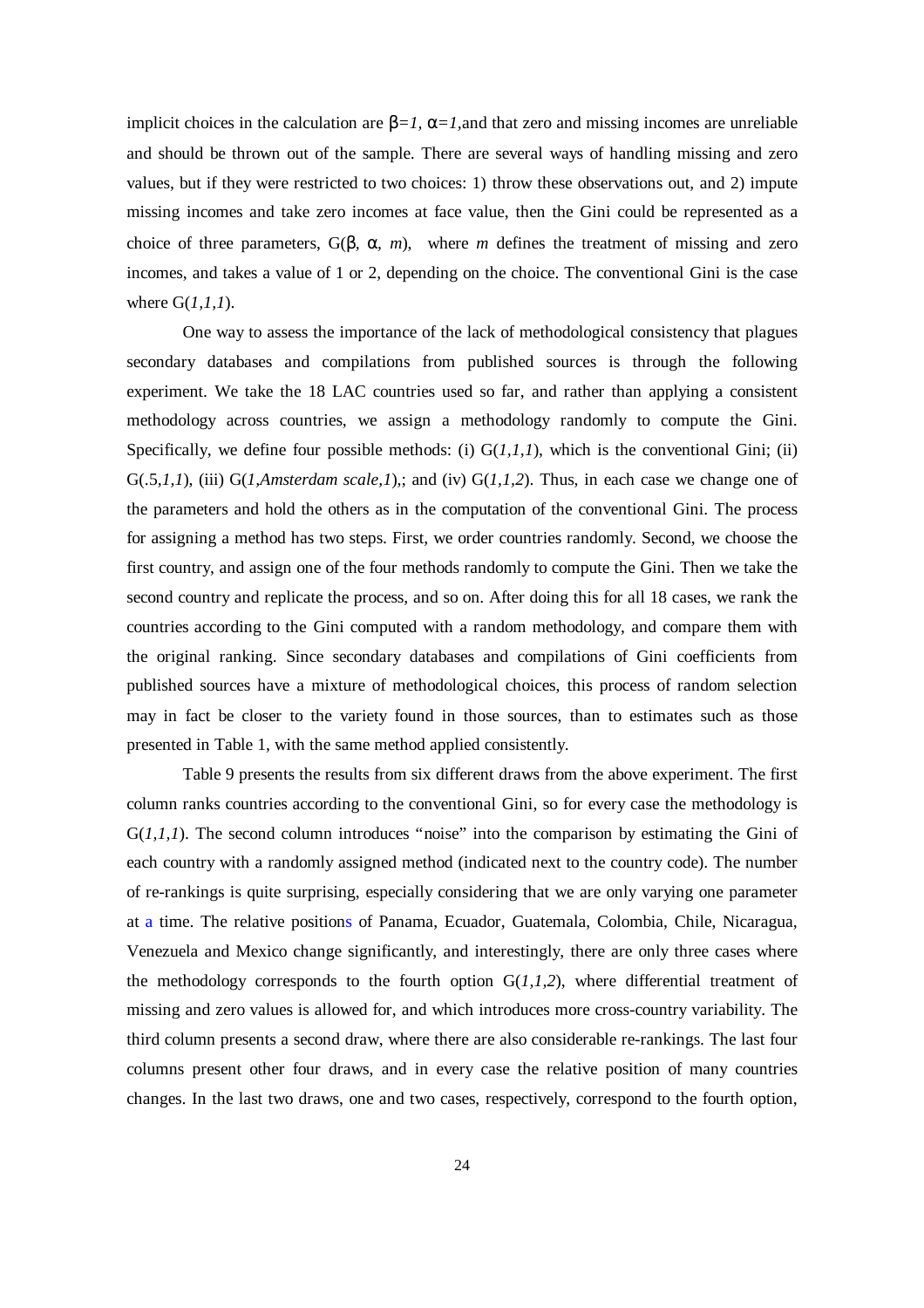and still we observe several re-rankings. The most notable are for the Dominican Republic, Peru, Mexico, Brazil, Nicaragua and Ecuador. The only country that is not re-ranked in these six drawsis Uruguay, which remains the most equal throughout.

Since we introduce "noise" randomly, each time we perform the experiment we obtain different results, so we tested with 50 draws and we always observed at least four re-rankings. Although the random draws will not match exactly the variability introduced in secondary data sets by the lack of methodological consistency, we think that the exercise is still illustrative about the potential "noise" introduced in these databases or compilations of Gini coefficients from published sources. The lack of documentation of the methodological preference for each observation magnifies the problem and increases the probability that country rankings are to an important extent an illusion caused by differential treatment of the data.

To verify whether this is also an important issue for the growth-inequality relationship, we perform the same experiment of random allocation of each of the four methodologies described before, but now for our complete set of 55 household surveys used in the growth regressions in Table 7. So, rather than estimating equation (3) in the Table with the conventional Gini, we estimate the same regression but the dependent variable is chosen by assigning randomly one of four different Gini coefficients (corresponding to the four methods) to every country-year observation. We experiment 50 times, and present in Table 10 the results from five different draws that illustrate the range of results obtained.

The first column corresponds to a case where the results are very similar to those presented in Table 7 with the conventional Gini as dependent variable. Thus, even after introducing "noise" in the data by using different methods, it is possible to obtain similar results as before, although the following results suggest this is only by chance. The second column presents another estimation, where the Gini has been "contaminated" by methodological inconsistency. It is interesting because, even though the conclusion about the relation between growth and inequality is the same as in the first column, the magnitude of the coefficient for the Gini index is about double the size. The third regression, corresponding to another random allocation of methodology, stands out because the coefficient for the inequality variable in the equation is statistically insignificant, and the size of the coefficient is negligible compared to the previous two. The fourth draw is the regression where we obtain the highest 't' statistic for the Gini in our 50 trials. But perhaps the most striking is the fifth draw, where inequality and growth are actually inversely related, although the coefficient is not statistically significant.<sup>39</sup>

l

 $39$  This is one of the 4 cases in our 50 draws where the coefficient for the Gini is negative.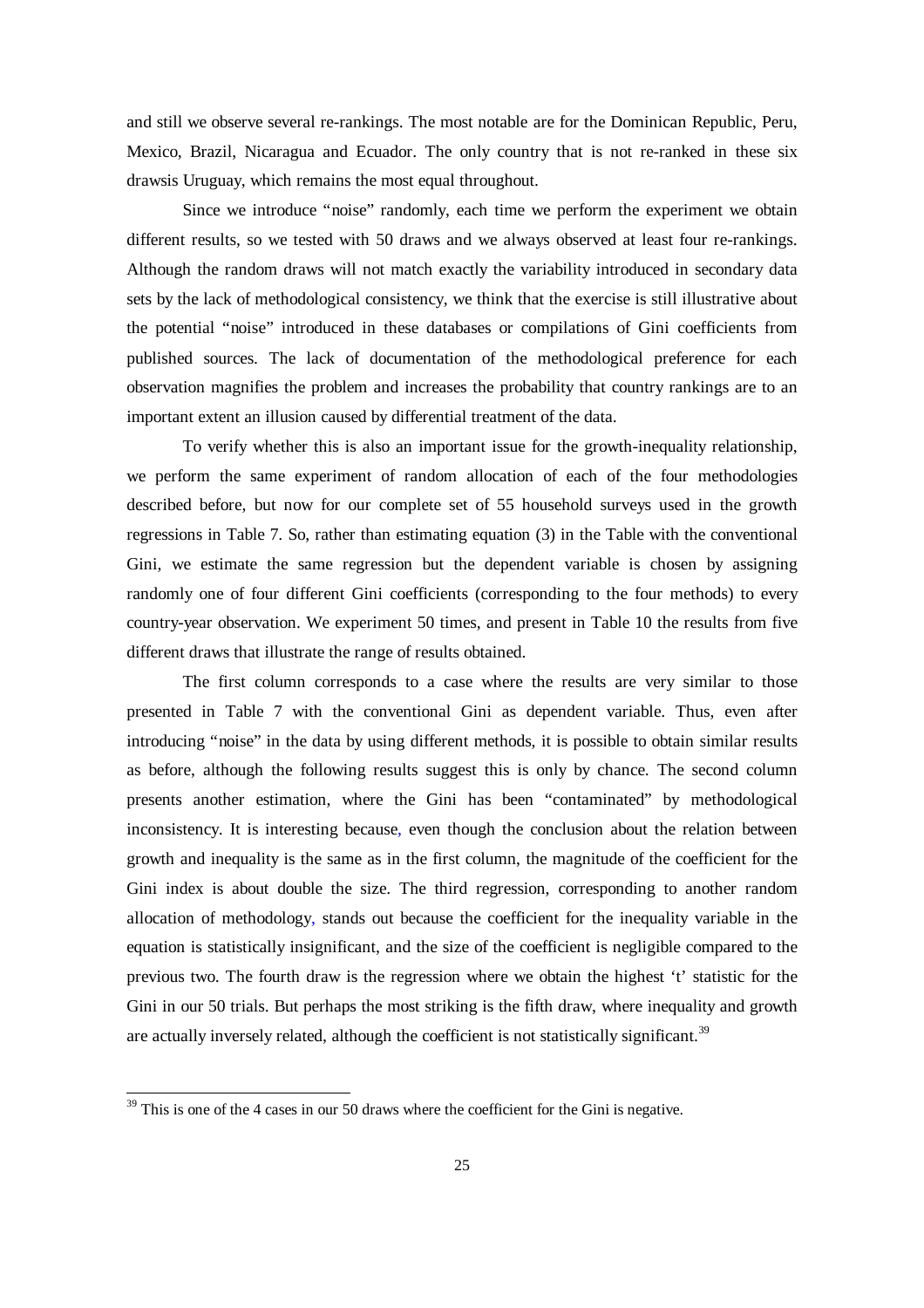Although our results are subject to a number of caveats, they confirm that the "noise" to signal ratio in data sets where methodological consistency is not guaranteed can be very high. Our experiment suggests that the "noise" has the potential for completely blurring the picture about how unequal countries are with respect to others, and about the relationship between inequality and other economic indicators such as the rate of growth. In secondary data sets we simply do not know how loud the "noise" is, but it definitely can be very misleading, even if the differences are restricted to only three parameters of choice.

### **3.3 Choice of Inequality Measure**

The Gini is the most common inequality indicator because it has several advantages such as its intuitive interpretation. But it is still only one among many equally valid options for summarizing the information on the distribution of income and, as with any other inequality measure, its calculation is based on a set of assumptions. One of the main characteristics of this index is that it gives greater relative weight to the middle portion of the distribution.

One way of illustrating the range of options for measuring inequality is to use the family of entropy measures described by Cowell and Jenkins (1995). These indexes are expressed as a function of a parameter that changes in value according to the sector of the distribution to which more weight is attached. High values of the parameter yield "top sensitive" measures, while low values yield "bottom sensitive" indexes. Two countries with similar Gini coefficients can have very different top or bottom sensitive indexes if there are disparities between them at the extremes of the distribution.

Table 11 presents the ranking of countries according to two alternative indexes. The first refers to a bottom sensitive index with parameter value of approximately  $-1$ , while the second is a top sensitive index with parameter value of about 1. In the case of the first index the relative position of several countries shifts, with the greatest changes being observed in Venezuela, Ecuador, Guatemala, and Brazil. The top sensitive index also yields important ranking reversals, especially for Ecuador. Still another option is to compare differences along the whole distribution, instead of focusing on some specific section. A standard Lorenz stochastic dominance test in Figure 3 specifies which distributions unambiguously dominate the others, when comparing each centile. According to the figure, the distribution for Paraguay dominates (is more unequal than) the other 17 countries. Brazil, Bolivia and Panama dominate the rest of the countries, but their Lorenz curves intersect, so it is not possible to rank them unambiguously. A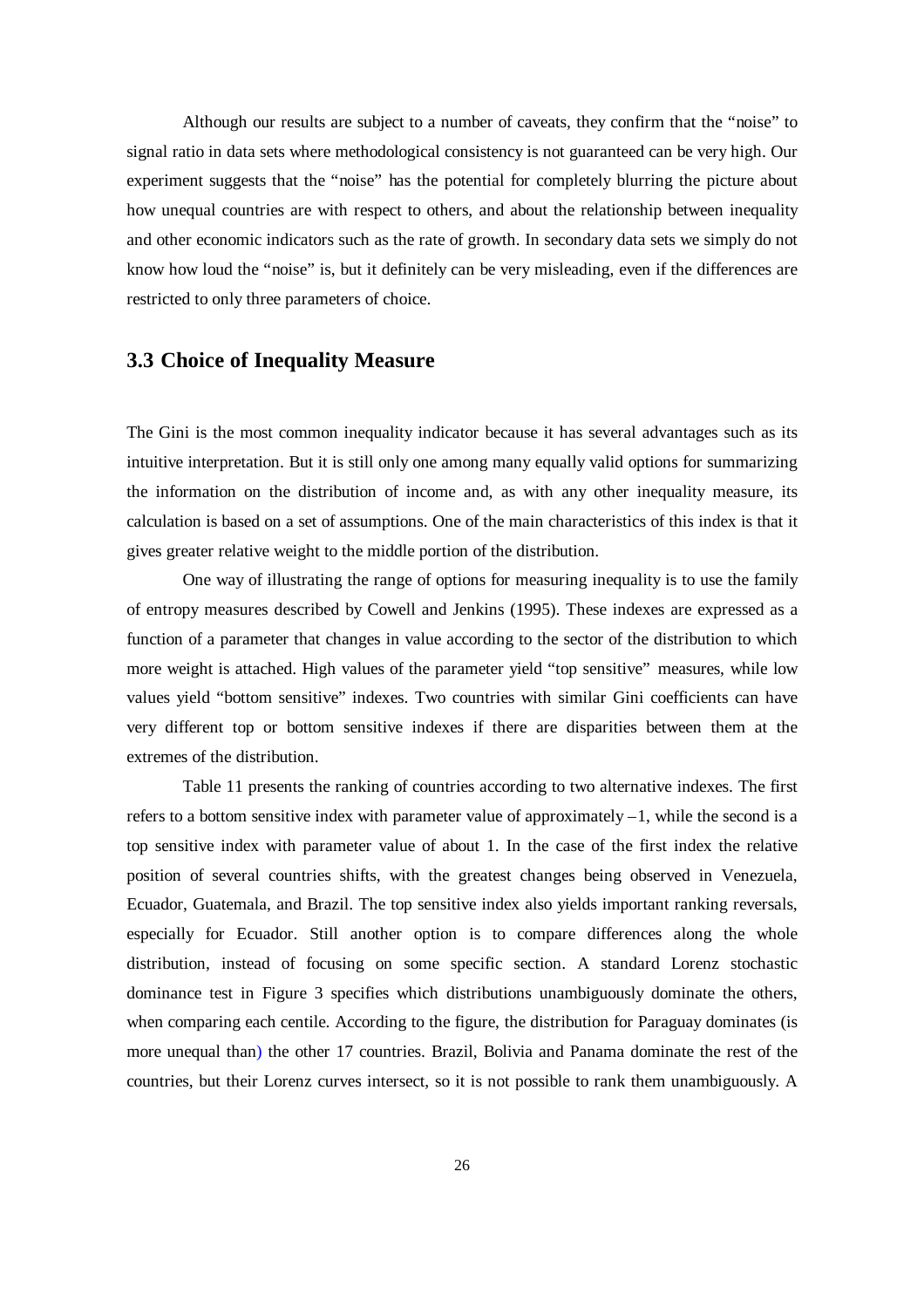group including Colombia, Nicaragua, Chile and Ecuador, who do not dominate each other, follows. One unambiguous conclusion is that Uruguay and Costa Rica are the countries with the lowest conventional Gini, but the most relevant aspect of the Table 11 and Figure 3 is that our impression about how unequal each country is with respect to the others might change when we consider the whole distribution, or alternative summary measures of inequality.

To explore if there are also implications for the relation between inequality and growth, we replicate regression 3 in Table 7, but by substituting the bottom and top sensitive indexes for the conventional Gini. In this case we also use our wider LAC sample of 55 surveys with national coverage. Table 10 presents the results, which are subject to the same caveats as the previous regressions in Table 7.

Surprisingly, when the estimation is performed by using a bottom sensitive entropy index the conclusion about the relation between inequality and growth changes quite drastically, and is actually reversed. Inequality now appears to have a negative effect on growth, with significance at the 10% level. However, if a top-sensitive entropy index is used instead, the conclusion is that inequality and growth are positively related.<sup>40</sup> So, at least in the case of LAC, equally acceptable summary measures of income distribution can lead to completely different conclusions about the effect of inequality on other development indicators. Conclusions derived with the use of international secondary data sets could be also specific to the use of the Gini or quintile shares, which are more readily available, but they might not be applicable for different ways of summarizing information on the distribution.

### **4. Who, and Which Incomes, are Behind LAC Inequality?**

l

So far we have taken a statistical approach to the question of what's behind the inequality we measure. In the rest of this paper we take a more economic-oriented perspective. We explore what types of information household surveys convey and what they are really informative about. In this section we approach the issue by taking a close look at some specific sections of the distribution and at the importance of different income sources.

 $40$  In Forbes (2000) robustness tests are performed to verify if the conclusions of the paper hold when using the ratio of the top and bottom quintiles to summarize the distribution, and the author's results are confirmed. The difference between using these types of indexes and the entropy measures is that entropy indexes use information on the whole distribution, while the quintile shares ignore information on the middle sections.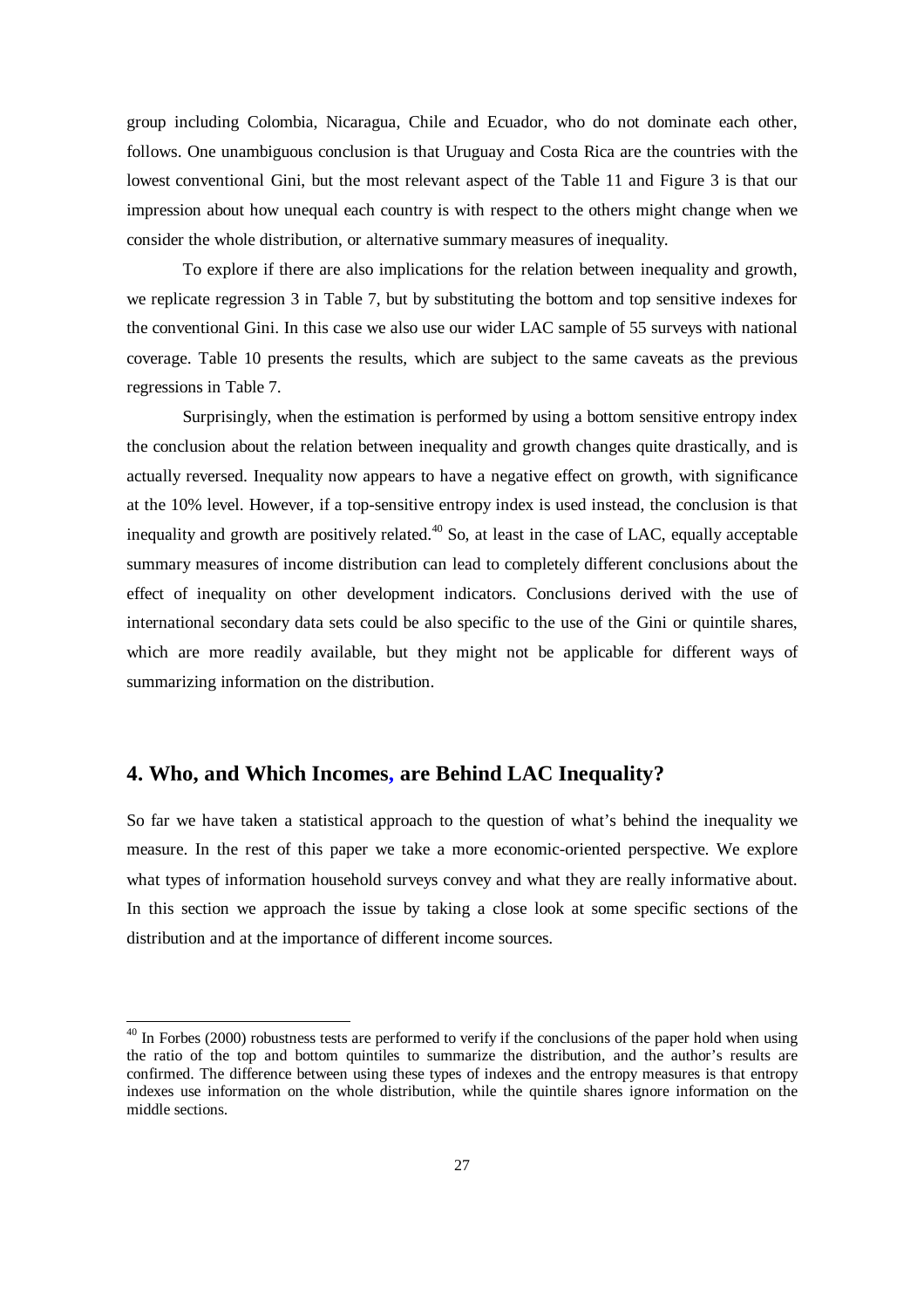#### **4.1 Where is Income Most Concentrated?**

It is well established that LAC is the most unequal region in the world, but not much has been said about the type of concentration that characterizes the distribution of these countries. One way to illustrate this is to compare income differences across deciles. Figure 4 presents these comparisons by showing the ratio of the average income of each decile and the preceding one. For instance, the second point in the horizontal axis compares the income of the second and first deciles. In Bolivia the difference is about 3.2 times and in Panama it reaches 2.7, while in Guatemala it is only 1.6 times. The figure also includes data for the United States, the United Kingdom and Canada (accessed through LIS) for reference.

Interestingly, the differences at the lower tail of the distribution are larger in the United States than in several highly unequal LAC countries, such as Brazil and Chile. The United Kingdom, where the difference is about 2 times, also registers greater disparities than about half of the LAC countries. Thus, the reason why LAC has so much more inequality is not due to income differences among the poorest deciles. The figure also plots the difference between the third and second decile, the fourth and third, the fifth and fourth, and so on. In the middle part of the distribution it is not possible to distinguish any LAC country from the USA, the UK, or Canada, which indicates that the higher LAC inequality is not due to differences among the middle deciles either.

The most important feature of the figure is that when the  $10<sup>th</sup>$  and the  $9<sup>th</sup>$  decile are compared, all LAC countries stand out for their large disparities. In Paraguay, the country with the highest conventional Gini, the differences at the upper tail reach 3.5 times, while in Guatemala, Chile, Ecuador, Brazil and Bolivia, the richest 10% of the population obtain incomes around 3 times greater than the next 10%. The USA, the UK, and Canada are all at the bottom of the figure with much smaller differences, not exceeding 1.6. The figure confirms the well-known fact that the USA has higher inequality than other developed countries because of the differences at the lower end of the distribution.

This evidence, added to the fact that the correlation between the conventional Gini and the  $10^{th}/9^{th}$  decile income ratio is .9, suggests that high LAC inequality is mainly a reflection of the disproportionate incomes of the richest 10%. Actually, when comparing other points of the distribution, inequality is even lower than that registered in much more equal developed countries. The evidence in Section 2 suggests that the incomes at the top of the distribution in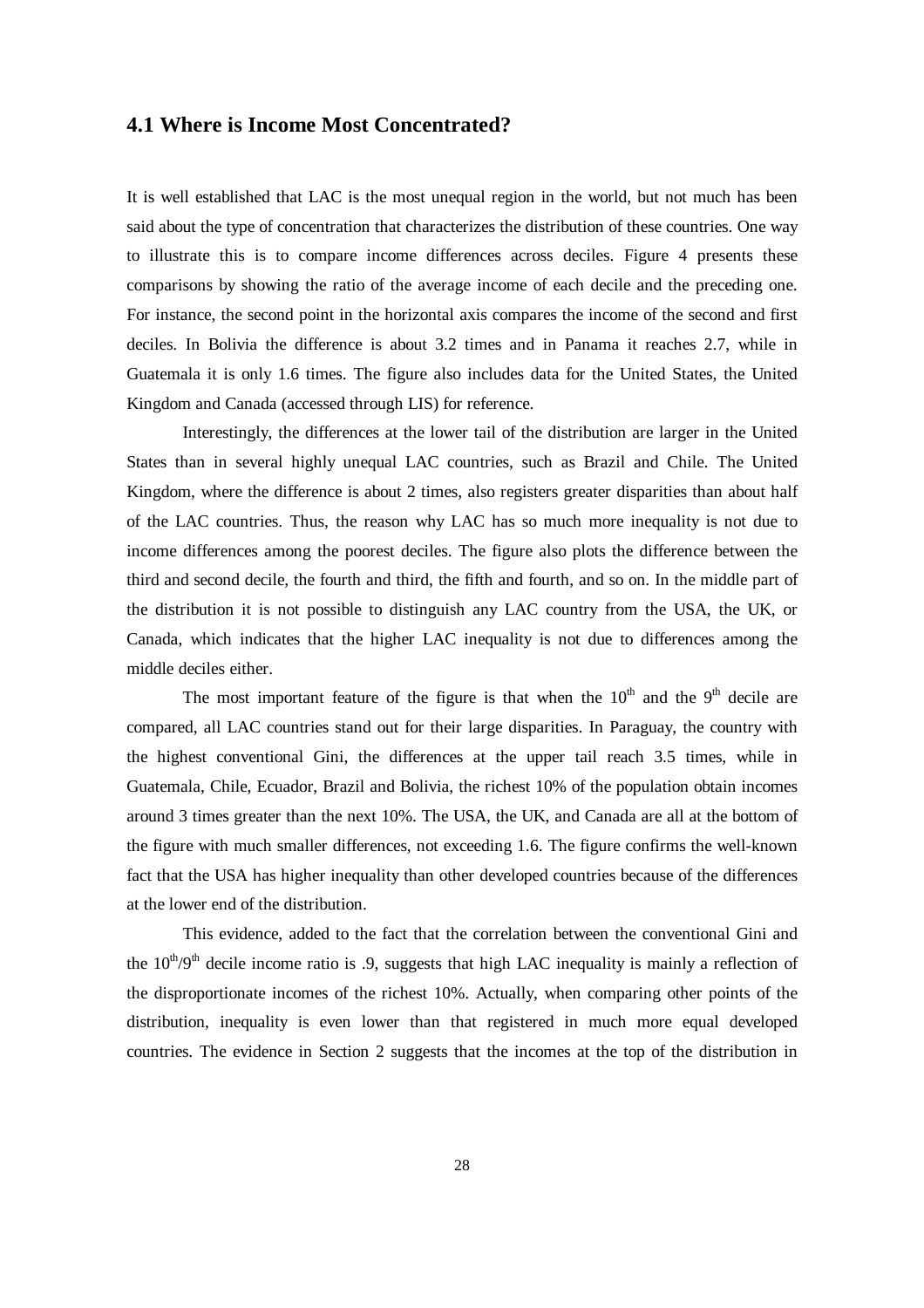LAC are grossly underestimated, but figure 4 shows that even so, the income of the richest individuals that the surveys are able to capture is much higher than the remaining 90%.

To obtain a more precise idea about the importance of the concentration at the top of the distribution in LAC, we estimate the Gini index by truncating the distribution at different points. For instance, in the first column of Table 12 we exclude the richest 10 households in the survey from the calculation. By excluding these observations, the average for the region drops by 1.3 points, but there are countries such as Paraguay where the Gini is much more sensitive to these few observations. Rather than being the most unequal country in LAC, Paraguay ranks as the third most unequal by excluding the ten richest households in each survey, due to a drop of almost 5 points in the Gini for this country. In contrast, the difference between the conventional and the truncated Gini is negligible in the USA (at the bottom of the table). $41$ 

Table 12 also includes the truncated Gini excluding the richest 1%, 2%, 5% and 10%, respectively. If the richest 1% is excluded, the average for the region drops by 5 points. Guatemala and Paraguay are the most sensitive to this truncation. The exclusion of the richest 2% results in an average decline of two additional points, while truncating the distribution in the 95<sup>th</sup> percentile implies a drop of around 11 points with respect to the conventional Gini. This reduction is significant, but still, most LAC countries continue to register higher inequality than the truncated Gini for the USA.

When the richest 10% are excluded from the calculation, the difference between the average LAC country and the USA is reduced by 3.45 points. But the most important result is that now 8 out of the 18 LAC countries present either lower inequality or a difference of less than 1.5 points with respect to the USA. This confirms that the differences between the typical LAC country and the USA is mainly a reflection of a higher concentration at the top 10% of the distribution in LAC. One of the clearest examples is Mexico, where the difference with the USA is of 8.72 points when the conventional Gini is compared, but when the richest 10% are excluded from the calculation in Mexico and the USA, Mexico appears to be slightly more equal.

According to Gottschalk and Smeeding (1997, 1998), the highest incomes in household surveys are usually measured with lower precision.<sup>42</sup> Interestingly, according to our results the

-

 $41$  As noted by Cowell and Victoria-Feser (1996), extreme observations such as the one outlier observed in Paraguay are normally regarded as data "contamination". Truncating the sample for instance, by excluding the top observations is a common procedure in developed countries to avoid the inclusion of implausibly high observations. So, the estimates presented in the table could also be interpreted as a "cleaner" ordering that does not depend on these "more unreliable" observations.

 $42$  In fact, in the research for developed countries it is common to top and bottom code incomes because extreme observations are regarded as less reliable, but in LAC this is usually not done. There are some exceptions such as Colombia, where the survey instrument for many years had top coding for incomes, but apart from this case, we are not able to identify any others. In the 111 studies on income distribution and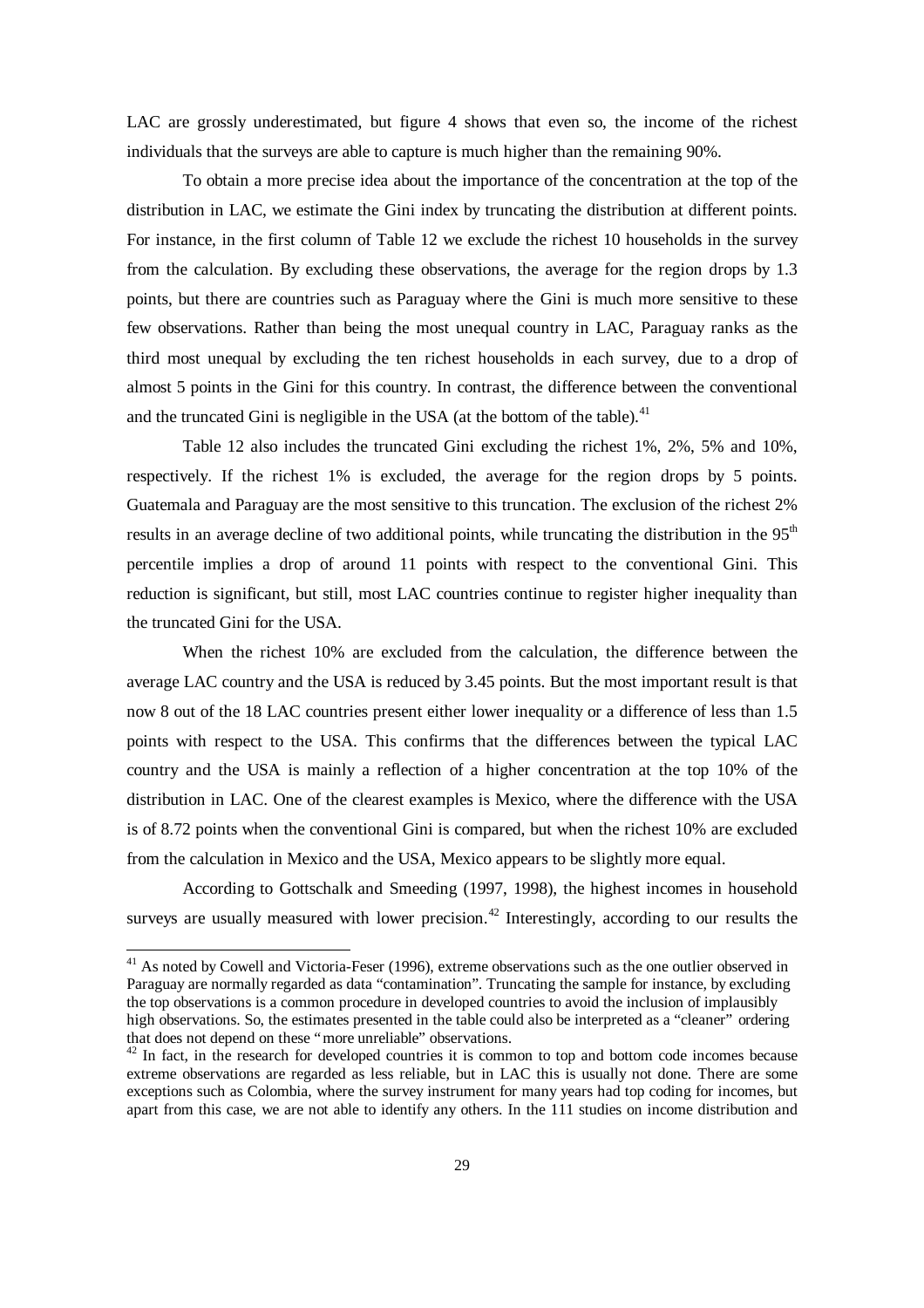ranking of LAC countries, as well as the difference between each country and the USA, the UK, and Canada are guided mostly by the incomes at the top of the distribution. The grounds on which conclusions are made about the relative position of each country and the differences with other regions, therefore, do not seem that solid. Furthermore, the results suggest that the inclusion of observations for LAC in cross-country comparisons or in regressions with international secondary data sets will introduce cross-country variation generated from observations with higher measurement error. This might influence our impression about how LAC ranks in the world, and about the effect of inequality on other development indicators.

#### *A Profile of the Rich*

l

Figure 4 raises the question of who are the individuals in the top 10% "generating" most of the measurable inequality in LAC. To address this issue we obtain a profile of the richest 10% of the population in each country by estimating a probit regression. The dependent variable is a dummy indicating if an individual is located in the top decile or not, and the independent variables are dummies for all personal characteristics included in each survey (the characteristics of the household head are used as reference).

Figure 5 summarizes the results by presenting the average value of the coefficient from the country-specific regressions.<sup>43</sup> We present only the coefficients for the variables that are statistically significant in the majority of cases. According to the results, living in a household where the head has secondary or higher education, or reports being an employer or being occupied as a professional or technician, are associated with the highest probabilities of belonging to the richest 10%. Having primary education, being employed as director or manager, working in the financial sector and living in urban areas are also associated with a positive significant probability of belonging to the richest decile. In contrast, living in a household where the head is a rural or manufacturer worker, is an employee or lives in households with children under 15 years of age, is associated with a negative probability of belonging to the top 10%. In 5 cases, there is some information on ethnicity, and not surprisingly, belonging to an indigenous group reduces the probability of belonging to the  $10<sup>th</sup>$  decile, by 12%.

poverty in LAC reviewed by Londoño and Székely (2000), very few references to this issue were found, and it seems that the vast majority of the studies there is no attempt to top code. The conventional Gini for the USA used here actually refers to a distribution truncated at the top 1%.

<sup>&</sup>lt;sup>43</sup> The country-specific results are not presented for brevity, but are available from the authors. All variables were defined in the same way across countries to perform the regression. The results should only be regarded as representing associations between the dependent and independent variables, since there is potential endogeneity in the estimation.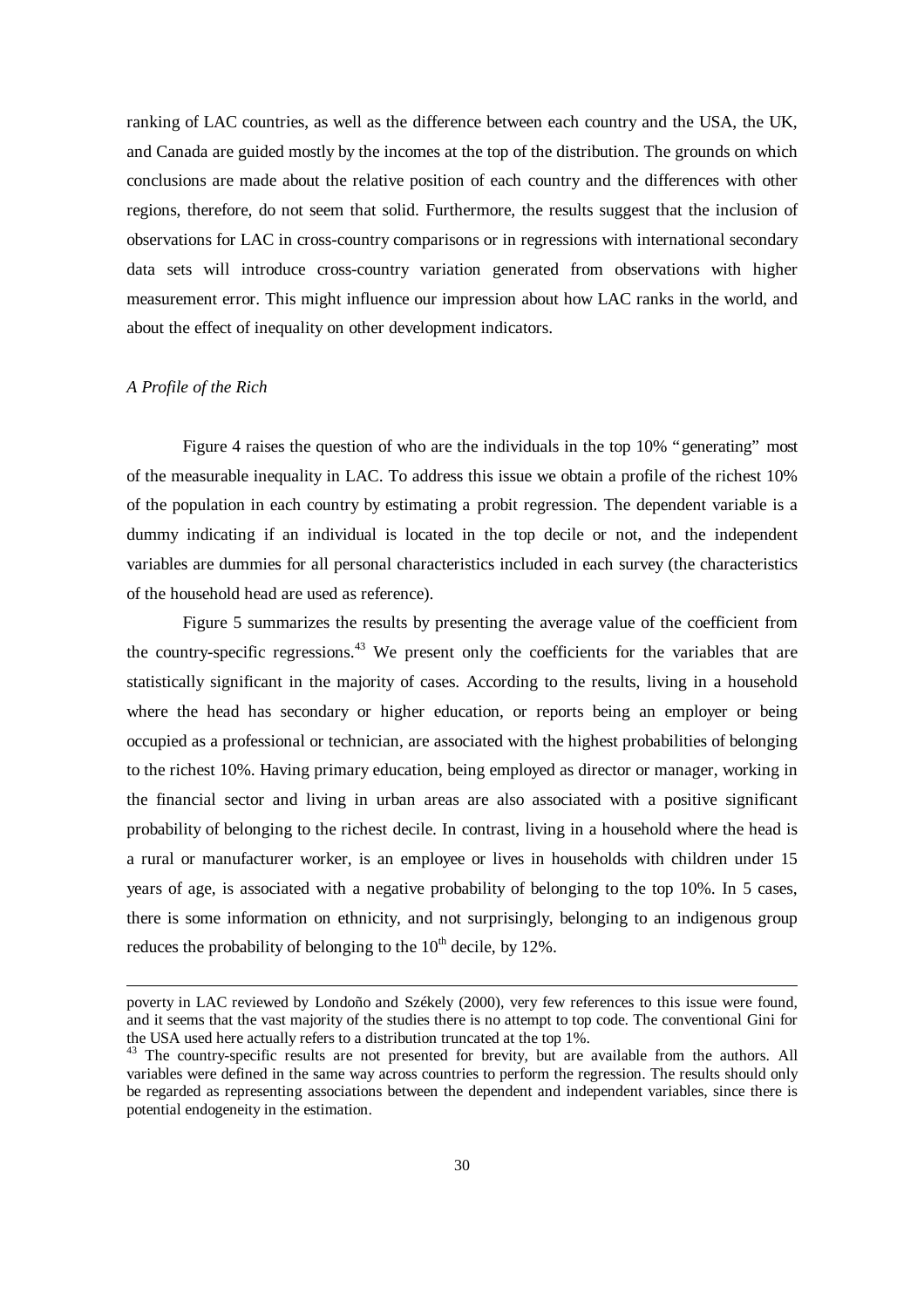Table 13 breaks down the income of the individuals in the top 10% into four sources: labor, self-employment, non-labor income, and non-monetary income. Income from selfemployment is normally classified by respondents as labor income, but usually it contains some return to capital. It is difficult to identify the portion accruing to profits and the portion that is strictly labor payments, but this clearly underestimates the value of profits. As shown in the table, more than 80% of the incomes of the households in the richest 10% are reported to be labor income in the average LAC country, but one of the reasons for this high value may be the underestimation of profits from self-employment. To verify if this is the case, we divide the incomes of the self-employed into labor and profits by estimating an earnings regression for all non-self-employed employees reporting labor income, where the dependent variable is labor earnings, and the independent variables are dummies for personal characteristics. We use the coefficients to predict the income of the self-employed. The predicted is classified as labor income under the idea that these are the earnings that the individual would obtain in the labor market, and the residual is classified as profits. But even when performing this imputation, around 60% of the incomes of the richest 10% are on average classified as labor. In Honduras, Colombia, Venezuela and Costa Rica the proportion reaches around 70%, while there are only three cases (Paraguay, Guatemala and the Dominican Republic) where labor income represents less than 50% of the total.

These results, added to Figure 5, confirm that the profile of the average individual in the top 10% of the distribution, where incomes are most concentrated, is closer to the prototype of highly educated professionals obtaining labor incomes, rather than capital owners living on profits. This does not imply that in LAC inequality is not generated by a small number of individuals at the top of the distribution typically earning profits from capital investments. What it reveals is that the inequality that we are able to measure with household surveys in LAC is informative about a spectrum of society that does not include the richest households.

### **4.2 Which Types of Incomes are Behind the Concentration?**

It is also of interest to determine which incomes distribution indicators are informative about. So far we have provided evidence that the incomes of the rich may be grossly underestimated, and one of the reasons might be the failure of the surveys to capture profits and capital incomes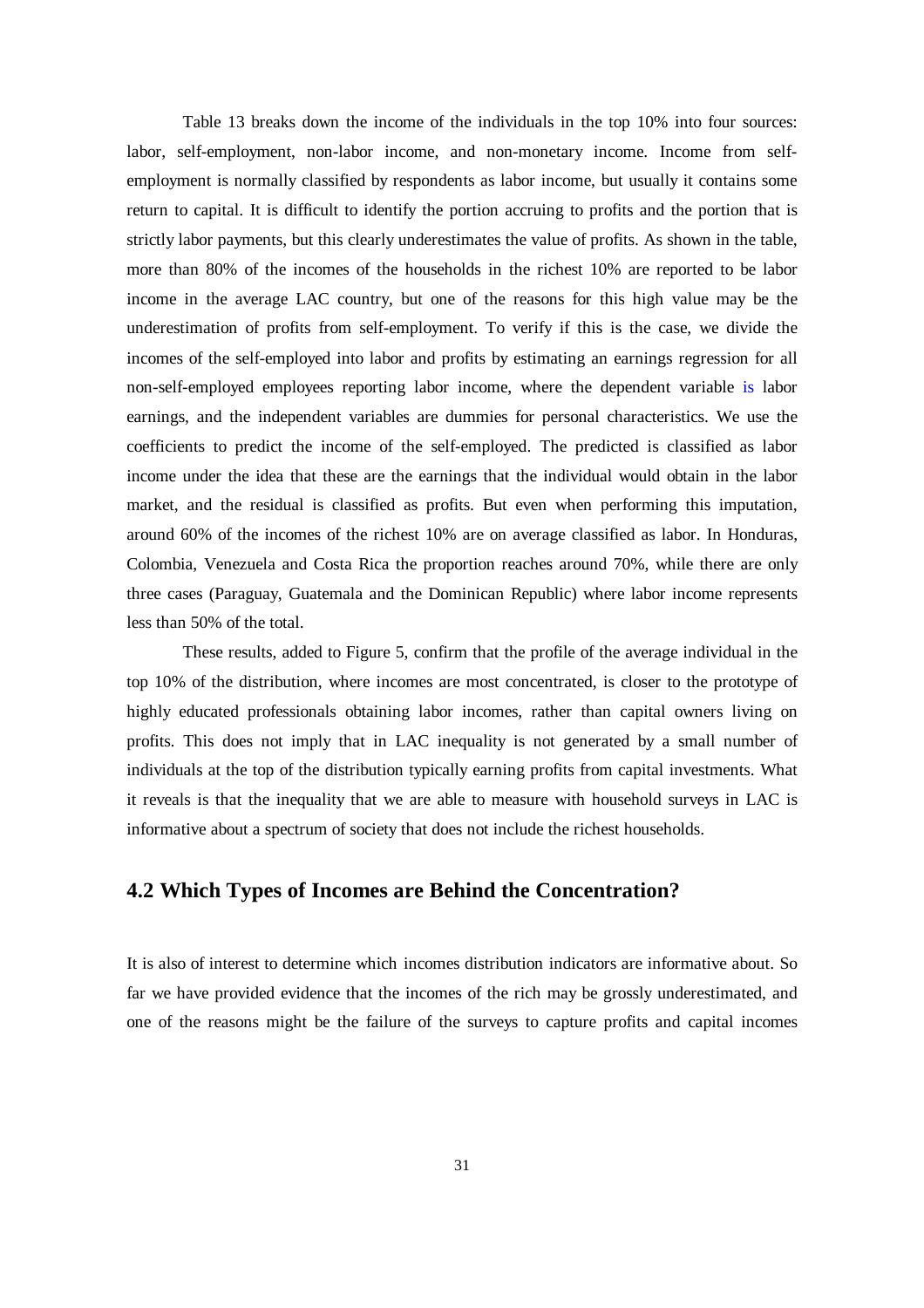accurately. To assess the proportion of inequality accounted for by the different types of incomes, we apply the decomposition by factor components suggested by Shorrocks (1982).<sup>44</sup>

Table 14 presents the results. If self-employment incomes are classified as reported in the surveys (that is, mostly as labor), on average, 80% of the overall inequality would be associated with labor incomes. This high share is not surprising, and it is not exclusive for the LAC region. For example, Gottschalk and Smeeding (1997) have argued that household surveys also capture mainly labor incomes in developed countries.

Due to the possible overestimation of the role of labor in some activities, in this case we also break down incomes from self-employment into labor and profits through imputation. According to the table, on average 57.4% of the total inequality is accounted for by labor earnings by employees, while 6.6% is from labor incomes from the self-employed. So, even when we assign most of the income from self-employment to profits, almost two thirds of total inequality is accounted for by labor incomes. The most extreme cases are, on the one hand, Paraguay, Panama, Nicaragua, Ecuador, Venezuela, and Costa Rica, where labor incomes account for more than 73% of total inequality. On the other hand, Peru is the only country where labor incomes account for less than 50%, but this is a clear exception to the rule.

Thus, most of the inequality that we are able to measure in LAC is from labor incomes. This does not mean that in reality profits or capital incomes do not play a predominant role in the generation of inequality, but rather that the household surveys have a limited capacity to incorporate that type of information.

### **5. Conclusions**

l

This paper takes a step back from the use of income distribution indicators estimated from household surveys to explore what these numbers really are. Inequality indexes are being increasingly used to evaluate economic performance and as explanatory variables for other development indicators, but the quality of the data, the assumptions behind the calculations, and the capacity to cover all population groups in society and all income sources, are far from homogeneous. As a consequence, an important part of the cross-country differences observed are

<sup>&</sup>lt;sup>44</sup> See Székely (1998) for a more detailed explanation, and Lerman (1999) for a review of alternative methods. The advantage of following Shorrocks' procedure is that the results are independent from the choice of inequality index.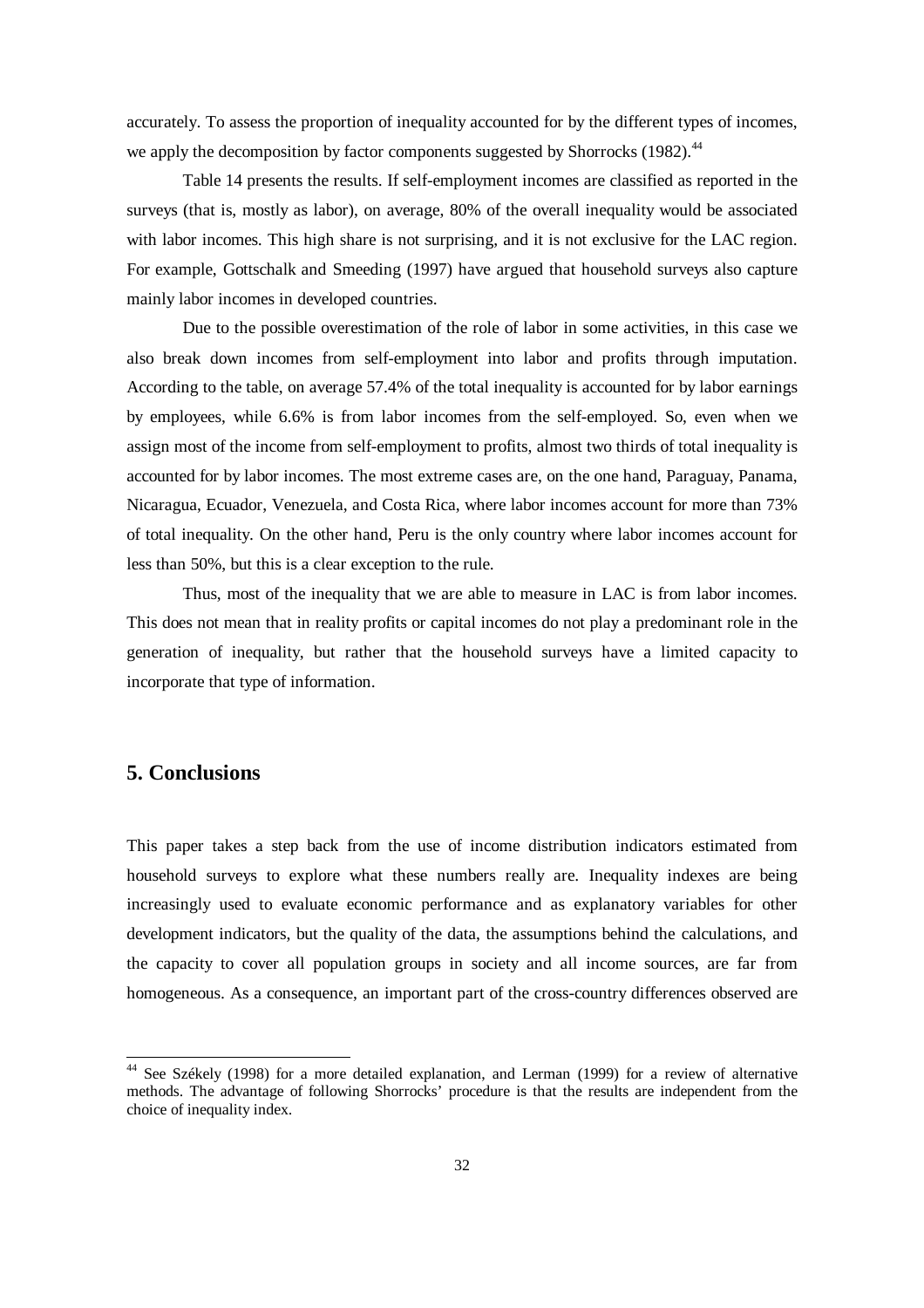simply due to disparities in the way in which the data is originated and treated, rather than genuine differences in distribution.

We divide our exploration into two broad parts. First we take a statistical approach to investigate the differences in the characteristics and the treatment of the data. Second, we focus on a more economic-oriented perspective by examining which sectors of the population and which types of income distribution measures are more informative about.

The analysis is based on recent household surveys for 18 LAC countries, most of which are typically included in secondary data sets. In terms of the characteristics and comparability of the data, the analysis covers survey frames, sample size, quality and coverage of population subgroups at the extremes of the distribution, as well as differences in income sources and timing of the survey. The results suggest that LAC household surveys severely underestimate inequality because they do not include information on the richest sectors of society, and that a considerable part of the cross-country disparities are driven by differences in the way the data is collected, rather than genuine distributive differences. Furthermore, once data differences are accounted for, at least in a very general way, our understanding of the relation between inequality and growth changes from a strong positive connection to no statistical relation at all.

The tradition in LAC is to focus on the distribution of household per capita income by discarding zero and missing values and using the Gini coefficient as a summary measure of inequality. But by adopting other equally valid assumptions about economies of scale in consumption, adult equivalence scales, and the treatment of missing and zero incomes consistently in the same way in all countries, we observe that some distributions are more sensitive to these choices. But in reality, secondary data and other compilations of Gini coefficients from published sources are far from having methodological consistency. Rather, they mix methodological choices by different authors that are usually not even documented. We perform an experiment to assess at least in a general way the effect of lack of methodological consistency. We find that inconsistency has the potential for completely blurring our impression about how unequal countries are, and about the relation between growth and inequality. The choice of inequality measure can also change country rankings and the view about the effect of inequality on economic growth.

A close examination of each distribution reveals that although surveys fail to cover the richest individuals, the Latin American inequality we observe is still mainly reflecting a disproportionate concentration of income among the top 10% of the population covered by the surveys. The profile of individuals in the richest 10% in the surveys corresponds to highly educated professionals whose main income source is labor income earned as employees. A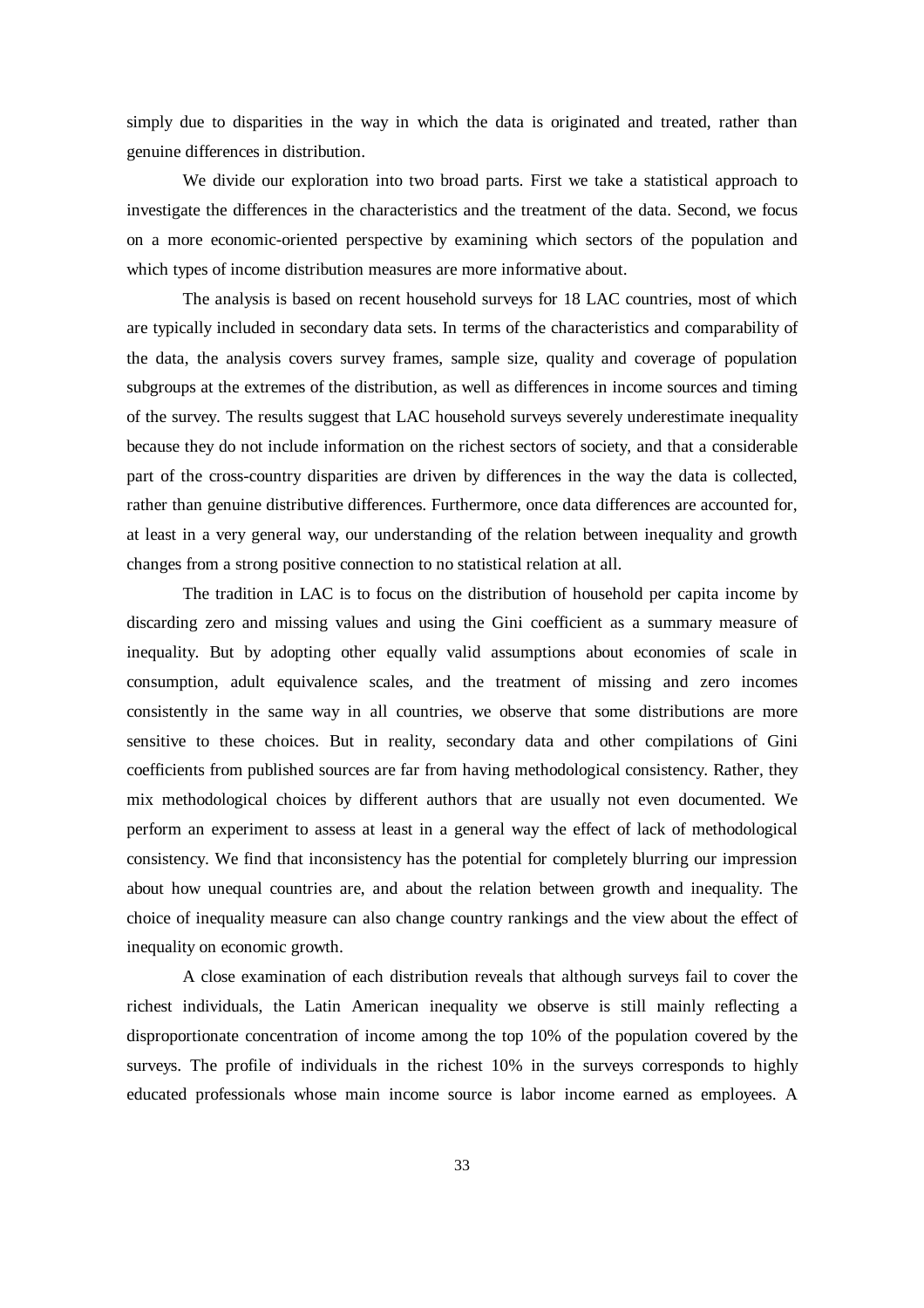decomposition of inequality by sources reveals that, similarly to other countries, the LAC inequality is mainly informative about the distribution of labor incomes.

In sum, our main conclusion is that although household surveys are the best source of data for the measurement of inequality, it is crucial to remember when using these numbers that there is an important story behind each number. This story influences our judgement about how unequal countries are and about the relation between inequality and other development indicators, but it is seldom told or known. Perhaps other statistics commonly used in economics also have their own interesting story, and it might be worth trying to find out what it is.<sup>45</sup>

l

 $45$  A recent example in this line is the paper by Ward and Dikhanov (1999), who present some interesting insights into the use of inflation measures.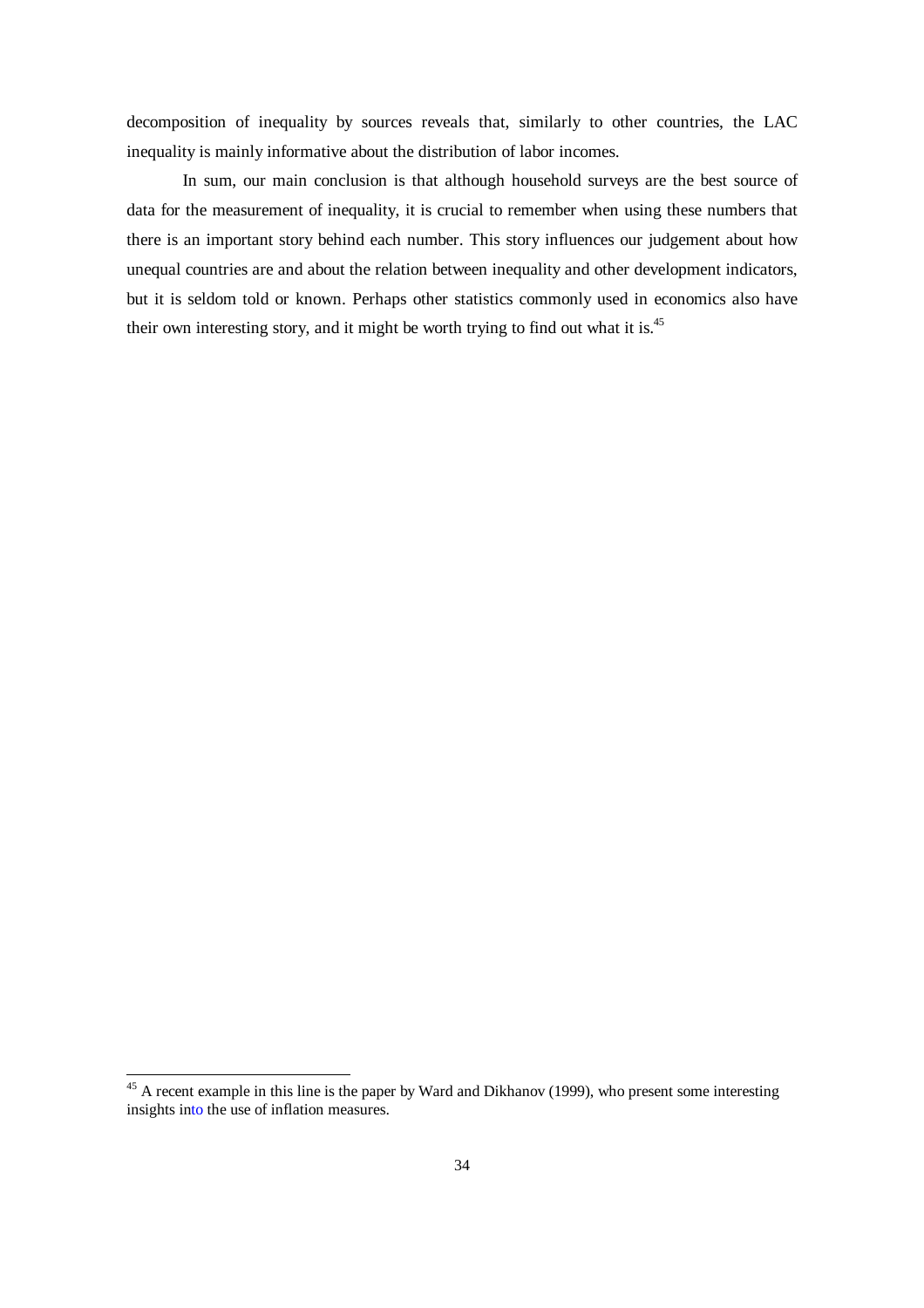#### **References**

Aghion, P., Caroli, E. and García Penaloza, C., 1999. "Inequality and Economic Growth: The Perspective of New Growth Theories". *Journal of Economic Literature*. 37 (4): 1615-1660.

Alesina, A., and Perotti, R. 1996. "Income Distribution, Political Instability and Investment". *European Economic Review*. 40 (6): 1203-1228.

América Economía. 1999. "Informe especial: salarios de los ejecutivos en América Latina." *América Economía*. 160: 65-78.

Atkinson, A. 1997. "Bringing Income Distribution in from the Cold". *The Economic Journal*, 107 (441): 297-321.

-----. 1998. "Equity Issues in a Globalizing World: the Experience of OECD Countries". Working Paper prepared for Conference on Economic Policy and Equity. Washington, DC, United States: International Monetary Fund.

Atkinson, A. and Brandolini, A. 1999. "Promise and Pitfalls in the Use of 'Secondary' Data-Sets: Income Inequality in OECD Countries". Mimeographed document.

Atkinson, A. and Micklewright, J. 1992. *Economic Transformation in Eastern Europe and the Distribution of Income*. New York, United States: Cambridge University Press.

Atkinson, A., Rainwater L, and Smeeding, T. 1999. "Income Distribution in European Countries". DAE Working Paper 9506 (Amalgamated Series No. 9535). Cambridge, United Kingdom: University of Cambridge, Department of Applied Economics.

----. 1995. "Income Distribution in OECD Countries". Organization for Economic Co-Operation and Development. Social Policy Studies No. 18. Paris, France: Organization for Economic Co-Operation and Development.

Bénabou, R. 1996. "Inequality and Growth". In: B.S. Bernanke and J.J. Rotemberg, editors. *NBER Macroeconimics Annual*. Volume 9. Cambridge, United States: MIT Press.

Brick, J. M., and Kalton, G. 1996. "Handling missing data in survey research". *Statistical Methods in Medical Research*. 5 (2): 215-238.

Contreras, D. 1996. "Household and Individual Welfare: Evidence from less Developed Economies". Working Paper. Los Angeles, United States: University of California. Mimeographed document.

Cowell, F. and Jenkins, S. 1995. "How Much Inequality Can Be Explained: A Methodology and An Application to the USA". *Economic Journal*. 102 (2): 421-430.

Cowell, F., and Victoria-Feser, M.P. 1996. "Robustness Property of Inequality Measures". *Econometrica*. 64 (1): 77-101.

Deaton, A. 1997. *The Analysis of Household Surveys: A Microeconomic Approach to Development Policy*. Baltimore, United States: World Bank/Johns Hopkins University Press.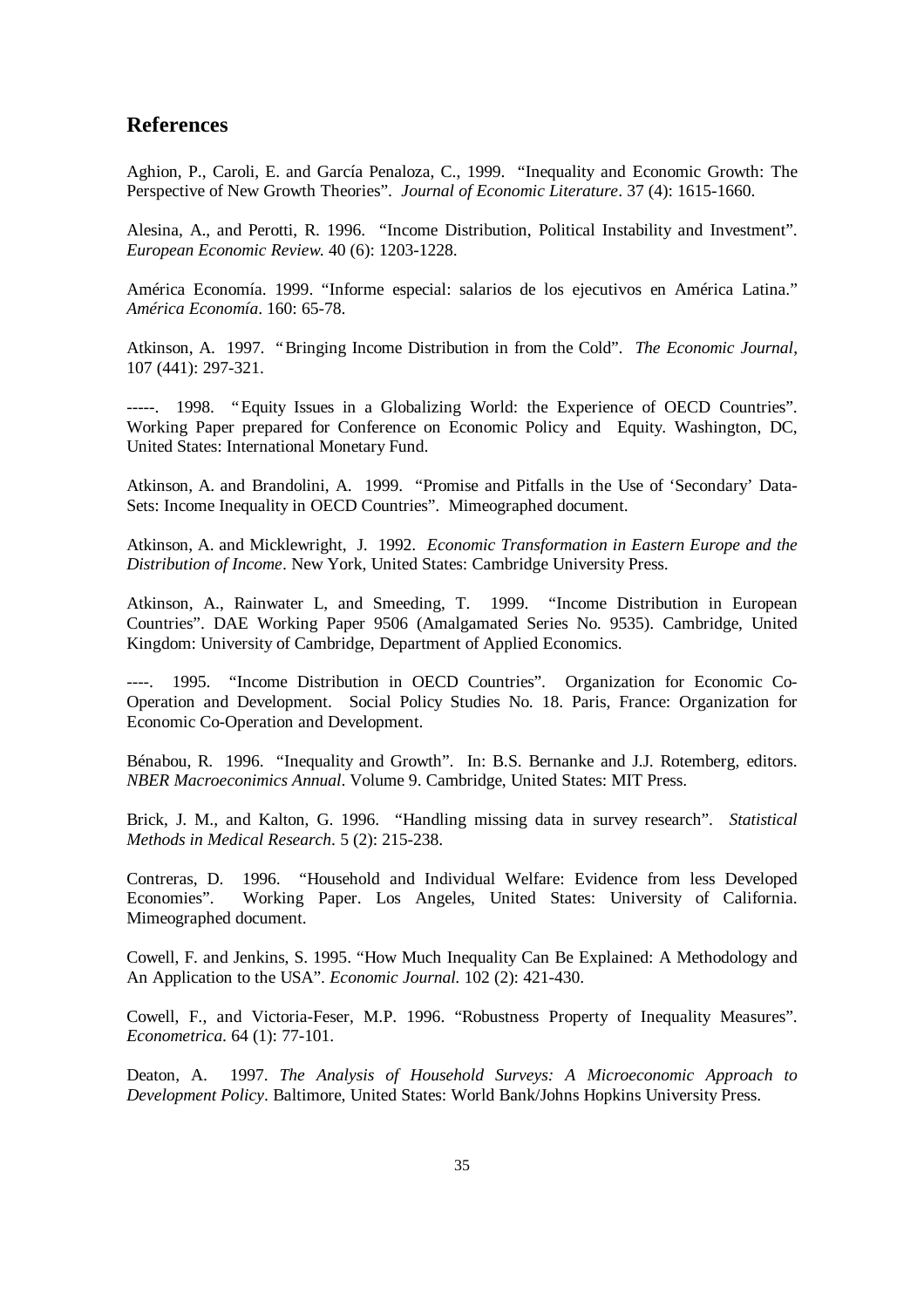Deaton, A., and Muellbauer, J. 1980. *Economics and Consumer Behavior*. New York, United States: Cambridge University Press.

Deininger, K. and Squire, L. 1996. "Measuring Income Inequality: A New Data Base." *World Bank Economic Review*. 10 (3): 565-91.

Ferreira, F., Lanjow, P., and Neri, M. 1999, "The Urban Poor in Brazil in 1996: A New Poverty Profile Using PPV, PNAD, and Census Data". Rio de Janeiro, Brasil: PUCI. Mimeographed document.

Forbes, K. 1999. "A Reassessment of the Relationship between Inequality and Growth". *American Economic Review*. Forthcoming 2000*.*

Ganuza, E., Taylor, L., and S. Morley, S. 1998. *Política Macroeconómica y Pobreza en América Latina y el Caribe*. Madrid, Spain: Mundi Prensa Libros.

Gottschalk, P. and Smeeding, T. 1997. "Cross-National Comparisons of Earnings and Income Inequality". *Journal of Economic Literature*. 35 (2): 633-687.

----. 1998. "Empirical Evidence on Income Inequality in Industrialized Countries". Working Paper. Mimeographed document.

Juster, T. and Smith, J. 1998. "Enhancing the Quality of Data on Income and Wealth: Recent Development in Survey Methodology". Paper presented at the 25<sup>th</sup> General Conference of The International Association for Research in Income and Wealth, Cambridge, United Kingdom.

Kalton G. and Kasprzyk, D. 1986. "The Treatment of Missing Survey Data". *Survey Methodology.* 12 (1): 1-16.

Lancaster, G., Ray, R., and Valenzuela, M.R. 1999 "A Cross-Country Study of Equivalence Scales and Expenditure Inequality on Unit Record Household Budget Data". *Review of Income and Wealth*. 45 (4): 435-454.

Lanjouw, P. and Ravallion, M. 1995. "Poverty and Household Size". *Economic Journal*. 105 (433): 1415-1434.

Lerman, R. 1999. "How do Income Sources Affect Income Inequality?" In: J. Silber, editor. *Handbook of Income Inequality Measurement*. Kluwer Academic Publishers.

Little, R. 1988. "Missing-Data Adjustments in Large Surveys". *Journal of Business* & *Economic Statistics*. 6 (3).

Londoño, J.L., and Székely, M. "Persistent Poverty and Excess Inequality: Latin America 1970- 1995". *Journal of Applied Economics*. Forthcoming 2000.

Medina, F. 1999. "Los errores de muestreo en las encuestas complejas: usos y abusos de la información". Paper presented at the meeting of International Association of Statistics and Surveys and the International Association of Official Statistics.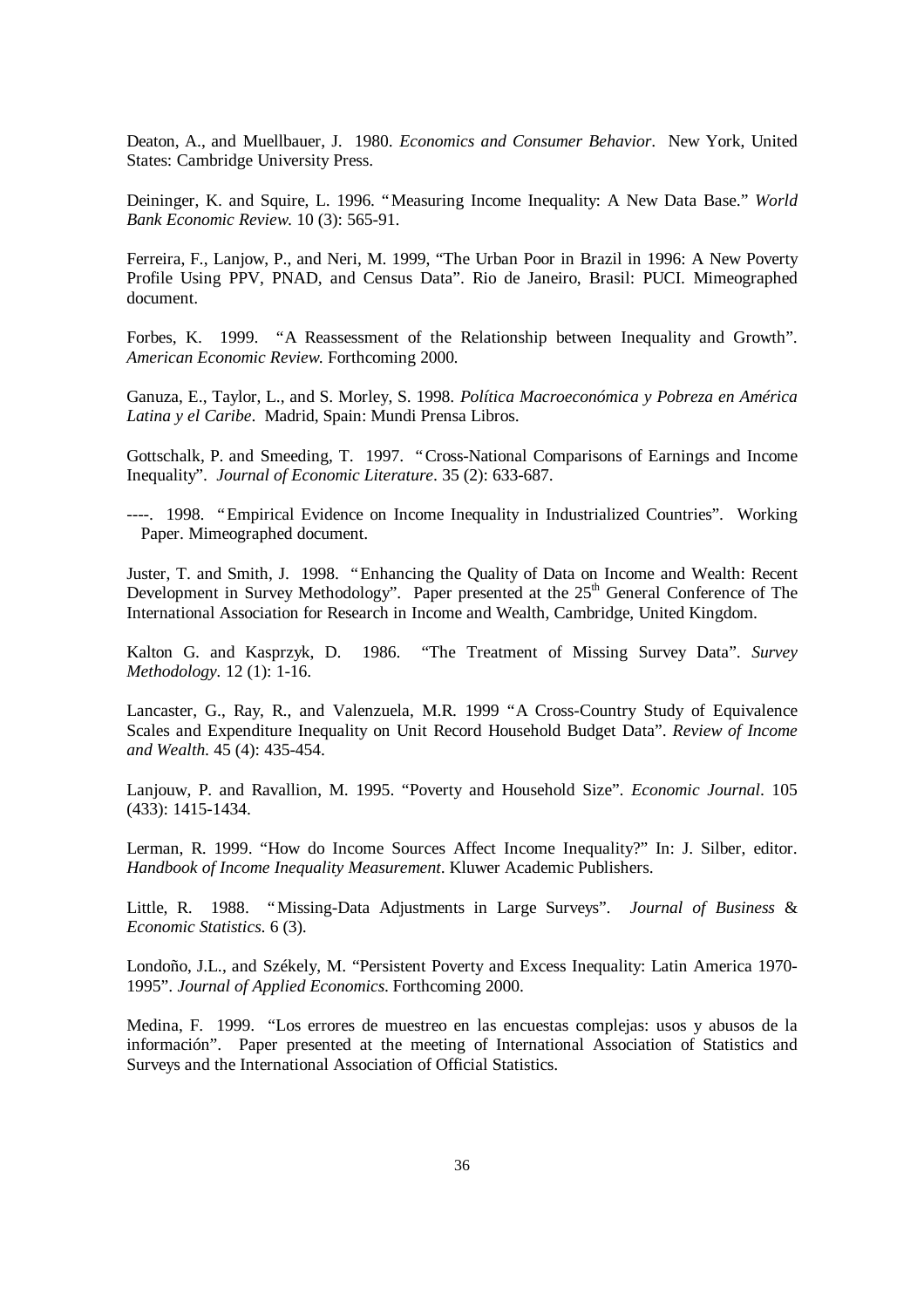Perotti, R. 1996. "Growth, Income Distribution and Democracy: What the Data Say". *Journal of Economic Growth*. 2 (1): 149-187.

Plotnick, R., Smolensky, E., Evenhouse, E., *et al.* 1998. "The Twentieth Century Record of Inequality and Poverty in the United States". Paper presented at the 25<sup>th</sup> General Conference of the International Association for Research on Income and Wealth, Cambridge, United Kingdom.

Pyatt, G. 1999. "The Distribution of Living Standards Within Countries: An Historical Perspective on a New International Data Base". The Hague, Netherlands: Institute of Social Studies. Mimeographed document.

Ravallion, M. 1998. "Does Aggregation Hide the Harmful Effects of Inequality on Growth?" *Economics Letters*. 61 (1): 73-77.

Ravallion, M., and Chen, S. 1997. "What Can New Survey Data Tell Us about Recent Changes in Distribution and Poverty?" *World Bank Economic Review*. 11 (2): 357-82.

1999. "When Economic Reform is Faster than Statistical Reform: Measuring and Explaining Income Inequality in Rural China". *Oxford Bulletin of Economics and Statistics*. 61 (1): 33-56.

Rubin, D. 1987. *Multiple Imputation for Nonresponse in Surveys*. New York, United States: John Wiley and Son.

Shorrocks, A. 1982. "Inequality Decomposition by Factor Components". *Econometrica*. 50 (1): 193-211.

Spilimbergo, A., Londoño, J.L. and M. Székely, M. 1999. "Income Distribution, Factor Endowments and Trade Openness". *Journal of Development Economics*. 59 (1): 77-101.

Smeeding, T. and Coder. J. 1995, "Income Inequality in Rich Countries During the 1980s". *Journal of Income Distribution*. 5 (1): 13-29.

Székely, M. 1998. *The Economics of Poverty, Inequality and Wealth Accumulation in Mexico.* London, United Kingdom: MacMillan.

UNU/WIDER-UNDP. 1999. "World Income Inequality Database". Beta 3, November 8, 1999.

Ward, M., and Dikhanov, Y. 1999. "What is Inflation?" Washington, DC, United States: World Bank. Mimeographed document.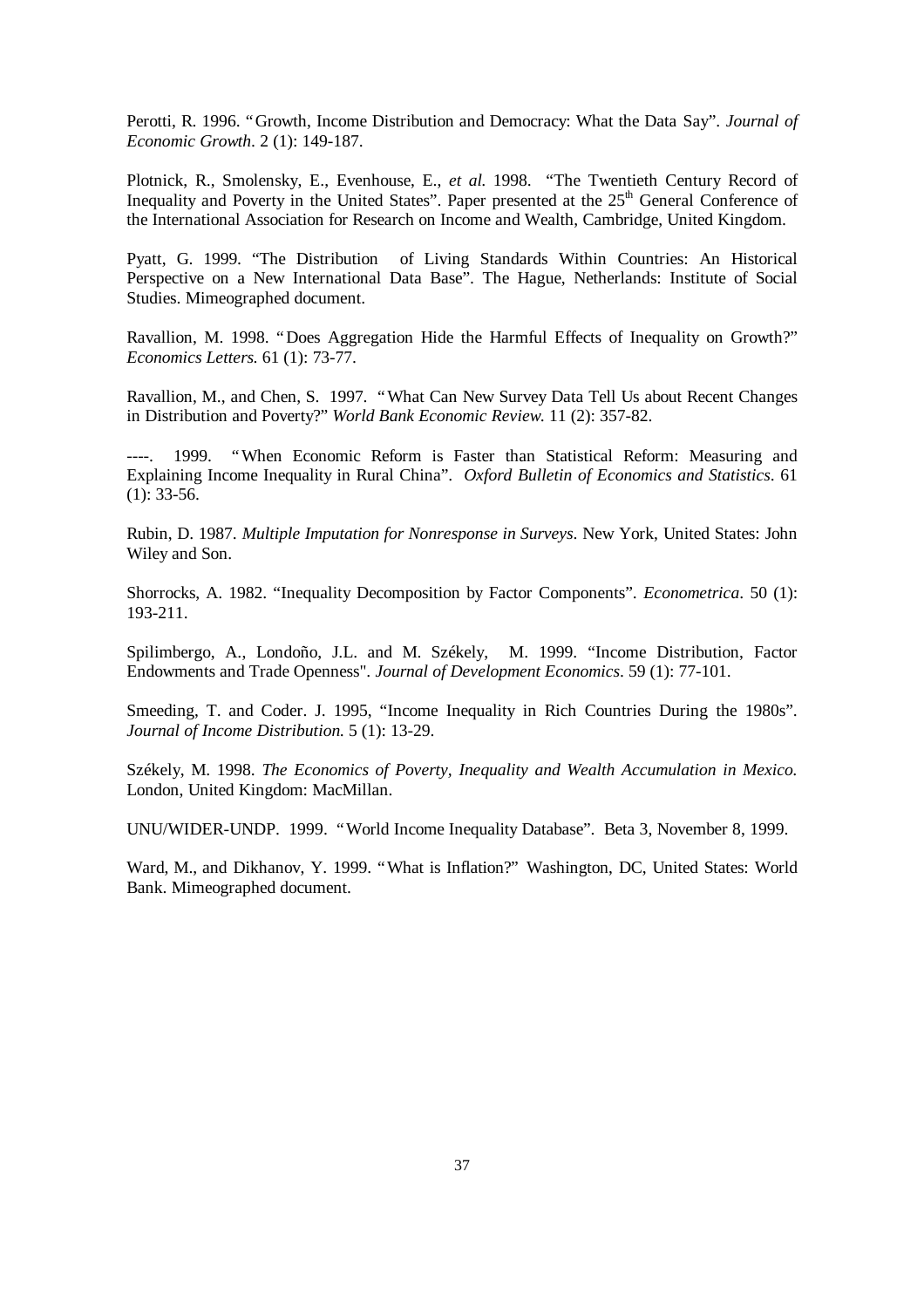**Figure 1**



**Standard errors for the Gini index**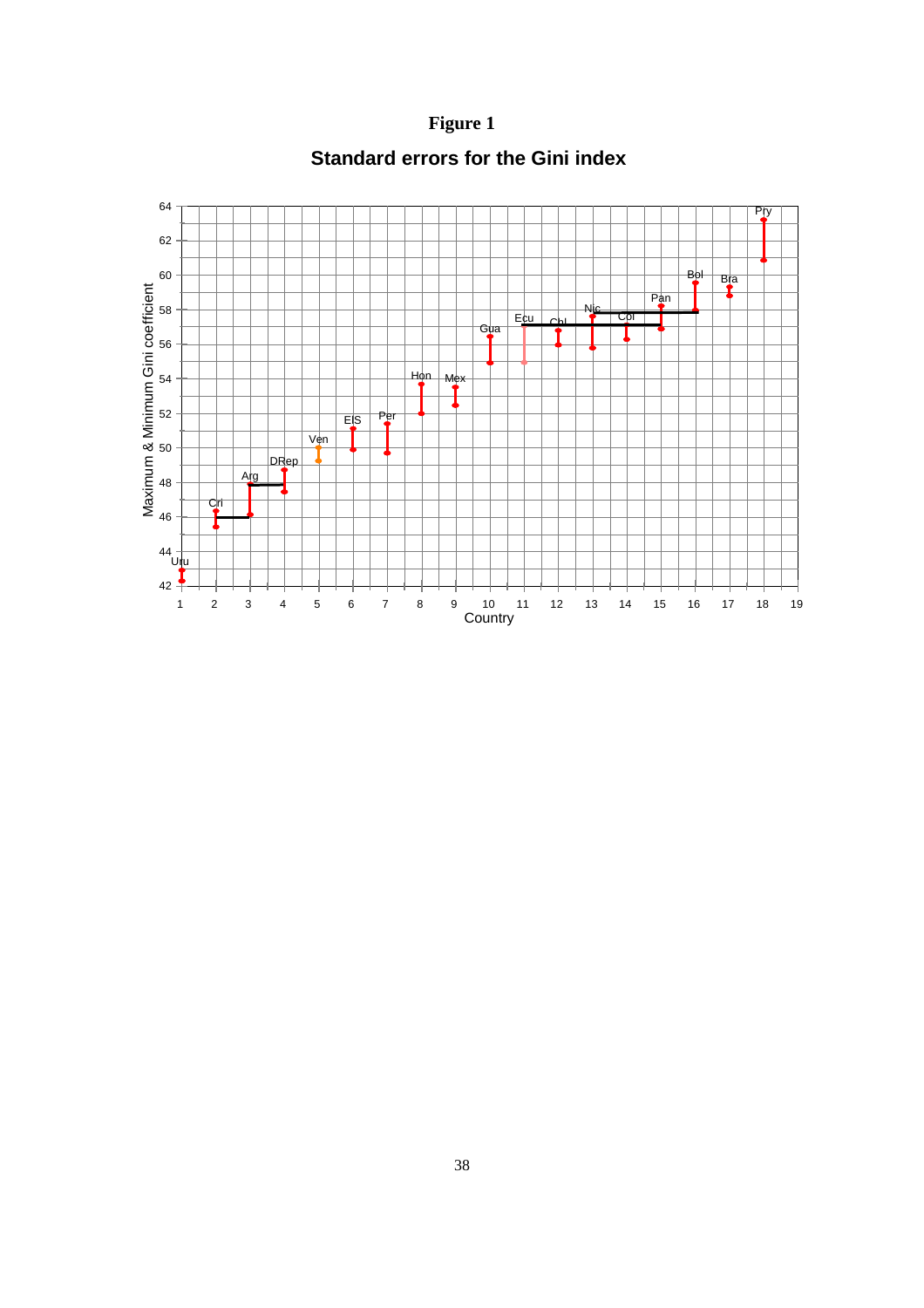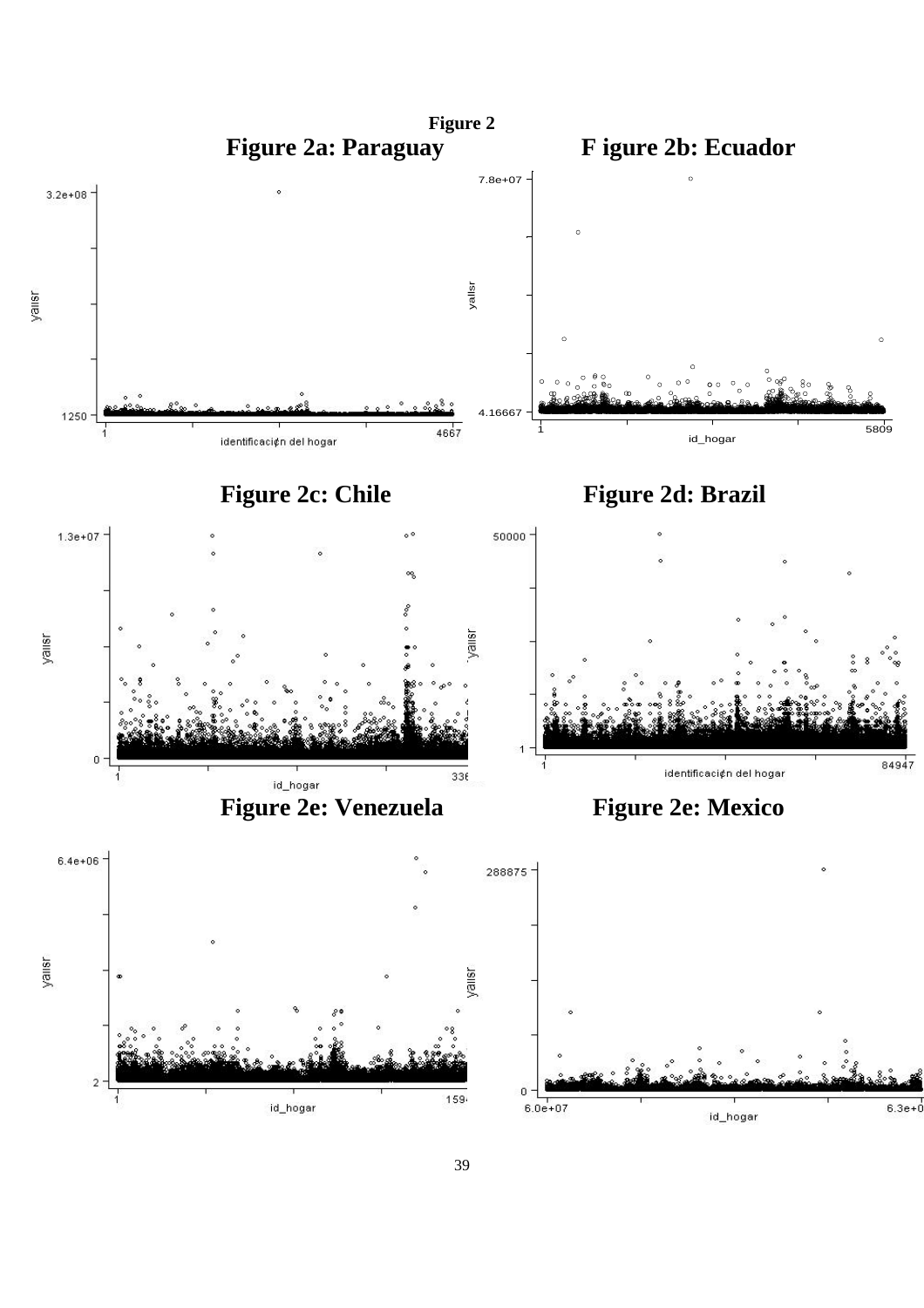### **Figure 3**

#### **Ranking for Stochastic Dominance Tests**



**Figure 4**

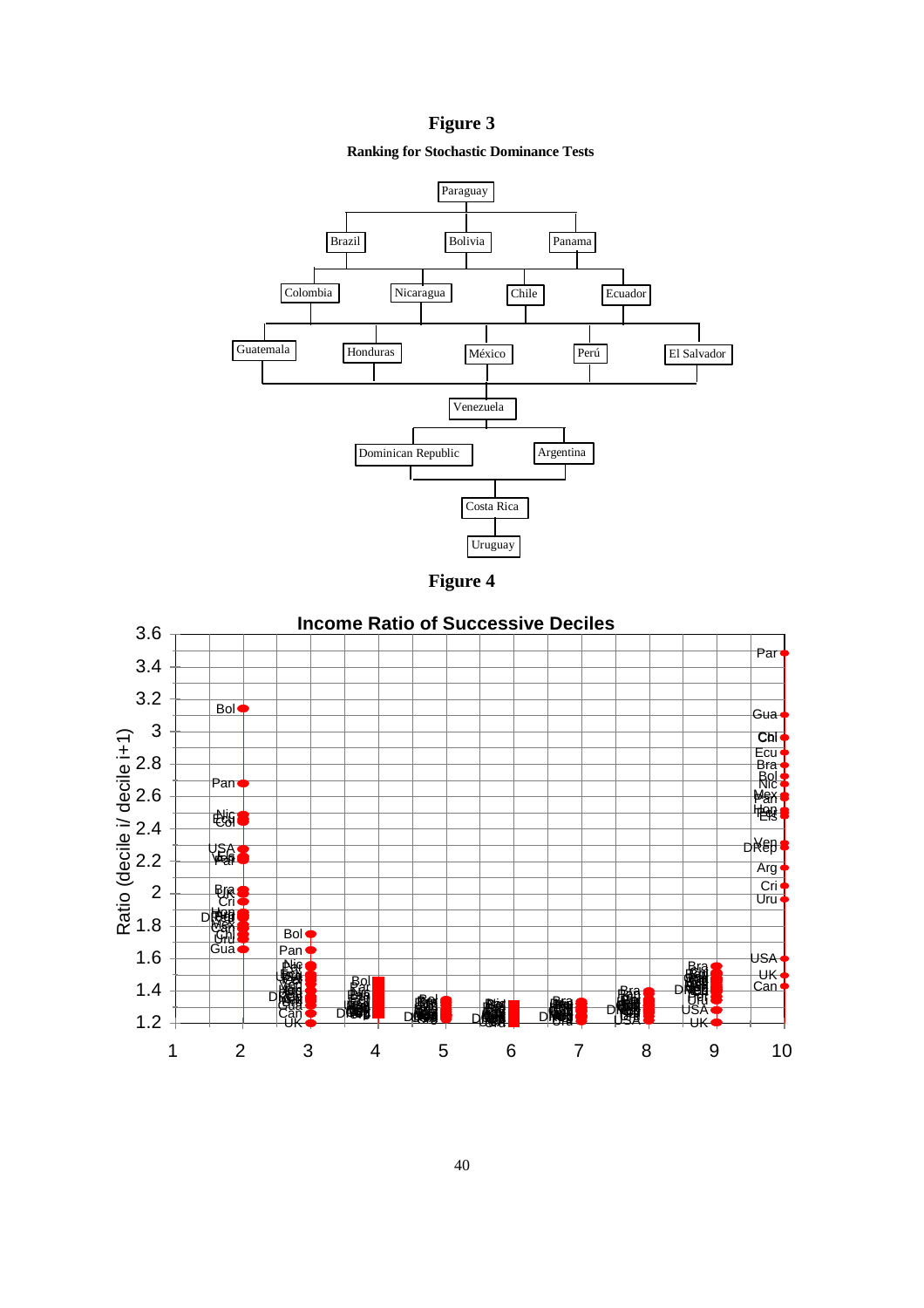### **Figure 5**



## **Head's Characteristics and Probability** of Being at the Top 10%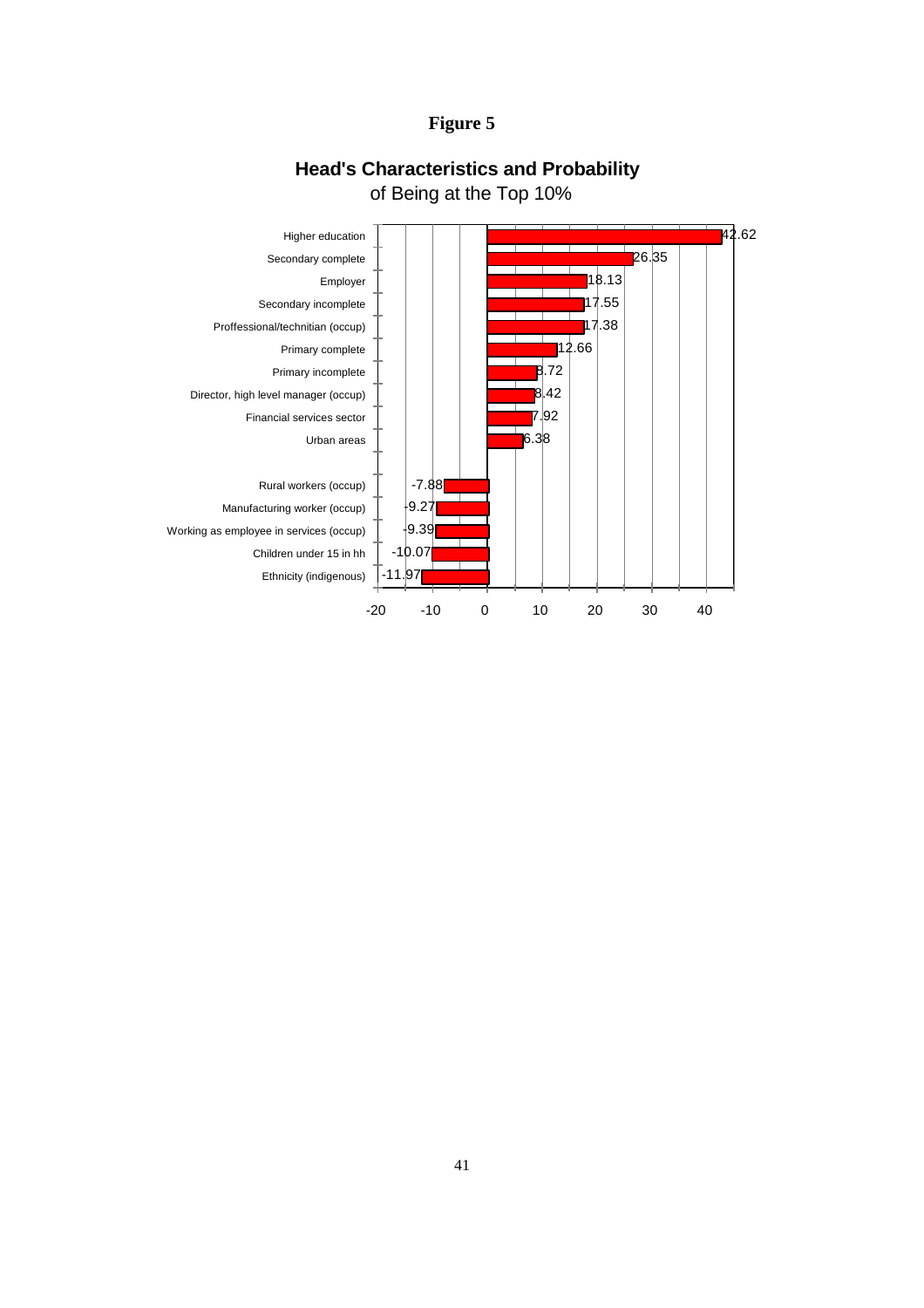| ٠<br>u<br>н |  |
|-------------|--|
|-------------|--|

| Rank                 | Country                       | Year | Gini  |
|----------------------|-------------------------------|------|-------|
| <b>Latin America</b> |                               |      |       |
| 1                    | Paraguay                      | 1995 | 62.03 |
| $\overline{c}$       | <b>Brazil</b>                 | 1996 | 59.06 |
| 3                    | <b>Bolivia</b>                | 1996 | 58.77 |
| $\overline{4}$       | Panama                        | 1997 | 57.55 |
| 5                    | Colombia                      | 1997 | 56.70 |
| 6                    | Nicaragua                     | 1993 | 56.69 |
| $\overline{7}$       | Chile                         | 1996 | 56.38 |
| 8                    | Ecuador                       | 1995 | 56.00 |
| 9                    | Guatemala                     | 1998 | 55.69 |
| 10                   | Honduras                      | 1996 | 52.84 |
| 11                   | Mexico                        | 1996 | 52.76 |
| 12                   | Peru                          | 1997 | 50.55 |
| 13                   | El Salvador                   | 1995 | 50.50 |
| 14                   | Venezuela                     | 1997 | 49.63 |
| 15                   | Dominican Republic            | 1996 | 48.10 |
| 16                   | Argentina*                    | 1996 | 47.02 |
| 17                   | Costa Rica                    | 1997 | 45.89 |
| 18                   | Uruguay*                      | 1997 | 42.62 |
|                      | Average                       |      | 53.27 |
|                      |                               |      |       |
|                      | <b>OECD Countries</b>         |      |       |
|                      | <b>United States</b>          | 1994 | 44.04 |
|                      | United Kingdom                | 1995 | 39.65 |
|                      | Australia                     | 1994 | 39.15 |
|                      | Italy                         | 1995 | 36.21 |
|                      | Canada                        | 1994 | 35.44 |
|                      | Germany                       | 1994 | 34.64 |
|                      | Norway                        | 1995 | 29.35 |
|                      | Finland                       | 1995 | 29.17 |
|                      | Sweden                        | 1995 | 28.84 |
|                      | Luxembourg                    | 1994 | 26.94 |
|                      | Average                       |      | 34.34 |
|                      |                               |      |       |
|                      | <b>Eastern Europe</b>         |      |       |
|                      | Russia                        | 1995 | 45.25 |
|                      | Polland                       | 1995 | 37.49 |
|                      | Hungary                       | 1994 | 33.20 |
|                      | Average                       |      | 38.65 |
|                      |                               |      |       |
|                      | <b>South East Asia</b>        |      |       |
|                      | Taiwan                        | 1995 | 30.27 |
|                      | Source: Authors'calculations. |      |       |

 **Income Distribution in Latin America and Other Regions Conventional Gini Coefficient**

\*Urban coverage only.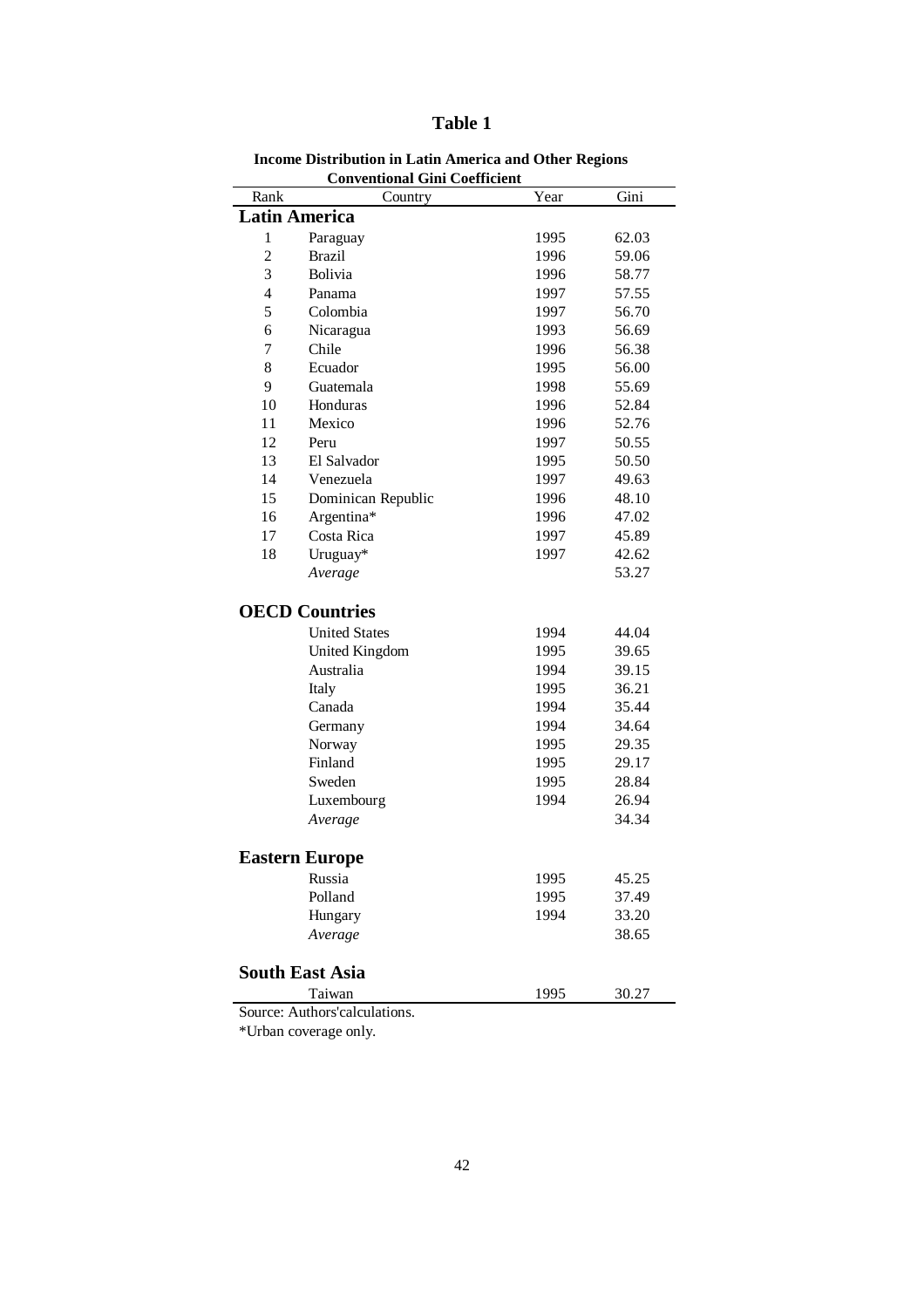|    |                                    |                    |                 | <b>Ouality Indicators of Household Surveys</b> |                    |                                   |       |
|----|------------------------------------|--------------------|-----------------|------------------------------------------------|--------------------|-----------------------------------|-------|
|    |                                    |                    | Self-employment |                                                |                    | Comparison with National Accounts |       |
|    |                                    | Self-employed      |                 | Gini excluding the                             | Labor income       | Gini after adjusting labor income |       |
|    | Country                            | in informal sector |                 | self-employed                                  | in HH survey       | to labor income in NA             |       |
|    |                                    | as $(\%)$ of all   |                 |                                                | as $(\%)$ of labor |                                   |       |
|    |                                    | income earners     | Rank            | Gini                                           | income in NA       | Rank                              | Gini  |
|    | Paraguay                           | 24.8               | 1               | 65.44                                          | 0.86               | 1                                 | 62.08 |
| 2  | Brazil                             | 25.1               | 4               | 60.28                                          | 1.15               | 3                                 | 59.17 |
| 3  | <b>Bolivia</b>                     | 23.1               | 3               | 61.42                                          | 1.47               | $\overline{c}$                    | 59.52 |
| 4  | Panama                             | 20.9               | 7               | 58.17                                          | 0.92               | 4                                 | 57.57 |
| 5  | Colombia                           | 34.1               | 8               | 56.48                                          | 0.96               | 6                                 | 56.68 |
| 6  | Nicaragua                          | 31.6               | 13              | 52.09                                          |                    | 5                                 | 56.69 |
| 7  | Chile                              | 19.1               | 5               | 60.12                                          | 1.28               | 7                                 | 56.21 |
| 8  | Ecuador                            | 30.4               | 11              | 56.25                                          | 0.79               | 9                                 | 55.57 |
| 9  | Guatemala                          | 32.6               | $\overline{c}$  | 62.36                                          |                    | 8                                 | 55.69 |
| 10 | Honduras                           | 41.1               | 12              | 54.56                                          | 1.05               | 10                                | 52.84 |
| 11 | Mexico                             | 24.0               | 10              | 56.34                                          | 0.83               | 11                                | 51.80 |
| 12 | Peru                               | 46.6               | 6               | 58.24                                          | 1.57               | 13                                | 49.47 |
| 13 | El Salvador                        | 25.7               | 9               | 56.35                                          | 1.08               | 12                                | 50.35 |
| 14 | Venezuela                          | 31.6               | 15              | 51.58                                          | 0.68               | 14                                | 49.02 |
| 15 | Dominican Republic                 | 30.7               | 14              | 51.78                                          | 0.66               | 16                                | 48.25 |
| 16 | Argentina                          | 22.0               | 16              | 48.58                                          | 0.57               | 15                                | 48.50 |
| 17 | Costa Rica                         | 20.2               | 17              | 47.06                                          | 0.75               | 17                                | 45.95 |
| 18 | Uruguay                            | 21.6               | 18              | 45.57                                          | 1.24               | 18                                | 42.82 |
|    |                                    |                    |                 |                                                |                    |                                   |       |
|    | <b>LAC</b> Average                 | 28.1               |                 | 55.7                                           | 1.0                |                                   | 53.2  |
|    | Correlation with conventional Gini |                    |                 | 0.86                                           |                    |                                   | 0.98  |

**Table 2**

Source: Authors'calculations.

Notes: GDP figures taken from IDB (1999). Figures for labor income as a share of GDP

are from CEPAL (1998). Exchange rates are from IDB (1998).

|                    |            |                                             |            | Incomes at the Top and Bottom of the Distribution |                  |                 |
|--------------------|------------|---------------------------------------------|------------|---------------------------------------------------|------------------|-----------------|
| Country            |            | Monthly Incomes from household survey (USD) |            | Price Waterhouse+                                 |                  |                 |
|                    | 10 poorest | 10 richest                                  | Richest    | Monthly                                           | Richest          | Richest         |
|                    | households | households                                  | Individual | income                                            | 10 households in | individual in   |
|                    | in survey  | in survey                                   | in survey  | for typical                                       | survey vs.       | survey vs.      |
|                    |            |                                             |            | Manager                                           | typical manager  | typical manager |
| Paraguay*          | 3.0        | 28,335                                      | 162,404    | 6,114                                             | 4.63             | 26.56           |
| Ecuador*           | 1.5        | 14,957                                      | 40,500     | 7,034                                             | 2.13             | 5.76            |
| Uruguay            | 49.9       | 17,241                                      | 27,930     | 8,950                                             | 1.93             | 3.12            |
| Chile              | 1.5        | 32,359                                      | 65,510     | 16,757                                            | 1.93             | 3.91            |
| Guatemala          | 17.7       | 18,436                                      | 25,683     | 9,706                                             | 1.90             | 2.65            |
| <b>Brazil</b>      | 2.2        | 37,974                                      | 62,871     | 29,050                                            | 1.31             | 2.16            |
| Panama**           | 2.3        | 12,559                                      | 17,548     | 14,455                                            | 0.87             | 1.21            |
| El Salvador        | 3.1        | 7,096                                       | 11,516     | 8,086                                             | 0.88             | 1.42            |
| Argentina          | 12.1       | 22,232                                      | 37,050     | 32,212                                            | 0.69             | 1.15            |
| Peru               | 14.1       | 6,693                                       | 10,302     | 9,718                                             | 0.69             | 1.06            |
| Bolivia*           | 0.6        | 5,782                                       | 8,189      | 9,248                                             | 0.63             | 0.89            |
| Mexico             | 11.8       | 11,821                                      | 39,210     | 22,570                                            | 0.52             | 1.74            |
| Honduras           | 3.1        | 5,170                                       | 7,607      | 8,426                                             | 0.61             | 0.90            |
| Costa Rica         | 7.7        | 5,594                                       | 7,039      | 11,619                                            | 0.48             | 0.61            |
| Nicaragua          | 2.3        | 6,030                                       | 16,852     | 12,106                                            | 0.50             | 1.39            |
| Venezuela          | 0.6        | 8,737                                       | 14,878     | 29,167                                            | 0.30             | 0.51            |
| Colombia           | 1.2        |                                             |            | 16,711                                            |                  |                 |
| Dominican Republic | 5.0        | 6,717                                       | 9,357      |                                                   |                  |                 |
| <b>LAC</b> Average | 7.76       | 14,573                                      | 33,203     | 14,819                                            | 1.25             | 3.44            |

**Table 3**

Source: Authors'calculations. Price Waterhouse incomes are taken from America Economia (1999).

\*Since incomes for managers from the largest firms were unavailable, managerial incomes from the largest possible firms were used instead. An adjustment was made by taking the average difference by firm size in the other countries.

\*\*Salaries for general managers were not reported. The salary for financial managers was taken instead, and an adjustment was

based on the income difference between general and finance managers of countries with similar income per capita.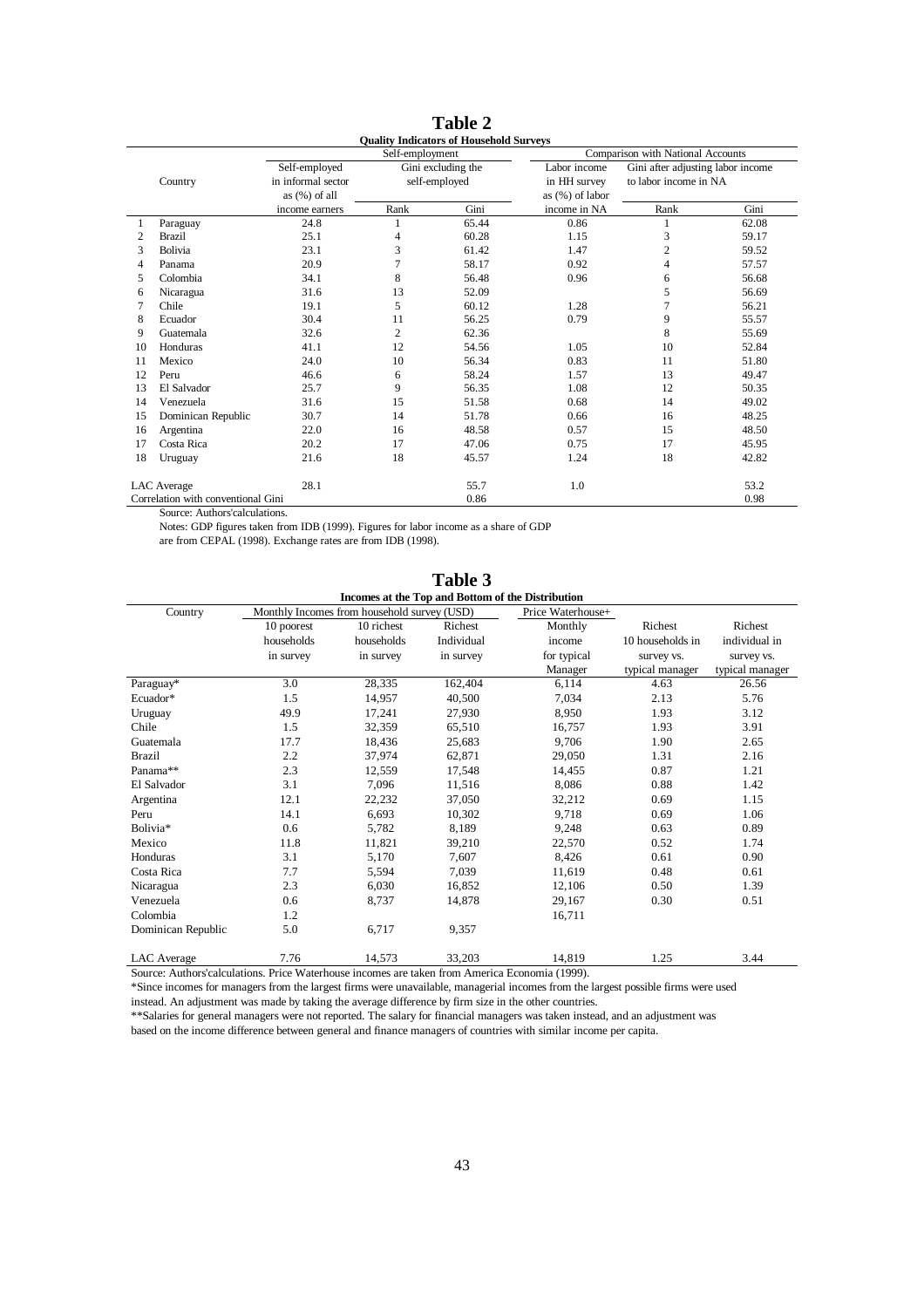| Country            | Labor  | Non-Labor | Capital | Property | Non-Monetary |
|--------------------|--------|-----------|---------|----------|--------------|
|                    | Income | Income    | Rents   | Rents    |              |
| Guatemala          |        |           |         |          |              |
| Ecuador            |        |           |         |          |              |
| Mexico             |        |           |         |          |              |
| Uruguay            |        |           |         |          |              |
| Bolivia            |        |           |         |          |              |
| <b>Brazil</b>      |        |           |         |          |              |
| Dominican Republic |        |           |         |          |              |
| Panama             |        |           |         |          |              |
| Paraguay           |        |           |         |          |              |
| Chile              |        |           |         |          |              |
| Peru               |        |           |         |          |              |
| El Salvador        |        |           |         |          |              |
| Costa Rica         |        |           |         |          |              |
| Venezuela          |        |           |         |          |              |
| Colombia           |        |           |         |          |              |
| Argentina          |        |           |         |          |              |
| Honduras           |        |           |         |          |              |
| Nicaragua          |        |           |         |          |              |

**Table 4 Income Sources Covered by Each Survey**

**Table 5**

| Inequality with Comparable Sources, Geographic Coverage and Timing |         |      |               |      |              |        |               |         |
|--------------------------------------------------------------------|---------|------|---------------|------|--------------|--------|---------------|---------|
| Rank for                                                           |         |      | Labor Income  |      | Labor Income |        | Adiusted Gini |         |
| Conventional                                                       | Country |      |               |      | Urban Areas  |        |               | Change  |
| Gini                                                               |         | Rank | Gini          | Rank | Gini         | Rank   | Gini          | in Rank |
|                                                                    | 21      | 3)   | (4)           | [5]  | (6)          |        | (8)           | (9)     |
| <b>D</b>                                                           |         |      | $\sim$ $\sim$ |      | $    -$      | $\sim$ | $   -$        |         |

| (1)            | (2)                | (3) | (4)   | (5) | (6)   | (7)            | (8)   | (9)          |
|----------------|--------------------|-----|-------|-----|-------|----------------|-------|--------------|
| 1              | Paraguay           |     | 62.67 | 1   | 57.44 | $\overline{2}$ | 57.21 | $-1$         |
| 2              | Brazil             | 2   | 59.64 | 3   | 57.26 | 3              | 56.26 | $-1$         |
| 3              | Bolivia            | 5   | 58.05 | 10  | 51.42 | 7              | 51.51 | $-4$         |
| $\overline{4}$ | Panama             | 7   | 56.78 | 8   | 52.88 | 9              | 49.51 | $-5$         |
| 5              | Colombia           | 10  | 56.60 | 6   | 53.97 | 15             | 46.46 | -10          |
| 6              | Nicaragua          | 9   | 56.69 | 7   | 53.05 | 11             | 48.24 | $-5$         |
| 7              | Chile              | 4   | 58.45 | 2   | 57.42 | 5              | 54.08 | 2            |
| 8              | Ecuador            | 8   | 56.72 | 9   | 52.56 | 1              | 57.69 | 7            |
| 9              | Guatemala          | 3   | 59.59 | 5   | 54.23 | 14             | 47.12 | $-5$         |
| 10             | Honduras           | 12  | 53.01 | 13  | 49.36 | 13             | 47.52 | $-3$         |
| 11             | Mexico             | 6   | 58.00 | 4   | 55.79 | 4              | 55.00 | 7            |
| 12             | Peru               | 11  | 53.01 | 17  | 46.37 | 8              | 50.16 | 4            |
| 13             | El Salvador        | 13  | 51.16 | 16  | 47.02 | 16             | 41.93 | $-3$         |
| 14             | Venezuela          | 14  | 49.51 | 12  | 49.51 | 10             | 48.51 | 4            |
| 15             | Dominican Republic | 16  | 48.41 | 11  | 50.06 | 12             | 48.24 | 3            |
| 16             | Argentina          | 15  | 48.54 | 14  | 48.54 | 6              | 51.81 | 10           |
| 17             | Costa Rica         | 18  | 45.82 | 18  | 44.34 | 17             | 41.15 | $\mathbf{0}$ |
| 18             | Uruguay            | 17  | 47.92 | 15  | 47.92 | 18             | 34.05 | $\theta$     |
|                | <b>LAC</b> Average |     | 54.48 |     | 51.62 |                | 49.25 |              |

Source: Authors'calculations.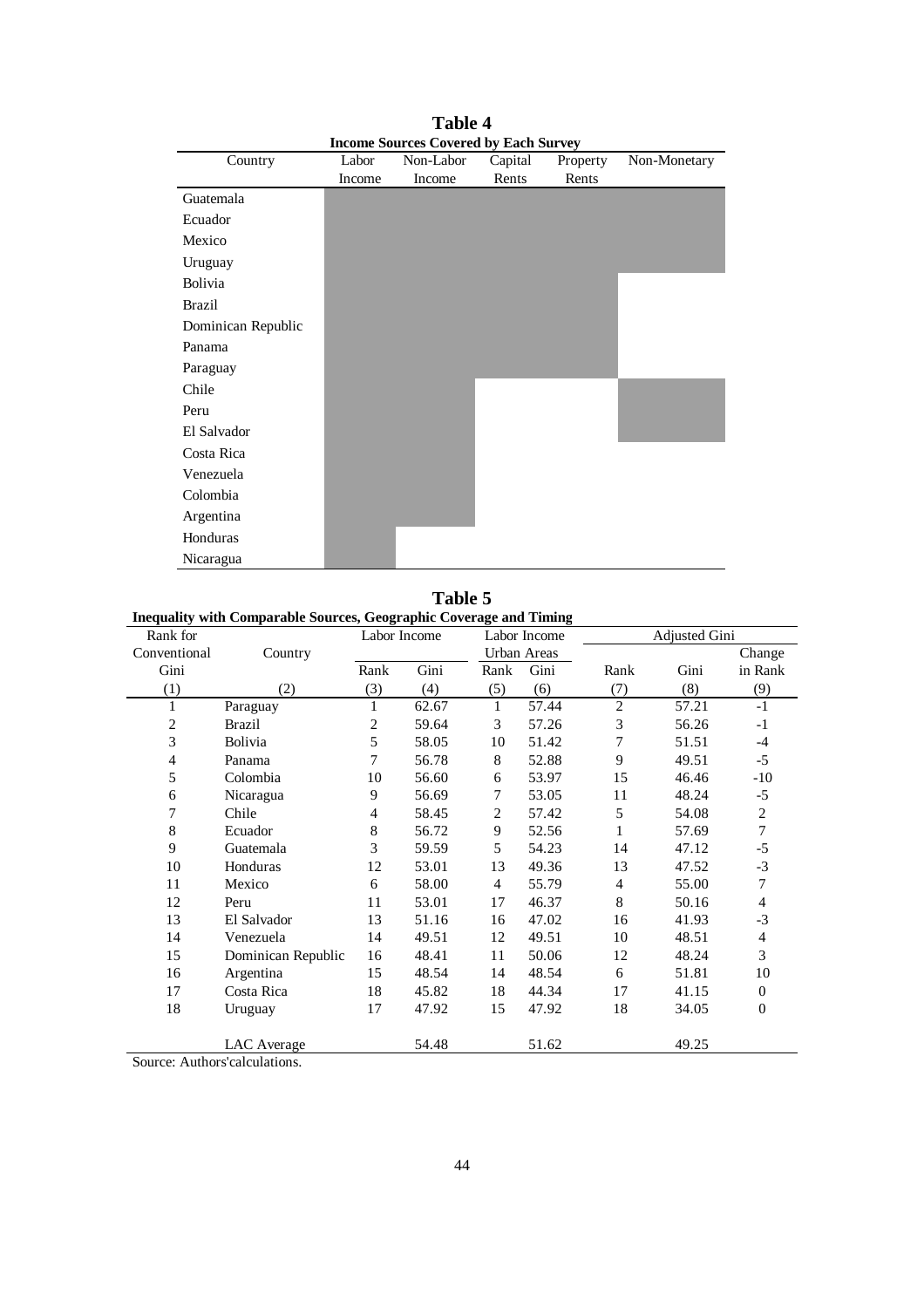|                    |     |     |  | <b>MORE OF THE TURE WHEN DUI VCT IS HERE</b> |     |         |             |  |
|--------------------|-----|-----|--|----------------------------------------------|-----|---------|-------------|--|
| Country            | Jan | Feb |  | Mar Apr May Jun                              | Jul | Aug Sep | Oct Nov Dec |  |
| El Salvador        |     |     |  |                                              |     |         |             |  |
| Guatemala          |     |     |  |                                              |     |         |             |  |
| Uruguay            |     |     |  |                                              |     |         |             |  |
| Venezuela          |     |     |  |                                              |     |         |             |  |
| Nicaragua          |     |     |  |                                              |     |         |             |  |
| Ecuador            |     |     |  |                                              |     |         |             |  |
| Mexico             |     |     |  |                                              |     |         |             |  |
| Paraguay           |     |     |  |                                              |     |         |             |  |
| Peru               |     |     |  |                                              |     |         |             |  |
| Argentina          |     |     |  |                                              |     |         |             |  |
| Bolivia            |     |     |  |                                              |     |         |             |  |
| <b>Brazil</b>      |     |     |  |                                              |     |         |             |  |
| Chile              |     |     |  |                                              |     |         |             |  |
| Colombia           |     |     |  |                                              |     |         |             |  |
| Costa Rica         |     |     |  |                                              |     |         |             |  |
| Dominican Republic |     |     |  |                                              |     |         |             |  |
| Honduras           |     |     |  |                                              |     |         |             |  |
| Panama             |     |     |  |                                              |     |         |             |  |

## **Table 6 Month of the Year When Survey is Held**

Table 7

|                         |                                    | <b>ESUMATION OF GLOWIN Regi essions</b>        |              |                            |            |  |  |  |  |  |  |  |  |  |
|-------------------------|------------------------------------|------------------------------------------------|--------------|----------------------------|------------|--|--|--|--|--|--|--|--|--|
|                         |                                    | (Dependent Variable: Annual Per Capita Growth) |              |                            |            |  |  |  |  |  |  |  |  |  |
|                         | Regression with world-wide DS Data |                                                |              | Regression with LAC Data** |            |  |  |  |  |  |  |  |  |  |
| Independent             | Forbes                             | Forbes                                         | Conventional | Gini                       | Adjusted   |  |  |  |  |  |  |  |  |  |
| Variable                | Regression (1)                     | Regression                                     | Gini         | Labor                      | Gini       |  |  |  |  |  |  |  |  |  |
|                         | (5-year periods)                   | no grouping                                    |              | Income                     |            |  |  |  |  |  |  |  |  |  |
|                         |                                    | by period**                                    |              |                            |            |  |  |  |  |  |  |  |  |  |
|                         | (1)                                | (2)                                            | (3)          | (4)                        | (5)        |  |  |  |  |  |  |  |  |  |
| Gini                    | 0.0036                             | 0.0018                                         | 0.00165      | 0.00092                    | 0.00117    |  |  |  |  |  |  |  |  |  |
|                         | (2.4)                              | (1.94)                                         | (1.9)        | (1.07)                     | (0.30)     |  |  |  |  |  |  |  |  |  |
| Ln GNP per capita       | $-0.076$                           | $-0.0289$                                      | $-0.02353$   | $-0.02368$                 | $-0.01954$ |  |  |  |  |  |  |  |  |  |
|                         | (3.8)                              | (2.9)                                          | (2.5)        | $(-2.5)$                   | (2.3)      |  |  |  |  |  |  |  |  |  |
| Male Education          | $-0.014$                           | $-0.0516$                                      | $-0.08121$   | $-0.07754$                 | $-0.08237$ |  |  |  |  |  |  |  |  |  |
|                         | (0.45)                             | (1.55)                                         | (0.84)       | (0.82)                     | (0.91)     |  |  |  |  |  |  |  |  |  |
| <b>Female Education</b> | 0.07                               | 0.0684                                         | 0.09829      | 0.09482                    | 0.10476    |  |  |  |  |  |  |  |  |  |
|                         | (2.18)                             | (2.2)                                          | (1.76)       | (1.83)                     | (2.2)      |  |  |  |  |  |  |  |  |  |
| <b>PPPI</b>             | $-0.0008$                          | $-0.0009$                                      | $-0.00093$   | $-0.00013$                 | $-0.00038$ |  |  |  |  |  |  |  |  |  |
|                         | (2.6)                              | (3.75)                                         | (1.15)       | (2.26)                     | (2.1)      |  |  |  |  |  |  |  |  |  |
| R-squared               | 0.67                               | 0.59                                           | 0.27         | 0.27                       | 0.24       |  |  |  |  |  |  |  |  |  |
| Countries               | 45                                 | 56                                             | 11           | 11                         | 11         |  |  |  |  |  |  |  |  |  |
| <b>Observations</b>     | 180                                | 462                                            | 42           | 42                         | 42         |  |  |  |  |  |  |  |  |  |
| Period                  | 1965-95                            | 1965-95                                        | 1979-1998    | 1979-1998                  | 1979-1998  |  |  |  |  |  |  |  |  |  |

**Estimation of Growth Regressions**

\*Source: Forbes (2000), Table 3.

t' Statistics in parenthesis

\*\*Source: Authors'calculations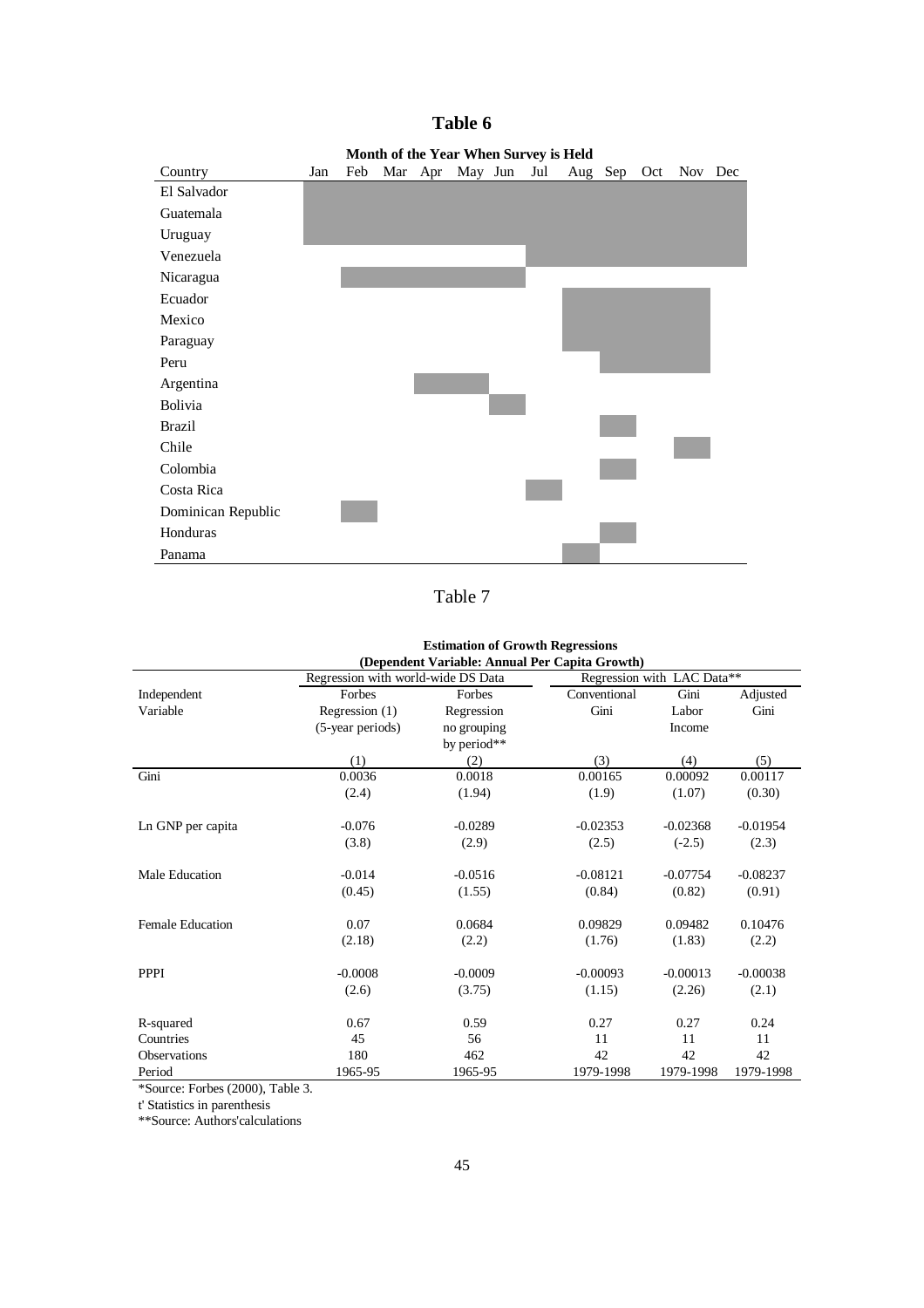## **Table 8**

|              |                    |             |             | Gini Coefficient with Different Ways of Treating the Data |                                  |                |                    |
|--------------|--------------------|-------------|-------------|-----------------------------------------------------------|----------------------------------|----------------|--------------------|
| Rank for     |                    | Gini with   | Gini with   | % obs. with                                               | Treatment of Missings and Zero's |                |                    |
| Conventional | Country            | economies   | adult       | missing                                                   | Impute                           |                | Impute missing $&$ |
| Gini         |                    | of scale in | equivalence | and/or zero                                               | missing $&$                      |                | use zero incomes   |
|              |                    | consumption | scales      | incomes                                                   | zero's                           | Rank           | Gini               |
| 1            | Paraguay           | 59.80       | 59.36       | 1.9                                                       | 62.06                            | $\overline{2}$ | 62.40              |
| 2            | <b>Brazil</b>      | 57.24       | 57.12       | 4.3                                                       | 59.44                            | 3              | 60.05              |
| 3            | Bolivia            | 57.32       | 56.70       | 8.0                                                       | 58.87                            | 4              | 59.87              |
| 4            | Panama             | 55.70       | 55.43       | 7.1                                                       | 57.72                            | 5              | 58.32              |
| 5            | Colombia           | 54.87       | 55.02       | 3.3                                                       | 56.69                            | 6              | 57.92              |
| 6            | Nicaragua          | 54.67       | 54.64       | 22.6                                                      | 57.72                            | 1              | 65.37              |
| 7            | Chile              | 54.82       | 53.58       | 0.5                                                       | 56.37                            | 7              | 56.45              |
| 8            | Ecuador            | 54.08       | 54.01       | 5.9                                                       | 55.95                            | 8              | 56.00              |
| 9            | Guatemala          | 52.61       | 51.71       | 0.0                                                       | 55.69                            | 9              | 55.69              |
| 10           | Honduras           | 50.70       | 50.56       | 9.1                                                       | 53.33                            | 10             | 54.82              |
| 11           | Mexico             | 48.87       | 49.16       | 0.0                                                       | 51.70                            | 13             | 51.71              |
| 12           | Peru               | 48.70       | 47.91       | 0.6                                                       | 50.54                            | 14             | 50.57              |
| 13           | El Salvador        | 48.28       | 48.00       | 0.7                                                       | 50.54                            | 12             | 52.19              |
| 14           | Venezuela          | 47.25       | 47.22       | 23.3                                                      | 49.82                            | 11             | 53.12              |
| 15           | Dominican Republic | 46.58       | 46.40       | 0.5                                                       | 48.11                            | 16             | 48.34              |
| 16           | Argentina          | 44.45       | 44.20       | 11.3                                                      | 47.99                            | 15             | 49.10              |
| 17           | Costa Rica         | 44.03       | 43.52       | 16.8                                                      | 45.73                            | 17             | 46.17              |
| 18           | Uruguay            | 40.02       | 40.10       | 0.0                                                       | 42.62                            | 18             | 42.64              |
| LAC Average  |                    | 51.11       | 50.81       | 6.45                                                      | 53.38                            |                | 54.48              |

Source: Authors'calculations.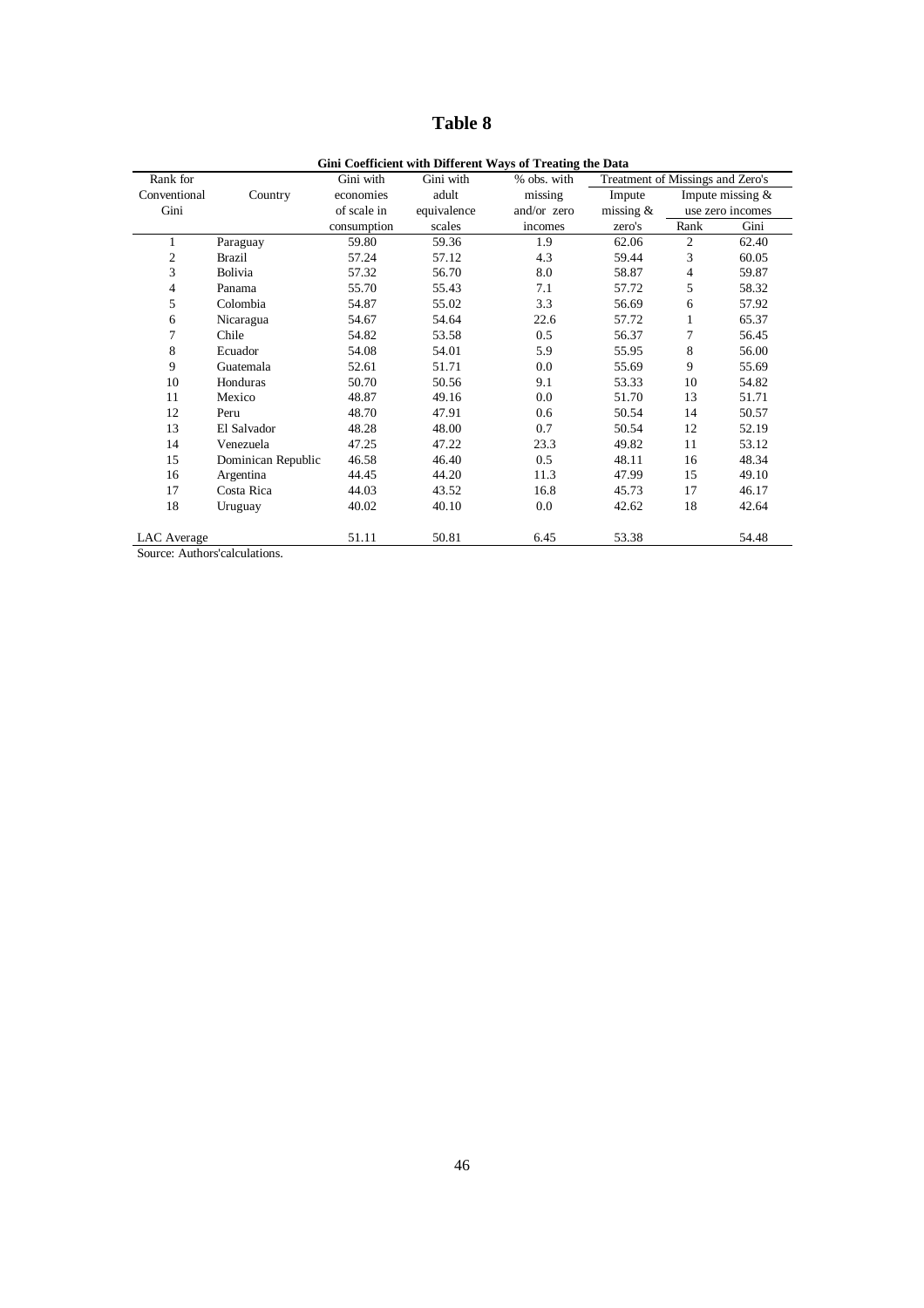## **Table 9**

|            | Conv. Gini           |               | 1st. Draw      | Gini  | 2nd. Draw   |                | Gini   | 3rd. Draw   |                | Gini  | 4th. Draw   |                | Gini          | 5th. Draw        |                | Gini      | 6th. Draw     |                | Gini  |
|------------|----------------------|---------------|----------------|-------|-------------|----------------|--------|-------------|----------------|-------|-------------|----------------|---------------|------------------|----------------|-----------|---------------|----------------|-------|
| Par        | 62.03                | Par           | 3              | 59.36 | Par         | 1              | 62.03  | <b>Bol</b>  | $\overline{4}$ | 59.87 | Par         | 4              | 62.40         | Bra              | $\overline{4}$ | 60.05     | Par           | $\overline{4}$ | 62.40 |
| Bra        | 59.06                | Pan           | -1             | 57.55 | Bra         | 4              | 60.05  | NPar        | 3              | 59.36 | Bra         | 4              | $60.05 \cdot$ | <b>\Par</b>      | 2              | 59.80     | Bol           |                | 58.77 |
| Bol        | 58.77                | Bra           | 3              | 57.12 | Pan         | $\overline{4}$ | 58.32  | Pan         | 4              | 58.32 | Pan         | 4              | 58.32         | Bol              |                | 58.77     | $\sqrt{C}$ ol | $\overline{4}$ | 57.92 |
| Pan        | 57.55                | Bol           | 3              | 56.70 | Col         | 4              | 57.92, | Bra         | $\overline{c}$ | 57.24 | <b>Bol</b>  | 2              | 57.32         | Pan              |                | 57.55     | Bra           | $\overline{c}$ | 57.24 |
| Col        | 56.70                | /Ecu          | $\overline{4}$ | 56.00 | - Bol       | $\overline{c}$ | 57.32' | Nic         |                | 56.69 | Nic         |                | 56.69         | $\mathcal{C}$ ol |                | 56.70     | Chi           |                | 56.38 |
| Nic        | 56.69                | ∨Gua          | $\overline{4}$ | 55.69 | Nic         |                | 56.69  | Chi         | 1              | 56.38 | Ecu         | 4              | 56.00         | Nic              | 3              | $54.64$ \ | Pan           | $\overline{c}$ | 55.70 |
| Chi        | 56.38                | Col           | 3              | 55.02 | Chi         |                | 56.38  | Ecu         | $\overline{4}$ | 56.00 | Col         | 3              | 55.02         | Ecu              | $\overline{2}$ | 54.08     | Gua           |                | 55.69 |
| Ecu        | 56.00                | Nic           | 3              | 54.64 | Ecu         | 4              | 56.00  | <b>Col</b>  | $\overline{c}$ | 54.87 | <b>\Chi</b> | 3              | 53.58         | Chi              | 3              | 53.58     | Nic           | 3              | 54.64 |
| Gua        | 55.69                | Chi           | 3              | 53.58 | Hon         | 4              | 54.82  | Hon         | 1              | 52.84 | Gua         | 3              | 51.71         | Gua              | 2              | 52.61     | Ecu           | $\overline{c}$ | 54.08 |
|            | Hon 52.84            | Hon           | 2              | 50.70 | Mex         | 1              | 52.76  | 'Els        | $\overline{4}$ | 52.19 | Hon         | 2              | 50.70         | Mex              | 4              | 51.71     | Hon           |                | 52.84 |
|            | Mex 52.76            | Per           | 1              | 50.55 | <b>Gua</b>  | $\overline{c}$ | 52.61  | Gua         | 3              | 51.71 | Ven         | 1              | 49.63         | Hon              | 2              | 50.70     | Per           |                | 50.55 |
| Per        | 50.55                | $\sqrt{V}$ en | $\overline{1}$ | 49.63 | <b>EIS</b>  | 4              | 52.19' | Per         |                | 50.55 | Mex         | 3              | 49.16         | DRep             | -1             | 48.10y    | <b>EIS</b>    |                | 50.50 |
| <b>EIS</b> | 50.50                | Mex           | 3              | 49.16 | <b>\Per</b> | 4              | 50.57  | Mex         | $\overline{c}$ | 48.87 | <b>DRep</b> | $\overline{4}$ | 48.34         | EIS              | 3              | 48.00     | Mex           | $\overline{c}$ | 48.87 |
| Ven        | 49.63                | <b>EIS</b>    | $\overline{c}$ | 48.28 | Ven         | 3              | 47.22  | Ven         | 3              | 47.22 | <b>VEIS</b> | 3              | 48.00         | Per              | 3              | 47.91     | Ven           | 3              | 47.22 |
|            | DRep 48.10           | DRep 1        |                | 48.10 | <b>DRep</b> | $\overline{c}$ | 46.58  | <b>DRep</b> | $\overline{c}$ | 46.58 | Per         | 3              | 47.91         | Ven              | 3              | 47.22     | Arg           |                | 47.02 |
| Arg        | $47.02 \times$       | Cri           |                | 45.89 | Arg         | 3              | 44.20  | Cri         | 1              | 45.89 | Arg         | 2              | 44.45         | Arg              | 3              | 44.20     | DRep          | 2              | 46.58 |
| Cri        | 45.89                | Arg           | $\overline{c}$ | 44.45 | Cri         | 2              | 44.03  | Arg         | 2              | 44.45 | Cri         | 3              | 43.52         | Cri              | 2              | 44.03     | Cri           | 3              | 43.52 |
| Uru        | 42.62                | Uru           | 4              | 42.64 | Uru         | $\overline{4}$ | 42.64  | Uru         | 4              | 42.64 | Uru         | 3              | 40.10         | Uru              | 1              | 42.62     | Uru           | 3              | 40.10 |
|            | Correlation of ranks |               |                |       |             |                |        |             |                |       |             |                |               |                  |                |           |               |                |       |

# **Gini Coefficient with Methodology Chosen Randomly**

| Source: Authors' calculations. |  |
|--------------------------------|--|
|--------------------------------|--|

|                                               |                     |                                                          |       | Table 10            |                        |                     |                                         |                                             |
|-----------------------------------------------|---------------------|----------------------------------------------------------|-------|---------------------|------------------------|---------------------|-----------------------------------------|---------------------------------------------|
|                                               |                     | <b>Gini with Random Methodology, and Entropy Indexes</b> |       |                     |                        |                     |                                         |                                             |
|                                               |                     | Dependent Variable: Entropy                              |       |                     |                        |                     |                                         |                                             |
| Independent<br>Variable                       | First<br>draw       | Second<br>draw                                           |       | Third<br>draw       | Fourth<br>draw         | Fifth<br>draw       | Top-<br>sensitive<br>Entropy<br>$(a=1)$ | Bottom-<br>sensitive<br>Entropy<br>$(a=-1)$ |
| Inequality index                              | 0.0017<br>(1.9)     | 0.0031<br>(2.04)                                         |       | 0.0001<br>(0.09)    | 0.0018<br>(2.42)       | $-0.0010$<br>(0.73) | 0.0055<br>(2.4)                         | $-0.0038$<br>(1.7)                          |
| Ln GNP per capita                             | $-0.0255$<br>(2.8)  | $-0.0287$<br>(3.0)                                       |       | $-0.0198$<br>(2.2)  | $-0.0261$<br>$-3.1000$ | $-0.0166$<br>(1.93) | $-0.0273$<br>(3.2)                      | $-0.0215$<br>(2.6)                          |
| Male Education                                | $-0.0771$<br>(0.95) | $-0.1377$<br>(1.4)                                       |       | $-0.0232$<br>(1.26) | $-0.0704$<br>(0.92)    | $-0.0121$<br>(1.3)  | $-0.0363$<br>(0.45)                     | $-0.0231$<br>(0.26)                         |
| Female Education                              | 0.0966<br>(1.87)    | 0.1508<br>(1.77)                                         |       | 0.0466<br>(1.89)    | 0.0869<br>(1.92)       | 0.0136<br>(1.6)     | 0.0663<br>(1.93)                        | 0.0501<br>(1.82)                            |
| PPPI                                          | $-0.0006$<br>(1.04) | $-0.0007$<br>(0.4)                                       |       | $-0.0002$<br>(1.65) | $-0.0005$<br>(1.78)    | $-0.0006$<br>(1.3)  | $-0.0002$<br>(1.58)                     | $-0.0003$<br>(1.48)                         |
| R-squared<br>Countries<br><b>Observations</b> | 0.32<br>11<br>42    | 0.34<br>11<br>42                                         |       | 0.24<br>11<br>42    | 0.35<br>11<br>42       | 0.26<br>11<br>42    | 0.38<br>11<br>42                        | 0.32<br>11<br>42                            |
| Period                                        | 1979-1998           | 1979-1998                                                | $9-1$ | 1979-1998           |                        | 1979-1998 1979-1998 | 1979-1998                               | 1979-1998                                   |

t' Statistics in parenthesis

Source: Authors'calculations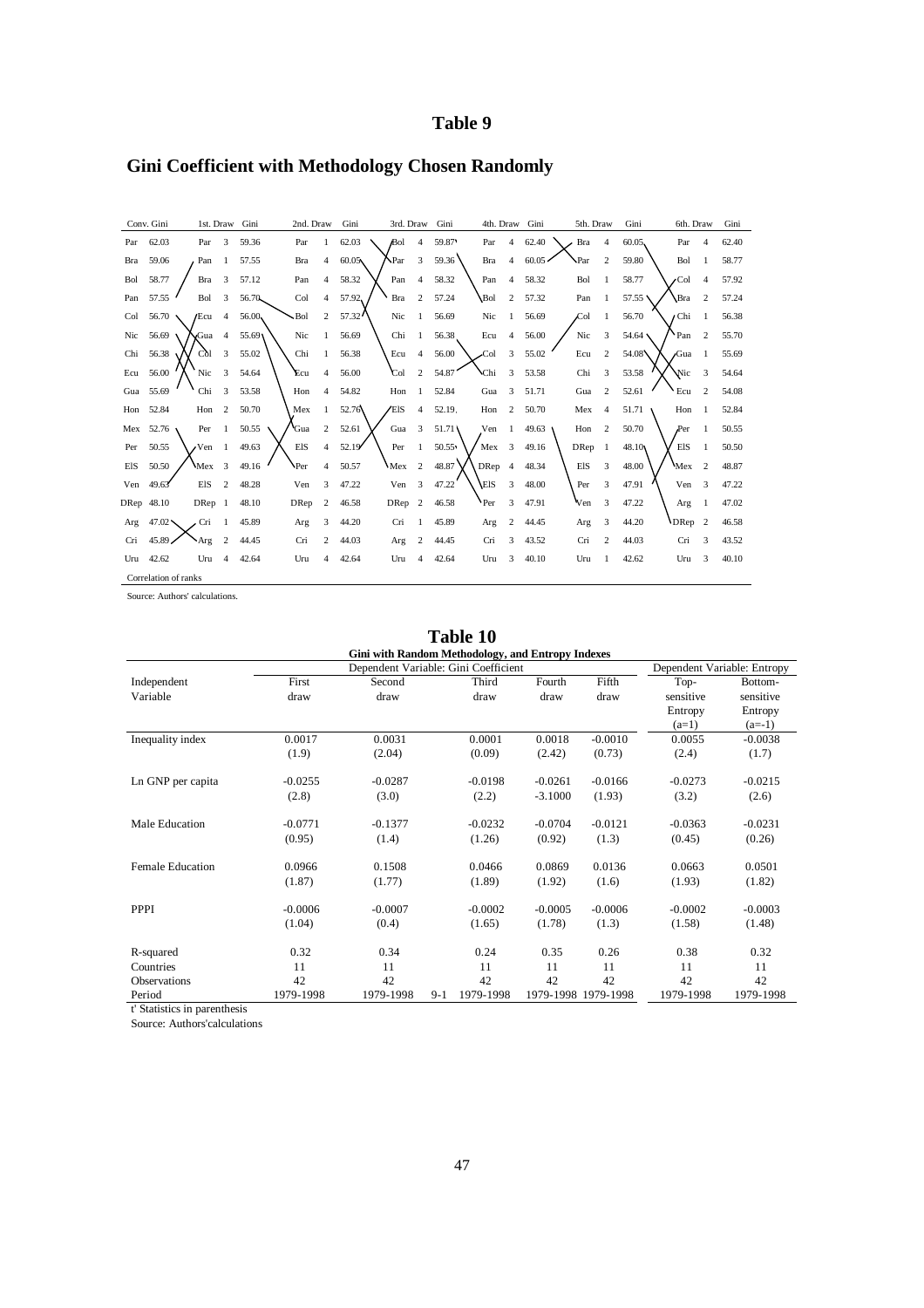| mequality measured with alternative murces |                    |                |                     |                |                |                  |          |  |  |  |  |
|--------------------------------------------|--------------------|----------------|---------------------|----------------|----------------|------------------|----------|--|--|--|--|
| Rank for                                   |                    |                | Entropy with $a=-1$ |                |                | Entropy with a=1 |          |  |  |  |  |
| Conventional                               | Country            |                |                     | Change         |                |                  | Change   |  |  |  |  |
| Gini                                       |                    | Rank           | $E(-1)$             | in Rank        | Rank           | E(1)             | in Rank  |  |  |  |  |
| 1                                          | Paraguay           | 4              | 1.63                | 3              |                | 1.02             | 0        |  |  |  |  |
| $\overline{c}$                             | Brazil             | 8              | 1.34                | 6              | 4              | 0.69             | 2        |  |  |  |  |
| 3                                          | <b>Bolivia</b>     | 7              | 1.34                | 4              | 3              | 0.69             | $\Omega$ |  |  |  |  |
| $\overline{4}$                             | Panama             | 3              | 1.82                | $-1$           | 7              | 0.64             | 3        |  |  |  |  |
| 5                                          | Colombia           | 5              | 1.56                | $\overline{0}$ | $\overline{c}$ | 0.83             | $-3$     |  |  |  |  |
| 6                                          | Nicaragua          | $\overline{c}$ | 2.29                | $-4$           | 6              | 0.64             | $\Omega$ |  |  |  |  |
| 7                                          | Chile              | 9              | 1.05                | $\overline{c}$ | 5              | 0.66             | $-2$     |  |  |  |  |
| 8                                          | Ecuador            | 1              | 2.36                | $-7$           | 18             | 0.21             | 10       |  |  |  |  |
| 9                                          | Guatemala          | 14             | 0.74                | 5              | 8              | 0.62             | $-1$     |  |  |  |  |
| 10                                         | Honduras           | 11             | 0.83                | 1              | 10             | 0.57             | $\Omega$ |  |  |  |  |
| 11                                         | Mexico             | 13             | 0.75                | $\overline{c}$ | 9              | 0.59             | $-2$     |  |  |  |  |
| 12                                         | Peru               | 12             | 0.80                | $\theta$       | 11             | 0.50             | $-1$     |  |  |  |  |
| 13                                         | El Salvador        | 10             | 0.96                | $-3$           | 16             | 0.31             | 3        |  |  |  |  |
| 14                                         | Venezuela          | 6              | 1.47                | -8             | 12             | 0.47             | $-2$     |  |  |  |  |
| 15                                         | Dominican Republic | 15             | 0.74                | $\theta$       | 13             | 0.43             | $-2$     |  |  |  |  |
| 16                                         | Argentina          | 16             | 0.66                | $\theta$       | 14             | 0.42             | $-2$     |  |  |  |  |
| 17                                         | Costa Rica         | 17             | 0.63                | $\overline{0}$ | 15             | 0.38             | $-2$     |  |  |  |  |
| 18                                         | Uruguay            | 18             | 0.45                | 0              | 17             | 0.28             | $-1$     |  |  |  |  |

**Table 11**

 **Inequality measured with alternative indices**

Source: Authors'calculations.

**Table 12**

|                |                    | Excluding |         |         |         |         | Difference with USA |           |  |  |
|----------------|--------------------|-----------|---------|---------|---------|---------|---------------------|-----------|--|--|
|                | Country            | Richest   | Richest | Richest | Richest | Richest | Conventional        | Truncated |  |  |
|                |                    | 10 hhs    | 1%      | 2%      | 5%      | 10%     |                     | at 10%    |  |  |
| 1              | Paraguay           | 57.36     | 53.61   | 51.19   | 47.02   | 42.88   | 17.99               | 7.62      |  |  |
| $\mathfrak{D}$ | <b>Brazil</b>      | 58.91     | 54.60   | 52.40   | 48.14   | 43.75   | 15.02               | 8.49      |  |  |
| 3              | Bolivia            | 57.37     | 53.84   | 51.93   | 48.37   | 44.66   | 14.72               | 9.39      |  |  |
| 4              | Panama             | 56.98     | 53.15   | 51.12   | 47.44   | 43.89   | 13.50               | 8.63      |  |  |
| 5              | Colombia           | 54.19     | 49.71   | 47.67   | 43.75   | 39.68   | 12.66               | 4.42      |  |  |
| 6              | Nicaragua          | 55.21     | 51.47   | 49.38   | 45.51   | 42.29   | 12.65               | 7.03      |  |  |
| 7              | Chile              | 55.75     | 51.10   | 48.39   | 43.47   | 38.71   | 12.33               | 3.45      |  |  |
| 8              | Ecuador            | 53.79     | 50.15   | 48.03   | 43.87   | 39.83   | 11.95               | 4.56      |  |  |
| 9              | Guatemala          | 52.50     | 47.87   | 45.32   | 40.99   | 36.69   | 11.64               | 1.42      |  |  |
| 10             | Honduras           | 51.75     | 47.60   | 45.57   | 42.18   | 38.68   | 8.80                | 3.42      |  |  |
| 11             | Mexico             | 52.08     | 46.21   | 42.08   | 39.01   | 34.00   | 8.72                | $-1.27$   |  |  |
| 12             | Peru               | 49.38     | 45.89   | 43.75   | 40.03   | 36.84   | 6.50                | 1.57      |  |  |
| 13             | El Salvador        | 49.38     | 45.82   | 43.64   | 39.98   | 36.55   | 6.45                | 1.29      |  |  |
| 14             | Venezuela          | 48.97     | 45.60   | 43.86   | 40.51   | 37.06   | 5.58                | 1.79      |  |  |
| 15             | Dominican Republic | 47.44     | 44.52   | 42.68   | 39.05   | 35.34   | 4.06                | 0.08      |  |  |
| 16             | Argentina          | 47.48     | 44.19   | 42.58   | 39.34   | 35.94   | 2.98                | 0.67      |  |  |
| 17             | Costa Rica         | 45.53     | 42.73   | 41.19   | 38.22   | 35.10   | 1.85                | $-0.17$   |  |  |
| 18             | Uruguay            | 42.46     | 39.89   | 38.46   | 35.61   | 32.52   | $-1.42$             | $-2.75$   |  |  |
|                |                    |           |         |         |         |         |                     |           |  |  |
|                | LAC Average        | 52.03     | 48.22   | 46.07   | 42.36   | 38.58   | 9.22                | 3.31      |  |  |
|                | <b>USA</b>         | 43.96     | 42.03   | 40.52   | 37.82   | 35.27   |                     |           |  |  |

Source: Authors'calculations.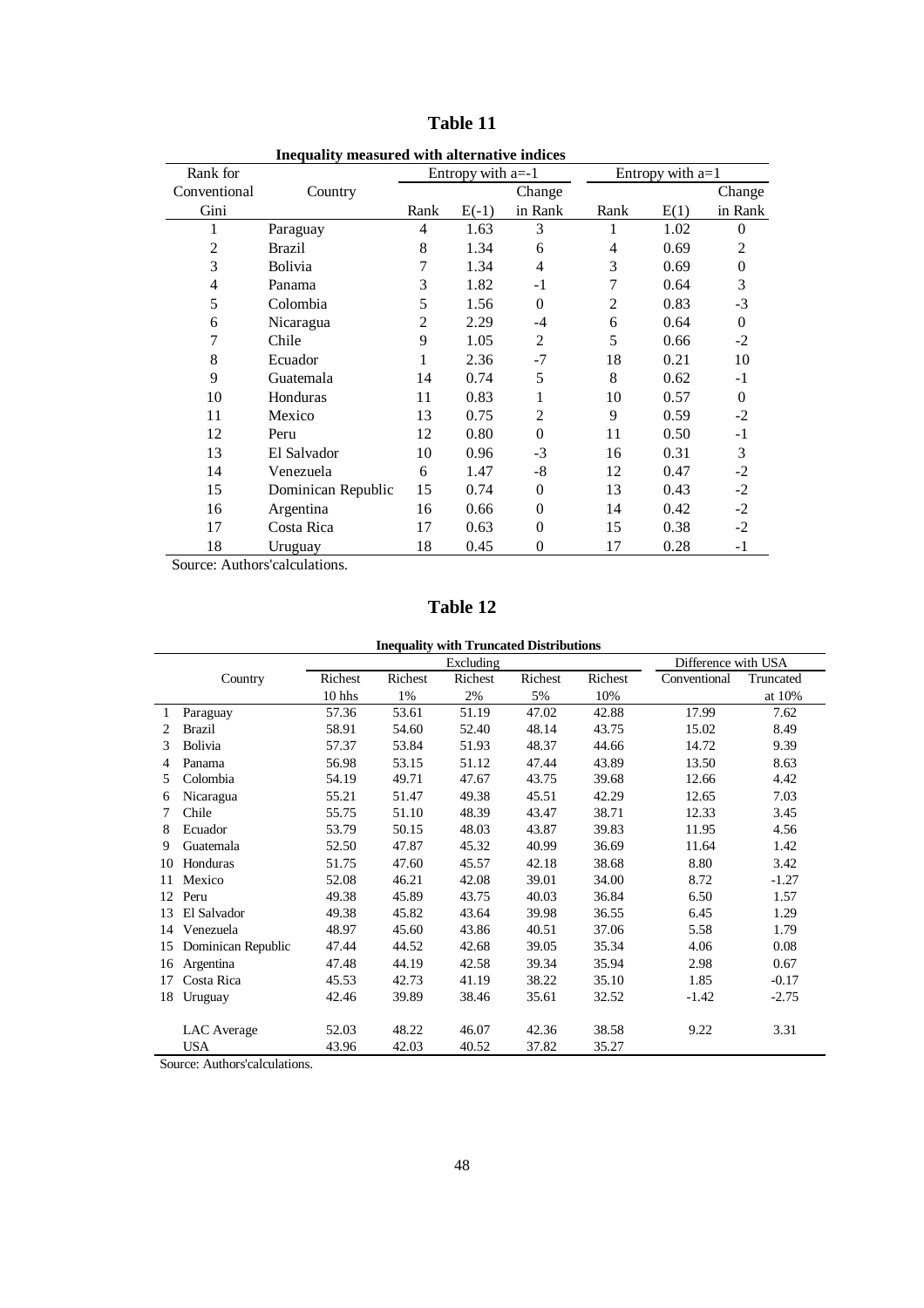#### **Table 13**

|    | In the Top To 70 of the Fet Capita Distribution<br><b>Shares ot Total Income</b> |                    |      |                  |         |           |        |  |  |  |  |
|----|----------------------------------------------------------------------------------|--------------------|------|------------------|---------|-----------|--------|--|--|--|--|
|    | Country                                                                          | Labor              |      | Income from      |         | non-labor | non-   |  |  |  |  |
|    |                                                                                  | income             |      | self-employment* | income  | monetary  |        |  |  |  |  |
|    |                                                                                  | Total<br>employees |      | labor            | capital |           | income |  |  |  |  |
| 1  | Paraguay                                                                         | 28.2               | 59.5 | 13.1             | 46.4    | 12.3      |        |  |  |  |  |
| 2  | <b>Brazil</b>                                                                    | 40.4               | 38.7 | 15.8             | 23.0    | 20.9      |        |  |  |  |  |
| 3  | Bolivia                                                                          | 35.9               | 44.2 | 15.0             | 29.2    | 19.9      |        |  |  |  |  |
| 4  | Panama                                                                           | 60.7               | 12.5 | 5.7              | 6.8     | 26.8      |        |  |  |  |  |
| 5  | Colombia                                                                         | 52.8               | 32.2 | 14.3             | 17.8    | 15.0      |        |  |  |  |  |
| 6  | Nicaragua                                                                        | 51.4               | 48.6 | 13.8             | 34.9    |           |        |  |  |  |  |
| 7  | Chile                                                                            | 34.0               | 47.4 | 17.0             | 30.4    | 14.6      | 4.0    |  |  |  |  |
| 8  | Ecuador                                                                          | 37.8               | 37.6 | 13.6             | 24.0    | 16.1      | 8.5    |  |  |  |  |
| 9  | Guatemala                                                                        | 35.1               | 39.3 | 13.3             | 25.9    | 13.3      | 12.3   |  |  |  |  |
| 10 | Honduras                                                                         | 53.7               | 46.3 | 16.4             | 29.9    |           |        |  |  |  |  |
| 11 | Mexico                                                                           | 45.2               | 21.1 | 7.2              | 13.9    | 10.3      | 23.4   |  |  |  |  |
| 12 | Peru                                                                             | 43.0               | 24.4 | 11.4             | 13.0    | 18.9      | 13.7   |  |  |  |  |
| 13 | El Salvador                                                                      | 48.0               | 31.2 | 11.8             | 19.4    | 17.5      | 3.3    |  |  |  |  |
| 14 | Venezuela                                                                        | 57.9               | 36.4 | 16.8             | 19.6    | 5.7       |        |  |  |  |  |
| 15 | Dominican Republic                                                               | 34.1               | 45.6 | 13.8             | 31.8    | 20.3      |        |  |  |  |  |
| 16 | Argentina                                                                        | 53.3               | 24.9 | 9.5              | 15.4    | 21.8      |        |  |  |  |  |
| 17 | Costa Rica                                                                       | 62.4               | 23.6 | 11.5             | 12.1    | 14.0      |        |  |  |  |  |
| 18 | Uruguay                                                                          | 36.9               | 22.5 | 16.4             | 6.1     | 25.4      | 15.1   |  |  |  |  |
|    |                                                                                  |                    |      |                  |         |           |        |  |  |  |  |
|    | LAC Average                                                                      | 45.0               | 35.3 | 13.1             | 22.2    | 17.0      | 11.5   |  |  |  |  |

#### **Income Sources for Households In the Top 10% of the Per Capita Distribution**

\*Incomes from self-employment are split into labor and capita through imputation methods Source: Authors' calculations

#### **Table 14**

#### **(%) of Total Inequality** Country Labor Income from non-labor nonincome self-employment\* income monetary employees Total labor capital income Paraguay 80.55 13.96 2.15 11.81 5.49 Brazil 60.13 21.92 8.33 13.59 17.95 Bolivia 46.54 27.66 7.77 19.89 25.79 Panama 70.83 8.06 3.48 4.58 21.11 Colombia 59.63 21.97 9.47 12.50 18.40 Nicaragua 83.57 16.43 5.11 11.32 Chile 62.50 12.89 3.59 9.30 20.80 3.81 Ecuador 78.03 8.69 2.42 6.27 8.32 4.96 Guatemala 46.95 25.89 6.84 19.05 13.91 13.25 Honduras 61.08 38.92 10.77 28.15 Mexico 64.06 12.97 4.55 8.42 5.56 17.41 Peru 37.29 15.59 5.67 9.92 37.86 9.26 El Salvador 55.59 20.67 8.09 12.58 19.94 3.80 Venezuela 67.76 26.01 10.54 15.47 6.23 Dominican Republic 48.14 31.90 10.93 20.97 19.96 Argentina 57.16 18.74 10.20 8.55 24.09 Costa Rica 64.04 18.59 9.07 9.52 17.38 Uruguay 46.60 14.92 8.64 6.28 24.55 13.93 LAC Average 60.6 19.8 7.1 12.7 18.0 9.5

 **Decomposition of Inequality by Income Source**

\*Incomes from self-employment are split into labor and capita through imputation methods Source: Authors' calculations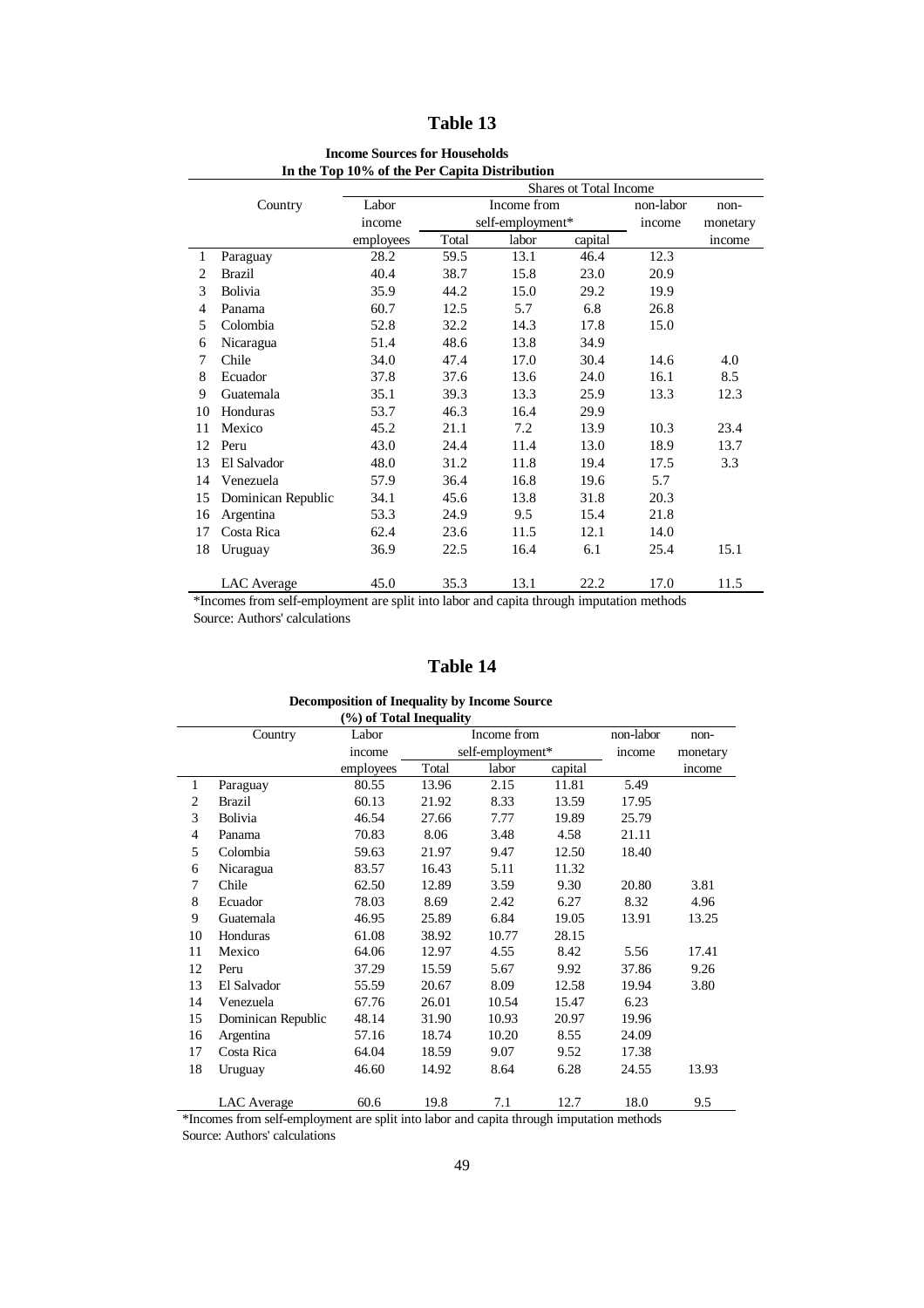| <b>Appendix Table A1</b> |  |  |
|--------------------------|--|--|
|--------------------------|--|--|

|                    |      | <b>Household Survey General Description</b>                    |                       |                          |            | Des |
|--------------------|------|----------------------------------------------------------------|-----------------------|--------------------------|------------|-----|
| Country            | Year | <b>Survey Name</b>                                             | Sample                | Recall                   | Geographic |     |
|                    |      | (Origninal Name in Spanish (Portugese))                        | Frame                 | Periods                  | Coverage   |     |
| Argentina          | 1996 | Encuesta Permanente de Hogares                                 | (Census Year)<br>1991 | (Months)<br>$\mathbf{1}$ | Urban      |     |
| Bolivia            | 1996 | Encuesta Nacional de Empleo                                    | 1992                  | $\boldsymbol{0}$         | National   |     |
| Brazil             | 1996 | Pesquisa Nacional por Amostra de Domicilios                    | 1991                  | $\boldsymbol{0}$         | National   |     |
| Chile              | 1996 | Encuesta de Caracterización Socioeconómica Nacional            | 1992                  | 1                        | National   |     |
| Costa Rica         | 1997 | Encuesta de Hogares de Propósitos Múltiples                    | 1984                  | $\boldsymbol{0}$         | National   |     |
| Colombia           | 1997 | Encuesta Nacional de Hogares - Fuerza de Trabajo               | 1993                  | $\boldsymbol{0}$         | National   |     |
| Dominican Republic | 1996 | Encuesta Nacional de Fuerza de Trabajo                         | 1993                  | $\boldsymbol{0}$         | National   |     |
| Ecuador            | 1995 | Encuesta de Condiciones de Vida                                | 1990                  | 1                        | National   |     |
| El Salvador        | 1995 | Encuesta de Hogares de Propósitos Múltiples                    | 1992                  | $\boldsymbol{0}$         | National   |     |
| Guatemala          | 1998 | Encuesta Nacional de Ingresos y Gastos Familiares              | 1994                  | 3                        | National   |     |
| Honduras           | 1996 | Encuesta Permanente de Hogares de Propósitos Múltiples         | 1988                  | $\mathbf{1}$             | National   |     |
| Mexico             | 1996 | Encuesta Nacional de Ingreso Gasto de los Hogares              | 1995                  | $\mathbf{1}$             | National   |     |
| Nicaragua          | 1993 | Encuesta Nacional de Hogares Sobre Medicion de Niveles de Vida | 1991                  | $\boldsymbol{0}$         | National   |     |
| Paraguay           | 1995 | Encuesta de Hogares - Mano de Obra                             | 1992                  | $\boldsymbol{0}$         | National   |     |
| Panama             | 1997 | Encuesta de Hogares                                            | 1990                  | $\mathbf{1}$             | National   |     |
| Peru               | 1997 | Encuesta Nacional de Hogares sobre Medición de Niveles de Vida | 1993                  | 1                        | National   |     |
| Uruguay            | 1997 | Encuesta Continua de Hogares                                   | 1985                  | 1                        | Urban      |     |
| Venezuela          | 1997 | Encuesta de Hogares por Muestra                                | 1990                  | 1                        | National   |     |